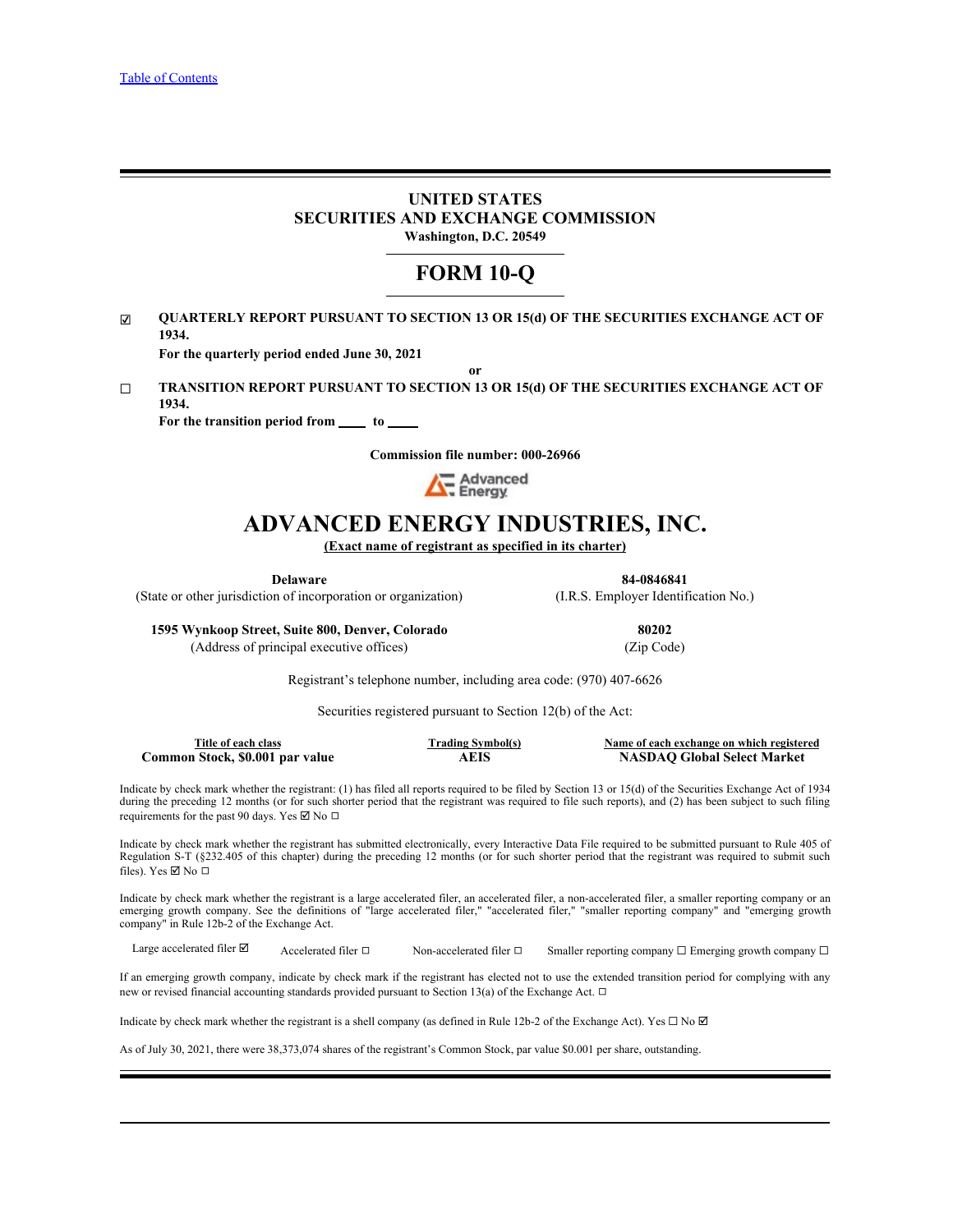## **ADVANCED ENERGY INDUSTRIES, INC. FORM 10-Q TABLE OF CONTENTS**

# **[PART I FINANCIAL INFORMATION](#page-2-0)**

<span id="page-1-0"></span>

| ITEM 1.  | <b>UNAUDITED CONSOLIDATED FINANCIAL STATEMENTS</b>                                                     | 3  |  |
|----------|--------------------------------------------------------------------------------------------------------|----|--|
|          | <b>Consolidated Balance Sheets</b>                                                                     | 3  |  |
|          | <b>Consolidated Statements of Operations</b>                                                           | 4  |  |
|          | <b>Consolidated Statements of Comprehensive Income</b>                                                 | 5  |  |
|          | <b>Consolidated Statements of Stockholders' Equity</b>                                                 | 6  |  |
|          | <b>Consolidated Statements of Cash Flows</b>                                                           | 7  |  |
|          | <b>Notes to Consolidated Financial Statements</b>                                                      | 8  |  |
| ITEM 2.  | <b>MANAGEMENT'S DISCUSSION AND ANALYSIS OF FINANCIAL CONDITION AND</b><br><b>RESULTS OF OPERATIONS</b> | 26 |  |
| ITEM 3.  | <b>OUANTITATIVE AND OUALITATIVE DISCLOSURES ABOUT MARKET RISK</b>                                      | 37 |  |
| ITEM 4.  | <b>CONTROLS AND PROCEDURES</b>                                                                         | 39 |  |
|          | <b>PART II OTHER INFORMATION</b>                                                                       |    |  |
| ITEM 1.  | <b>LEGAL PROCEEDINGS</b>                                                                               | 40 |  |
| ITEM 1A. | <b>RISK FACTORS</b>                                                                                    | 40 |  |
| ITEM 2.  | <b>UNREGISTERED SALES OF EQUITY SECURITIES AND USE OF PROCEEDS</b>                                     | 54 |  |
| ITEM 6.  | <b>EXHIBITS</b>                                                                                        | 55 |  |
|          | <b>SIGNATURES</b>                                                                                      | 56 |  |

2 a set of  $\sim$  2 a set of  $\sim$  2 a set of  $\sim$  2 a set of  $\sim$  3 a set of  $\sim$  3 a set of  $\sim$  3 a set of  $\sim$  3 a set of  $\sim$  3 a set of  $\sim$  3 a set of  $\sim$  3 a set of  $\sim$  3 a set of  $\sim$  3 a set of  $\sim$  3 a set of  $\sim$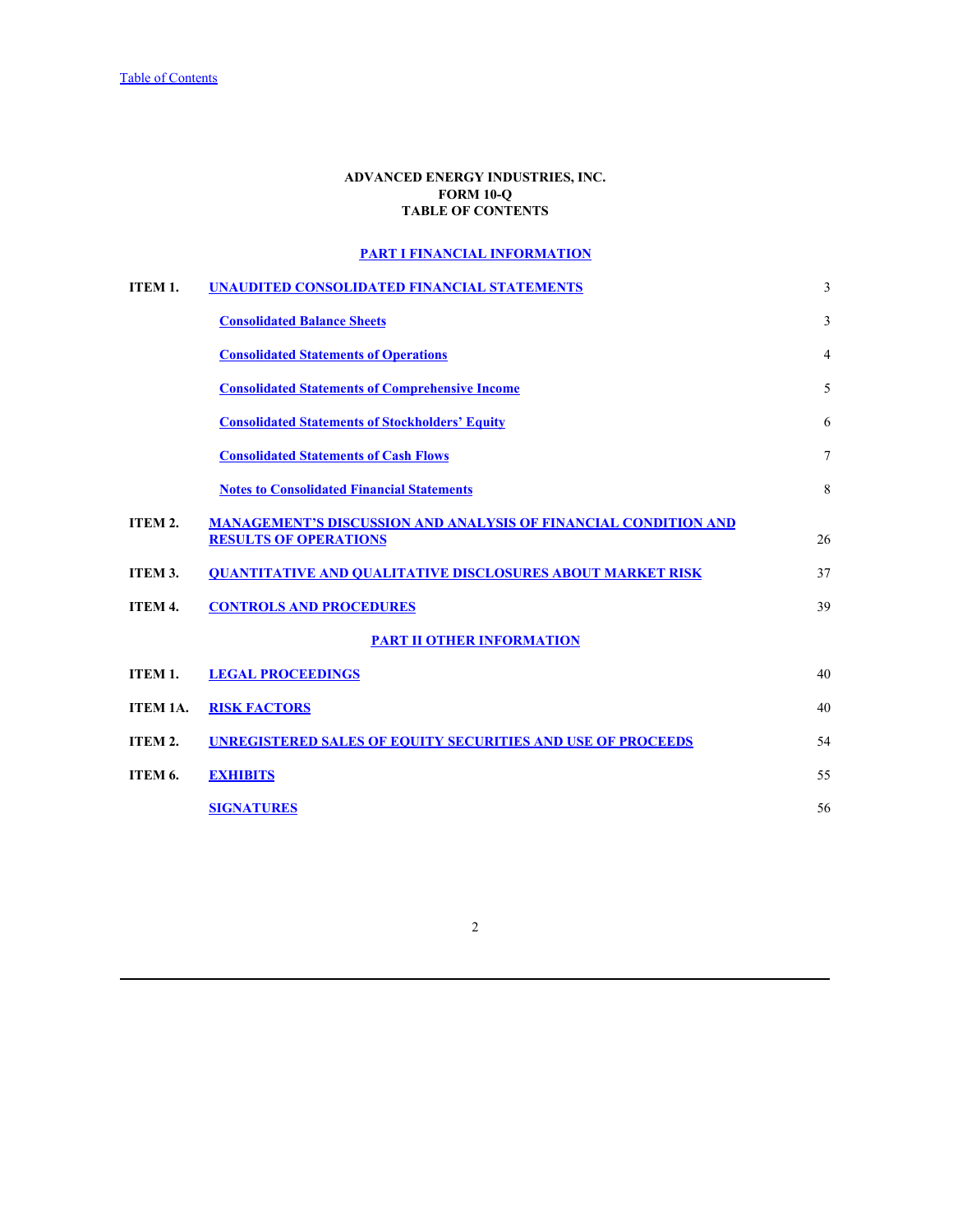## <span id="page-2-0"></span>**PART I FINANCIAL INFORMATION**

## <span id="page-2-2"></span><span id="page-2-1"></span>**ITEM 1. UNAUDITED CONSOLIDATED FINANCIAL STATEMENTS**

## **ADVANCED ENERGY INDUSTRIES, INC. Unaudited Consolidated Balance Sheets (In thousands, except per share amounts)**

|                                                                                                                                                                                                    | <b>June 30.</b><br>2021 |            | December 31,<br>2020 |           |  |
|----------------------------------------------------------------------------------------------------------------------------------------------------------------------------------------------------|-------------------------|------------|----------------------|-----------|--|
| <b>ASSETS</b>                                                                                                                                                                                      |                         |            |                      |           |  |
| Current assets:                                                                                                                                                                                    |                         |            |                      |           |  |
| Cash and cash equivalents                                                                                                                                                                          | <sup>\$</sup>           | 507,176    | $^{\circ}$           | 480,368   |  |
| Marketable securities                                                                                                                                                                              |                         | 2,828      |                      | 2.654     |  |
| Accounts and other receivable, net                                                                                                                                                                 |                         | 243,353    |                      | 235,178   |  |
| Inventories                                                                                                                                                                                        |                         | 296,739    |                      | 221,346   |  |
| Income taxes receivable                                                                                                                                                                            |                         | 15,075     |                      | 4,804     |  |
| Other current assets                                                                                                                                                                               |                         | 38,815     |                      | 35,899    |  |
| Total current assets                                                                                                                                                                               |                         |            |                      | 980,249   |  |
|                                                                                                                                                                                                    |                         | ,103,986   |                      |           |  |
| Property and equipment, net                                                                                                                                                                        |                         | 115,160    |                      | 114,731   |  |
| Operating lease right-of-use assets                                                                                                                                                                |                         | 101,419    |                      | 103,858   |  |
| Deposits and other assets                                                                                                                                                                          |                         | 18,646     |                      | 19,101    |  |
| Goodwill                                                                                                                                                                                           |                         | 214,211    |                      | 209,983   |  |
| Intangible assets, net                                                                                                                                                                             |                         | 170,914    |                      | 168,939   |  |
| Deferred income tax assets                                                                                                                                                                         |                         | 51,896     |                      | 50,801    |  |
| <b>TOTAL ASSETS</b>                                                                                                                                                                                |                         | 1,776,232  |                      | 1,647,662 |  |
|                                                                                                                                                                                                    |                         |            |                      |           |  |
| <b>LIABILITIES AND STOCKHOLDERS' EQUITY</b>                                                                                                                                                        |                         |            |                      |           |  |
| Current liabilities:                                                                                                                                                                               |                         |            |                      |           |  |
| Accounts payable                                                                                                                                                                                   | \$                      | 206,723 \$ |                      | 125,224   |  |
| Income taxes payable                                                                                                                                                                               |                         | 12,770     |                      | 11,850    |  |
| Accrued payroll and employee benefits                                                                                                                                                              |                         | 49,375     |                      | 63,487    |  |
| Other accrued expenses                                                                                                                                                                             |                         | 55,423     |                      | 49,565    |  |
| Customer deposits and other                                                                                                                                                                        |                         | 20,065     |                      | 12,179    |  |
| Current portion of long-term debt                                                                                                                                                                  |                         | 17,500     |                      | 17,500    |  |
| Current portion of operating lease liabilities                                                                                                                                                     |                         | 15,540     |                      | 16,592    |  |
| Total current liabilities                                                                                                                                                                          |                         | 377,396    |                      | 296,397   |  |
|                                                                                                                                                                                                    |                         |            |                      |           |  |
| Long-term debt, net                                                                                                                                                                                |                         | 296,045    |                      | 304,546   |  |
| Operating lease liabilities                                                                                                                                                                        |                         | 95,034     |                      | 95,993    |  |
| Pension benefits                                                                                                                                                                                   |                         | 79,077     |                      | 80,447    |  |
| Deferred income tax liabilities                                                                                                                                                                    |                         | 9,702      |                      | 10,088    |  |
| Uncertain tax positions                                                                                                                                                                            |                         | 12,256     |                      | 12,839    |  |
| Long-term deferred revenue                                                                                                                                                                         |                         | 6,900      |                      | 7,352     |  |
| Other long-term liabilities                                                                                                                                                                        |                         | 23,216     |                      | 24,660    |  |
| <b>Total liabilities</b>                                                                                                                                                                           |                         | 899,626    |                      | 832,322   |  |
|                                                                                                                                                                                                    |                         |            |                      |           |  |
| Commitments and contingencies (Note 17)                                                                                                                                                            |                         |            |                      |           |  |
|                                                                                                                                                                                                    |                         |            |                      |           |  |
| Stockholders' equity:                                                                                                                                                                              |                         |            |                      |           |  |
| Preferred stock, \$0.001 par value, 1,000 shares authorized, none issued and outstanding<br>Common stock, \$0.001 par value, 70,000 shares authorized; 38,381 and 38,293 issued and outstanding at |                         |            |                      |           |  |
| June 30, 2021 and December 31, 2020, respectively                                                                                                                                                  |                         | 38         |                      | 38        |  |
| Additional paid-in capital                                                                                                                                                                         |                         | 103,795    |                      | 105,009   |  |
| Accumulated other comprehensive loss                                                                                                                                                               |                         | (6, 538)   |                      | (2,605)   |  |
| Retained earnings                                                                                                                                                                                  |                         | 778,646    |                      | 712,297   |  |
| Advanced Energy stockholders' equity                                                                                                                                                               |                         | 875,941    |                      | 814,739   |  |
| Noncontrolling interest                                                                                                                                                                            |                         | 665        |                      | 601       |  |
|                                                                                                                                                                                                    |                         |            |                      |           |  |
| Total stockholders' equity                                                                                                                                                                         |                         | 876,606    |                      | 815,340   |  |
| TOTAL LIABILITIES AND STOCKHOLDERS' EQUITY                                                                                                                                                         |                         | 1,776,232  | \$.                  | 1.647.662 |  |

The accompanying notes are an integral part of these unaudited consolidated financial statements.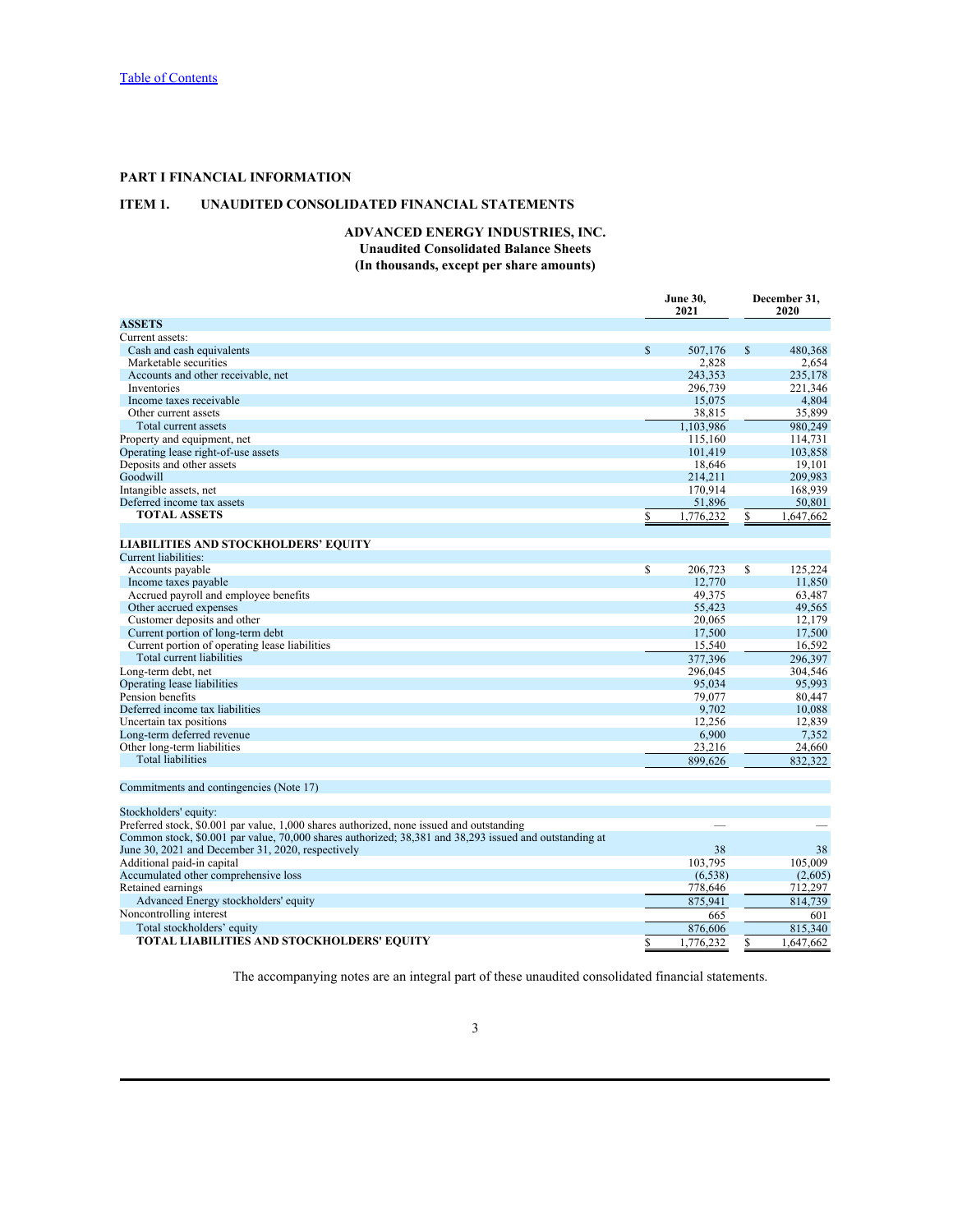## **ADVANCED ENERGY INDUSTRIES, INC. Unaudited Consolidated Statements of Operations (In thousands, except per share amounts)**

<span id="page-3-0"></span>

|                                                                  |              | Three Months Ended June 30, |               |         |               |           |                           | Six Months Ended June 30, |  |
|------------------------------------------------------------------|--------------|-----------------------------|---------------|---------|---------------|-----------|---------------------------|---------------------------|--|
|                                                                  |              | 2021                        |               | 2020    |               | 2021      |                           | $\frac{2020}{ }$          |  |
| Sales, net                                                       | $\mathbb{S}$ | 361,311                     | $\mathbf{s}$  | 339,880 |               | \$712,931 | $\mathbb{S}$              | 655,336                   |  |
| Cost of sales                                                    |              | 226,278                     |               | 209,576 |               | 440,395   |                           | 412,801                   |  |
| Gross profit                                                     |              | 135,033                     |               | 130,304 |               | 272,536   |                           | 242,535                   |  |
|                                                                  |              |                             |               |         |               |           |                           |                           |  |
| Operating expenses:                                              |              |                             |               |         |               |           |                           |                           |  |
| Research and development                                         |              | 40,119                      |               | 35,855  |               | 80,287    |                           | 70,625                    |  |
| Selling, general, and administrative                             |              | 48,110                      |               | 48,174  |               | 94,841    |                           | 94,165                    |  |
| Amortization of intangible assets                                |              | 5,513                       |               | 5,009   |               | 10,897    |                           | 10,015                    |  |
| Restructuring expense                                            |              | 211                         |               | 5,790   |               | 1,249     |                           | 6,446                     |  |
| Total operating expenses                                         |              | 93,953                      |               | 94,828  |               | 187,274   |                           | 181,251                   |  |
| Operating income                                                 |              | 41,080                      |               | 35,476  |               | 85,262    |                           | 61,284                    |  |
|                                                                  |              |                             |               |         |               |           |                           |                           |  |
| Other income (expense), net                                      |              | (3,662)                     |               | (1,587) |               | (4,169)   |                           | (5,097)                   |  |
| Income from continuing operations, before income taxes           |              | 37,418                      |               | 33,889  |               | 81,093    |                           | 56,187                    |  |
| Provision for income taxes                                       |              | 1,876                       |               | 4,610   |               | 7,160     |                           | 8,510                     |  |
| Income from continuing operations                                |              | 35,542                      |               | 29,279  |               | 73,933    |                           | 47,677                    |  |
| Income (loss) from discontinued operations, net of income taxes  |              | (102)                       |               | (151)   |               | 208       |                           | (471)                     |  |
| Net income                                                       | \$           | 35,440                      | -S            | 29,128  | <sup>S</sup>  | 74,141    | <sup>\$</sup>             | 47,206                    |  |
| Income from continuing operations attributable to noncontrolling |              |                             |               |         |               |           |                           |                           |  |
| interest                                                         |              | 31                          |               | (16)    |               | 64        |                           | (1)                       |  |
| Net income attributable to Advanced Energy Industries, Inc.      | S.           | 35,409                      | \$.           | 29,144  | <sup>S</sup>  | 74,077    | $\mathbb{S}$              | 47,207                    |  |
|                                                                  |              |                             |               |         |               |           |                           |                           |  |
| Basic weighted-average common shares outstanding                 |              | 38,389                      |               | 38,294  |               | 38,359    |                           | 38,326                    |  |
| Diluted weighted-average common shares outstanding               |              | 38,586                      |               | 38,458  |               | 38,589    |                           | 38,525                    |  |
| <b>Earnings per share:</b>                                       |              |                             |               |         |               |           |                           |                           |  |
| Continuing operations:                                           |              |                             |               |         |               |           |                           |                           |  |
| Basic earnings per share                                         | \$           | 0.93                        | $\mathbb{S}$  | 0.77    | -S            | 1.93      | $\mathcal{S}$             | 1.24                      |  |
| Diluted earnings per share                                       | \$           | 0.92                        | $\mathbf{\$}$ | 0.76    | $\mathcal{S}$ | 1.91      | $\mathbf{\$}$             | 1.24                      |  |
| Discontinued operations:                                         |              |                             |               |         |               |           |                           |                           |  |
|                                                                  |              |                             |               |         |               | 0.01      |                           |                           |  |
| Basic earnings (loss) per share                                  | \$           | $\qquad \qquad$             | <sup>\$</sup> |         |               |           | -\$                       | (0.01)                    |  |
| Diluted earnings (loss) per share                                | $\mathbb{S}$ | $\overline{\phantom{0}}$    | $\mathcal{S}$ |         | -S            | 0.01      | $\boldsymbol{\mathsf{S}}$ | (0.01)                    |  |
| Net income:                                                      |              | 0.92                        |               | 0.76    |               | 1.93      |                           | 1.23                      |  |
| Basic earnings per share                                         | \$           |                             | -\$           |         |               |           |                           |                           |  |
| Diluted earnings per share                                       | \$           | 0.92                        | \$            | 0.76    | <sup>\$</sup> | 1.92      | -S                        | 1.23                      |  |

The accompanying notes are an integral part of these unaudited consolidated financial statements.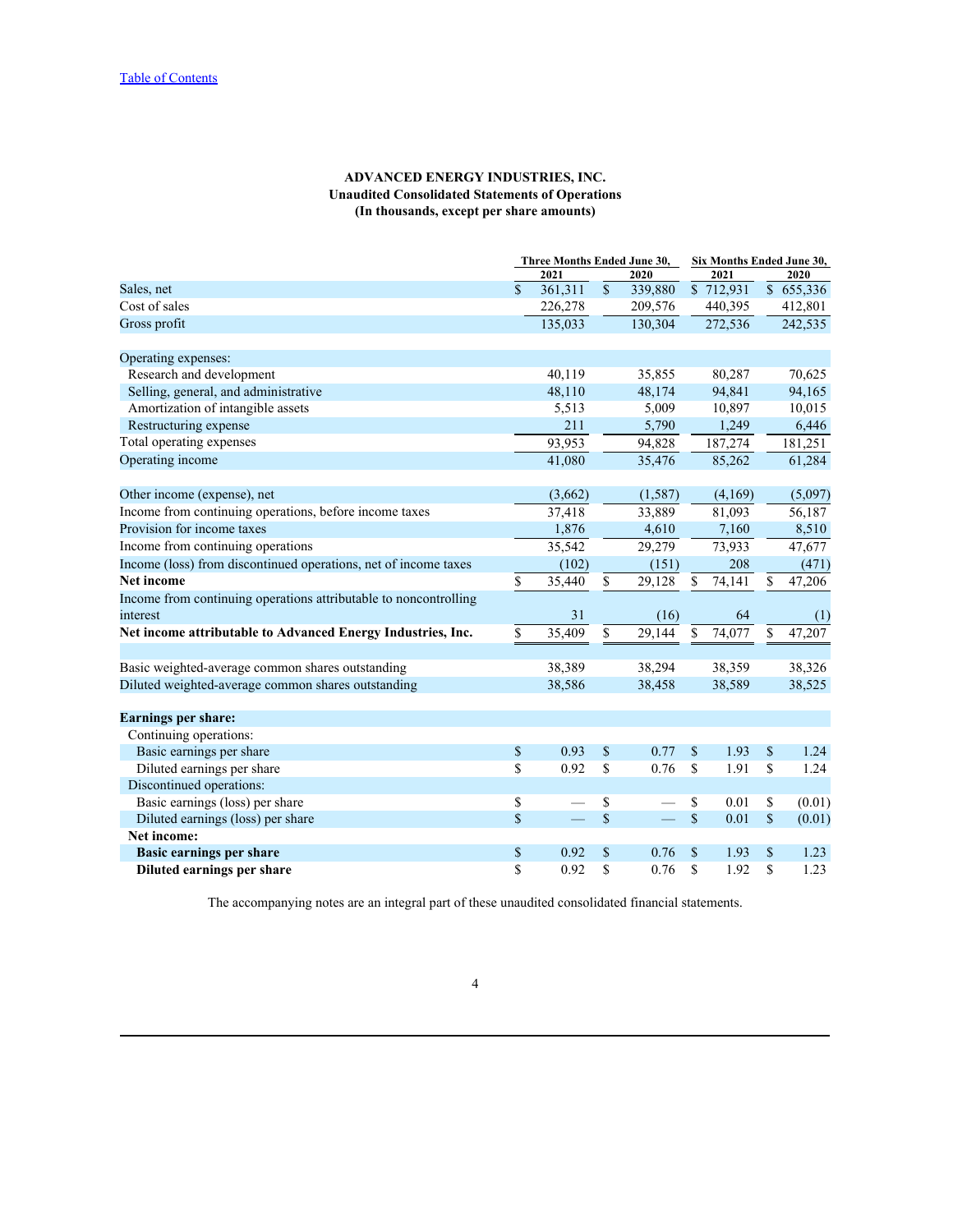## **ADVANCED ENERGY INDUSTRIES, INC. Unaudited Consolidated Statements of Comprehensive Income (In thousands)**

<span id="page-4-0"></span>

|                                                                  | Three Months Ended June 30, |  |         |  | Six Months Ended June 30, |  |             |  |  |  |
|------------------------------------------------------------------|-----------------------------|--|---------|--|---------------------------|--|-------------|--|--|--|
|                                                                  | 2021                        |  | 2020    |  | 2021                      |  | <b>2020</b> |  |  |  |
| Net income                                                       | 35.440                      |  | 29,128  |  | 74,141                    |  | 47,206      |  |  |  |
| Other comprehensive income (loss), net of income taxes           |                             |  |         |  |                           |  |             |  |  |  |
| Foreign currency translation                                     | 1,068                       |  | 2,500   |  | (5,873)                   |  | (561)       |  |  |  |
| Change in fair value of cash flow hedges                         | (2)                         |  | (2,844) |  | 2,007                     |  | (2,844)     |  |  |  |
| Minimum benefit retirement liability                             | (31)                        |  | $-$     |  | (67)                      |  | 154         |  |  |  |
| Comprehensive income                                             | 36,475                      |  | 28.784  |  | 70,208                    |  | 43,955      |  |  |  |
| Comprehensive income attributable to noncontrolling interest     | 31                          |  | (16)    |  | 64                        |  |             |  |  |  |
| Comprehensive income attributable to Advanced Energy Industries, |                             |  |         |  |                           |  |             |  |  |  |
| lnc.                                                             | 36.444                      |  | 28.800  |  | 70.144                    |  | 43,956      |  |  |  |

The accompanying notes are an integral part of these unaudited consolidated financial statements.

 $5<sub>5</sub>$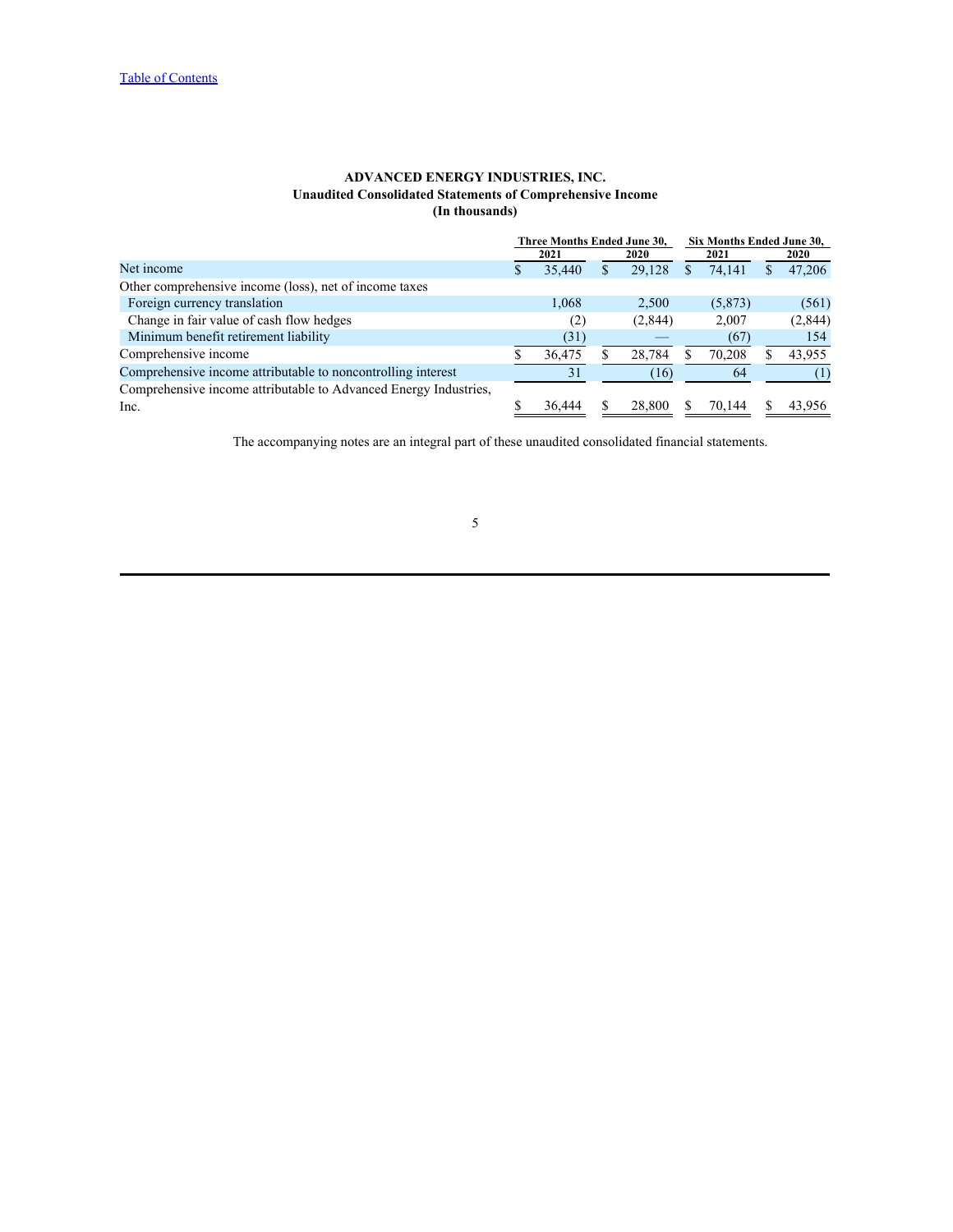## **ADVANCED ENERGY INDUSTRIES, INC. Unaudited Consolidated Statements of Stockholders' Equity (In thousands)**

<span id="page-5-0"></span>

|                                      |                                 |                                  |    |                                         |                    | <b>Advanced Energy Industries, Inc. Stockholders' Equity</b> |                             |              |                                        |               |                                  |
|--------------------------------------|---------------------------------|----------------------------------|----|-----------------------------------------|--------------------|--------------------------------------------------------------|-----------------------------|--------------|----------------------------------------|---------------|----------------------------------|
|                                      | <b>Common Stock</b>             |                                  |    |                                         |                    |                                                              |                             |              |                                        |               |                                  |
|                                      | <b>Shares</b>                   | Amount                           |    | <b>Additional</b><br>Paid-in<br>Capital |                    | Accumulated<br>Other<br>Comprehensive<br>Income              | <b>Retained</b><br>Earnings |              | Non-<br>controlling<br><b>Interest</b> |               | Total<br>Stockholders'<br>Equity |
| Balances, December 31, 2019          | 38,358                          | 38<br>$\mathbf{s}$               |    | 104.849                                 | $\mathbf{s}$       | (5,897)                                                      | \$577,724                   | $\mathbb{S}$ | 546                                    | <sup>S</sup>  | 677,260                          |
| Adoption of new accounting standards |                                 |                                  |    | $\overline{\phantom{a}}$                |                    | $\overbrace{\phantom{12333}}$                                | (102)                       |              | $\hspace{0.1mm}-\hspace{0.1mm}$        |               | (102)                            |
| Stock issued from equity plans       | 64                              |                                  |    | (2,171)                                 |                    |                                                              | $\equiv$                    |              |                                        |               | (2,171)                          |
| Stock-based compensation             | $\overline{\phantom{0}}$        | $\overline{\phantom{0}}$         |    | 3,048                                   |                    |                                                              |                             |              |                                        |               | 3,048                            |
| Stock buyback                        | (170)                           |                                  |    | (7,248)                                 |                    | $\overline{\phantom{m}}$                                     |                             |              |                                        |               | (7, 248)                         |
| Other comprehensive income (loss)    |                                 | $\hspace{0.1mm}-\hspace{0.1mm}$  |    | $\overbrace{\phantom{12322111}}$        |                    | (2,907)                                                      |                             |              |                                        |               | (2,907)                          |
| Net income                           | $\hspace{0.1mm}-\hspace{0.1mm}$ | $\hspace{0.1mm}-\hspace{0.1mm}$  |    | $\hspace{0.1mm}-\hspace{0.1mm}$         |                    | $\hspace{0.1mm}-\hspace{0.1mm}$                              | 18,063                      |              | 15                                     |               | 18,078                           |
| Balances, March 31, 2020             | 38,252                          | 38<br>S.                         |    | 98,478                                  | \$                 | (8, 804)                                                     | 595,685                     | S.           | 561                                    | <sup>\$</sup> | 685,958                          |
| Stock issued from equity plans       | 73                              |                                  |    | 779                                     |                    |                                                              |                             |              |                                        |               | 779                              |
| Stock-based compensation             |                                 | $\overline{\phantom{0}}$         |    | 2,837                                   |                    | $\overline{\phantom{0}}$                                     |                             |              | $\hspace{0.1mm}-\hspace{0.1mm}$        |               | 2,837                            |
| Other comprehensive income (loss)    |                                 |                                  |    |                                         |                    | (344)                                                        |                             |              | $\hspace{0.1mm}-\hspace{0.1mm}$        |               | (344)                            |
| Net income                           |                                 |                                  |    | $\overline{\phantom{a}}$                |                    |                                                              | 29,144                      |              | (16)                                   |               | 29,128                           |
| Balances, June 30, 2020              | 38,325                          | 38<br>$\mathbf{s}$               |    | 102,094                                 |                    | (9,148)                                                      | 624,829                     |              | 545                                    |               | 718,358                          |
|                                      |                                 |                                  |    |                                         |                    |                                                              |                             |              |                                        |               |                                  |
| Balances, December 31, 2020          | 38,293                          | 38<br><sup>S</sup>               | -S | 105,009                                 | $\mathbf{\hat{s}}$ | (2,605)                                                      | 712.297<br>-S               |              | 601                                    | -S            | 815,340                          |
| Stock issued from equity plans       | 93                              | $\overbrace{\phantom{12322111}}$ |    | (4,645)                                 |                    |                                                              |                             |              |                                        |               | (4,645)                          |
| Stock-based compensation             | $\overline{\phantom{m}}$        |                                  |    | 5,701                                   |                    | $\overline{\phantom{m}}$                                     | $\overline{\phantom{m}}$    |              | $\overline{\phantom{m}}$               |               | 5,701                            |
| Dividend payments                    | $\overline{\phantom{0}}$        |                                  |    | $\overbrace{\phantom{12322111}}$        |                    | $\overline{\phantom{m}}$                                     | (3, 854)                    |              | $\hspace{0.1mm}-\hspace{0.1mm}$        |               | (3,854)                          |
| Other comprehensive income (loss)    |                                 |                                  |    |                                         |                    | (4,968)                                                      |                             |              | $\overline{\phantom{m}}$               |               | (4,968)                          |
| Net income                           | –                               |                                  |    |                                         |                    |                                                              | 38,668                      |              | 33                                     |               | 38,701                           |
| Balances, March 31, 2021             | 38,386                          | 38                               |    | 106,065                                 | $\mathbf{\hat{x}}$ | (7,573)                                                      | 747,111                     |              | 634                                    | $\mathcal{S}$ | 846,275                          |
| Stock issued from equity plans       | 67                              | $\overline{\phantom{0}}$         |    | 956                                     |                    |                                                              | $\overline{\phantom{m}}$    |              |                                        |               | 956                              |
| Stock-based compensation             |                                 |                                  |    | 3,277                                   |                    |                                                              |                             |              |                                        |               | 3,277                            |
| Stock buyback                        | (72)                            | $\hspace{0.1mm}-\hspace{0.1mm}$  |    | (6,503)                                 |                    |                                                              |                             |              | $\overline{\phantom{0}}$               |               | (6, 503)                         |
| Dividend payments                    |                                 |                                  |    |                                         |                    | $\hspace{0.1mm}-\hspace{0.1mm}$                              | (3,874)                     |              | $\overline{\phantom{m}}$               |               | (3,874)                          |
| Other comprehensive income (loss)    |                                 | $\overline{\phantom{0}}$         |    |                                         |                    | 1,035                                                        | $\overline{\phantom{m}}$    |              | $\overbrace{\phantom{12332}}$          |               | 1,035                            |
| Net income                           |                                 |                                  |    |                                         |                    | $\overline{\phantom{m}}$                                     | 35,409                      |              | 31                                     |               | 35,440                           |
| Balances at June 30, 2021            | 38,381                          | 38                               |    | 103,795                                 |                    | (6, 538)                                                     | 778,646                     |              | 665                                    | <sup>S</sup>  | 876,606                          |
|                                      |                                 |                                  |    |                                         |                    |                                                              |                             |              |                                        |               |                                  |

The accompanying notes are an integral part of these unaudited consolidated financial statements.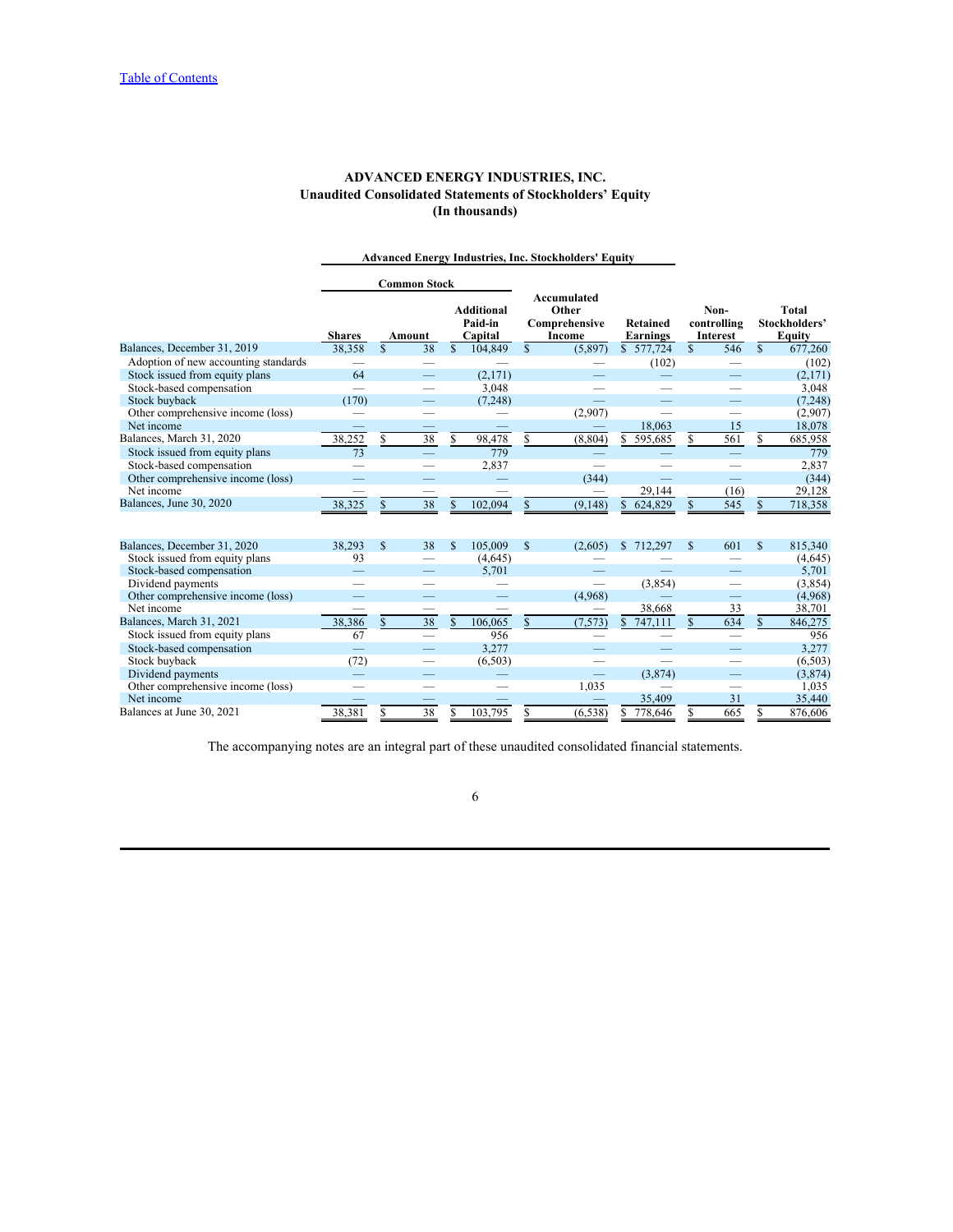## **ADVANCED ENERGY INDUSTRIES, INC. Unaudited Consolidated Statements of Cash Flows (In thousands)**

<span id="page-6-0"></span>

|                                                                            | Six Months Ended June 30, |           |                    |           |  |  |
|----------------------------------------------------------------------------|---------------------------|-----------|--------------------|-----------|--|--|
|                                                                            |                           | 2021      |                    | 2020      |  |  |
| <b>CASH FLOWS FROM OPERATING ACTIVITIES:</b>                               |                           |           |                    |           |  |  |
| Net income                                                                 | <sup>\$</sup>             | 74,141    | $\mathbf{s}$       | 47,206    |  |  |
| Income (loss) from discontinued operations, net of income taxes            |                           | 208       |                    | (471)     |  |  |
| Income from continuing operations, net of income taxes                     |                           | 73,933    |                    | 47,677    |  |  |
| Adjustments to reconcile net income to net cash from operating activities: |                           |           |                    |           |  |  |
| Depreciation and amortization                                              |                           | 25,744    |                    | 23,196    |  |  |
| Stock-based compensation expense                                           |                           | 9,145     |                    | 5,885     |  |  |
| Provision for deferred income taxes                                        |                           | (1,663)   |                    | (1, 439)  |  |  |
| Discount on notes receivable                                               |                           |           |                    | 721       |  |  |
|                                                                            |                           | 446       |                    | 231       |  |  |
| Loss on disposal of assets                                                 |                           |           |                    |           |  |  |
| Changes in operating assets and liabilities, net of assets acquired:       |                           |           |                    |           |  |  |
| Accounts and other receivable, net                                         |                           | (9,025)   |                    | 12.545    |  |  |
| Inventories                                                                |                           | (73,211)  |                    | (30, 922) |  |  |
| Other assets                                                               |                           | (1,752)   |                    | (7,528)   |  |  |
| Accounts payable                                                           |                           | 80,269    |                    | 6,468     |  |  |
| Other liabilities and accrued expenses                                     |                           | (6, 483)  |                    | 12,853    |  |  |
| Income taxes                                                               |                           | (9,337)   |                    | (2,127)   |  |  |
| Net cash from operating activities from continuing operations              |                           | 88,066    |                    | 67,560    |  |  |
| Net cash from operating activities from discontinued operations            |                           | (377)     |                    | (586)     |  |  |
| Net cash from operating activities                                         |                           | 87,689    |                    | 66,974    |  |  |
|                                                                            |                           |           |                    |           |  |  |
| <b>CASH FLOWS FROM INVESTING ACTIVITIES:</b>                               |                           |           |                    |           |  |  |
| Purchase of marketable securities                                          |                           |           |                    | (167)     |  |  |
| Issuance of notes receivable                                               |                           |           |                    |           |  |  |
|                                                                            |                           |           |                    | (1,000)   |  |  |
| Proceeds from sale of property and equipment                               |                           | 29        |                    | 69        |  |  |
| Purchases of property and equipment                                        |                           | (14,232)  |                    | (13,391)  |  |  |
| Acquisitions, net of cash acquired                                         |                           | (18,686)  |                    |           |  |  |
| Net cash from investing activities from continuing operations              |                           | (32,889)  |                    | (14, 489) |  |  |
| Net cash from investing activities from discontinued operations            |                           |           |                    |           |  |  |
| Net cash from investing activities                                         |                           | (32,889)  |                    | (14, 489) |  |  |
|                                                                            |                           |           |                    |           |  |  |
| <b>CASH FLOWS FROM FINANCING ACTIVITIES:</b>                               |                           |           |                    |           |  |  |
| Payments on long-term borrowings                                           |                           | (8,750)   |                    | (8,750)   |  |  |
| Dividend payments                                                          |                           | (7, 728)  |                    |           |  |  |
| Purchase and retirement of common stock                                    |                           | (6,503)   |                    | (7, 248)  |  |  |
| Net payments related to stock-based awards                                 |                           | (3,258)   |                    | (1,392)   |  |  |
| Net cash from financing activities from continuing operations              |                           |           |                    |           |  |  |
|                                                                            |                           | (26, 239) |                    | (17, 390) |  |  |
| Net cash from financing activities from discontinued operations            |                           |           |                    |           |  |  |
| Net cash from financing activities                                         |                           | (26,239)  |                    | (17,390)  |  |  |
|                                                                            |                           |           |                    |           |  |  |
| <b>EFFECT OF CURRENCY TRANSLATION ON CASH</b>                              |                           | (1,753)   |                    | (899)     |  |  |
|                                                                            |                           |           |                    |           |  |  |
| NET CHANGE IN CASH AND CASH EQUIVALENTS                                    |                           | 26,808    |                    | 34,196    |  |  |
| CASH AND CASH EQUIVALENTS, beginning of period                             |                           | 480,368   |                    | 346,441   |  |  |
| CASH AND CASH EQUIVALENTS, end of period                                   |                           | 507,176   |                    | 380,637   |  |  |
| Less cash and cash equivalents from discontinued operations                |                           |           |                    |           |  |  |
| CASH AND CASH EQUIVALENTS FROM CONTINUING OPERATIONS, end of period        |                           | 507,176   |                    | 380,637   |  |  |
|                                                                            |                           |           |                    |           |  |  |
|                                                                            |                           |           |                    |           |  |  |
| <b>SUPPLEMENTAL DISCLOSURE OF CASH FLOW INFORMATION:</b>                   |                           |           |                    |           |  |  |
| Cash paid for interest                                                     | S.                        | 1,952     | -S                 | 3,510     |  |  |
| Cash paid for income taxes                                                 |                           | 21,393    | $\mathbf{\hat{s}}$ | 10,709    |  |  |
| Cash received for refunds of income taxes                                  | S.                        | 3,105     | -S                 | 572       |  |  |

The accompanying notes are an integral part of these unaudited consolidated financial statements.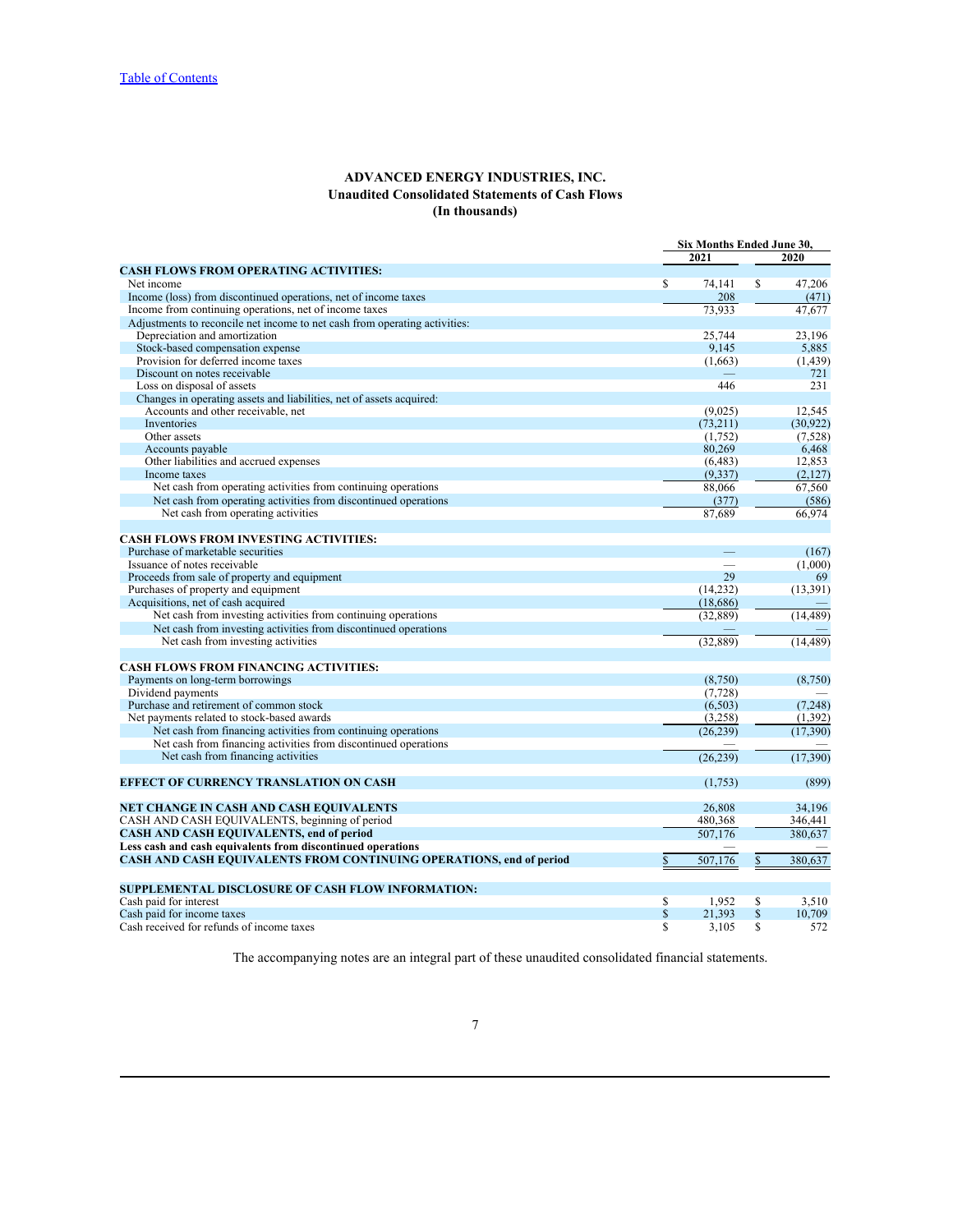## <span id="page-7-0"></span>**NOTE 1. DESCRIPTION OF BUSINESS AND BASIS OF PRESENTATION**

Advanced Energy Industries, Inc., a Delaware corporation, and its wholly-owned subsidiaries ("we," "us," "our," "Advanced Energy," or the "Company") design, manufacture, sell, and support precision power products that transform, refine, and modify the raw electrical power from the utility and convert it into various types of highly-controllable usable power that is predictable, repeatable, and customizable. Our power solutions enable innovation in complex semiconductor and thin film plasma processes such as dry etch, strip, chemical and physical deposition, high and low voltage applications such as process control, analytical instrumentation, medical equipment, and in temperature-critical thermal applications such as material and chemical processing.

We also supply related instrumentation products for advanced temperature measurement and control, electrostatic instrumentation products for test and measurement applications, and gas sensing and monitoring solutions for several industrial markets. Our network of service support centers facilitates local repair and field service in key regions, provides upgrades and refurbishment services, and sells used equipment to businesses that use our products.

In September 2019, we acquired the Artesyn Embedded Power business ("Artesyn"), which added new power products and technologies used in networking and computing, data center, including hyperscale, and industrial and medical applications. As of December 31, 2015, we discontinued our engineering, production, and sales of our inverter product line. As such, all inverter product revenues, costs, assets, and liabilities are reported in Discontinued Operations for all periods presented herein, and we currently report as a single unit. Ongoing inverter repair and service operations are reported as part of our continuing operations.

In the opinion of management, the accompanying unaudited consolidated financial statements contain all adjustments, consisting of normal, recurring adjustments, necessary to present fairly the financial position of the Company as of June 30, 2021, and the results of our operations and cash flows for the three and six months ended June 30, 2021 and 2020.

The unaudited consolidated financial statements included herein have been prepared pursuant to the rules and regulations of the Securities and Exchange Commission ("SEC"). Certain information and footnote disclosures normally included in financial statements prepared in accordance with accounting principles generally accepted in the United States of America ("U.S. GAAP") have been omitted pursuant to such rules and regulations. These unaudited consolidated financial statements should be read in conjunction with the audited consolidated financial statements and notes thereto contained in our Annual Report on Form 10-K for the year ended December 31, 2020 and other financial information filed with the SEC.

#### **Use of Estimates in the Preparation of the Consolidated Financial Statements**

The preparation of our consolidated financial statements in conformity with U.S. GAAP requires us to make estimates, assumptions, and judgments that affect the reported amounts of assets and liabilities, the disclosure of contingent liabilities at the date of the financial statements and the reported amounts of revenue and expenses during the reporting period. The significant estimates, assumptions, and judgments include, but are not limited to:

- allowances for expected credit loss; expected credit loss;
- 
- 
- 
- 
- 
- 
- excess and obsolete inventory;  $\bullet$  depreciation and amortization;
- warranty reserves;<br> **•** recoverability of assets and potential impairment;
- pension obligations;  $\bullet$  deferred revenue;
- right-of-use assets and related operating lease liabilities;  $\bullet$  stock options, performance-based stock, and restricted • allowances for expected credit loss;<br>
• excess and obsolete inventory;<br>
• warranty reserves;<br>
• recoverability of assets and potential impairment;<br>
• recoverability of assets and potential impairment;<br>
• deferred re stock grants; and
	- taxes and other provisions.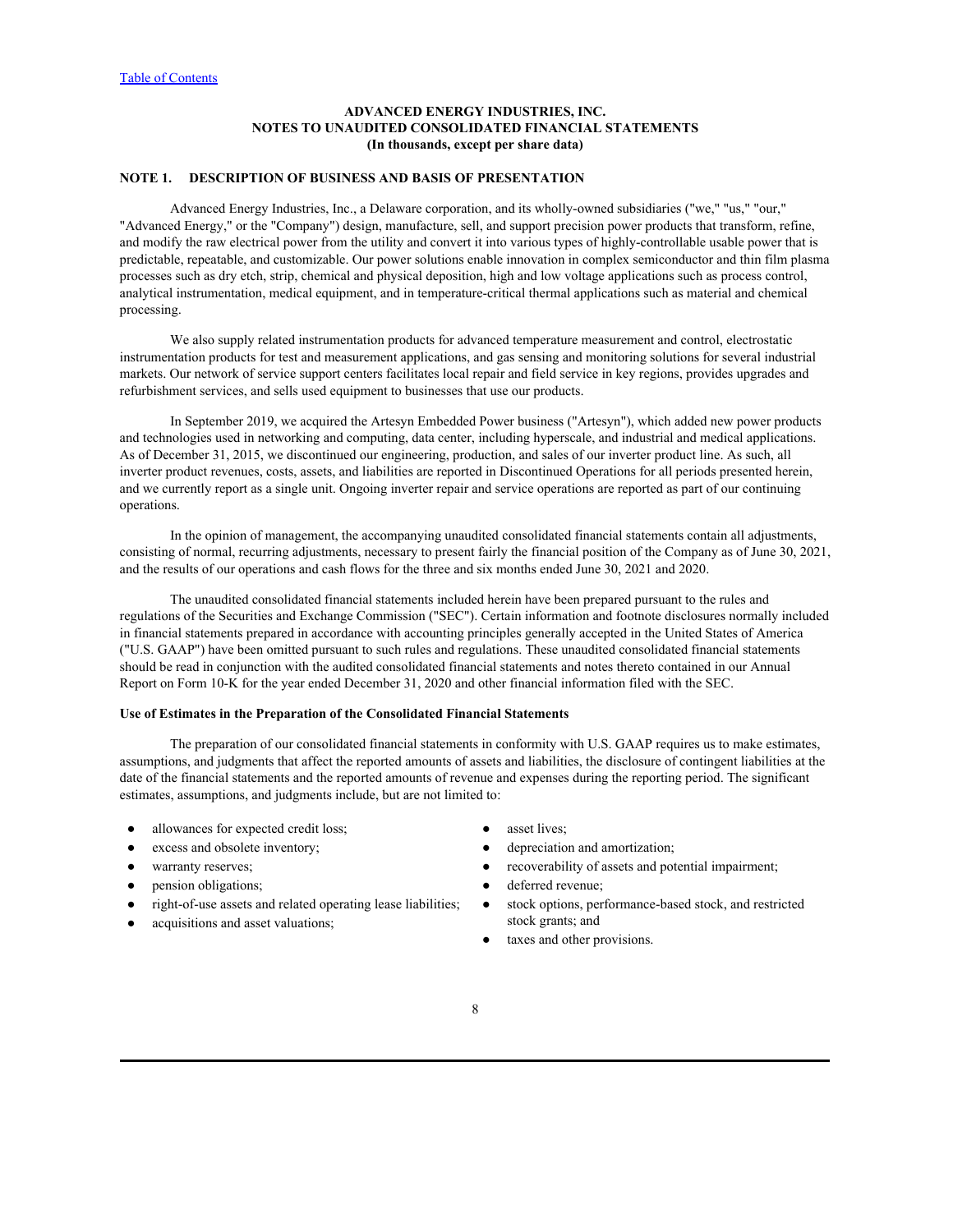We believe our significant estimates, assumptions, and judgments are reasonable based on the information available at the time they are made. Actual results may differ from these estimates, making it possible that a change in these estimates could occur in the near term.

### **Critical Accounting Policies**

Our accounting policies are described in Note 1 to our audited consolidated financial statements in our Annual Report on Form 10-K for the year ended December 31, 2020.

#### *New Accounting Standards*

From time to time, the Financial Accounting Standards Board ("FASB") or other standards setting bodies issue new accounting pronouncements. Updates to the FASB Accounting Standards Codification ("ASC") are communicated through issuance of an Accounting Standards Update ("ASU"). Unless otherwise discussed, we believe that the impact of recently issued guidance, whether adopted or to be adopted in the future, will not have a material impact on the consolidated financial statements upon adoption.

#### *New Accounting Standards Adopted*

In August 2018, the FASB issued ASU 2018-14, "Compensation—Retirement Benefits—Defined Benefit Plans— General (Subtopic 715-20)" ("ASU 2018-14"). ASU 2018-14 eliminates requirements for certain disclosures and requires additional disclosures under defined benefit pension plans and other post-retirement plans. ASU 2018-14 was effective for us on January 1, 2021. The impact of adoption was not material to our consolidated financial statements.

### *New Accounting Standards Issued But Not Yet Adopted*

In March 2020, the FASB issued ASU 2020-04, *"Reference Rate Reform (Topic 848): Facilitation of the Effects of Reference Rate Reform on Financial Reporting"* ("ASU 2020-04"). ASU 2020-04 provides optional expedients and exceptions for applying GAAP to contract modifications and hedging relationships, subject to meeting certain criteria, that reference LIBOR or another rate that is expected to be discontinued. ASU 2020-04 will be in effect through December 31, 2022. We are currently assessing the potential impact of ASU 2020-04 on our consolidated financial statements.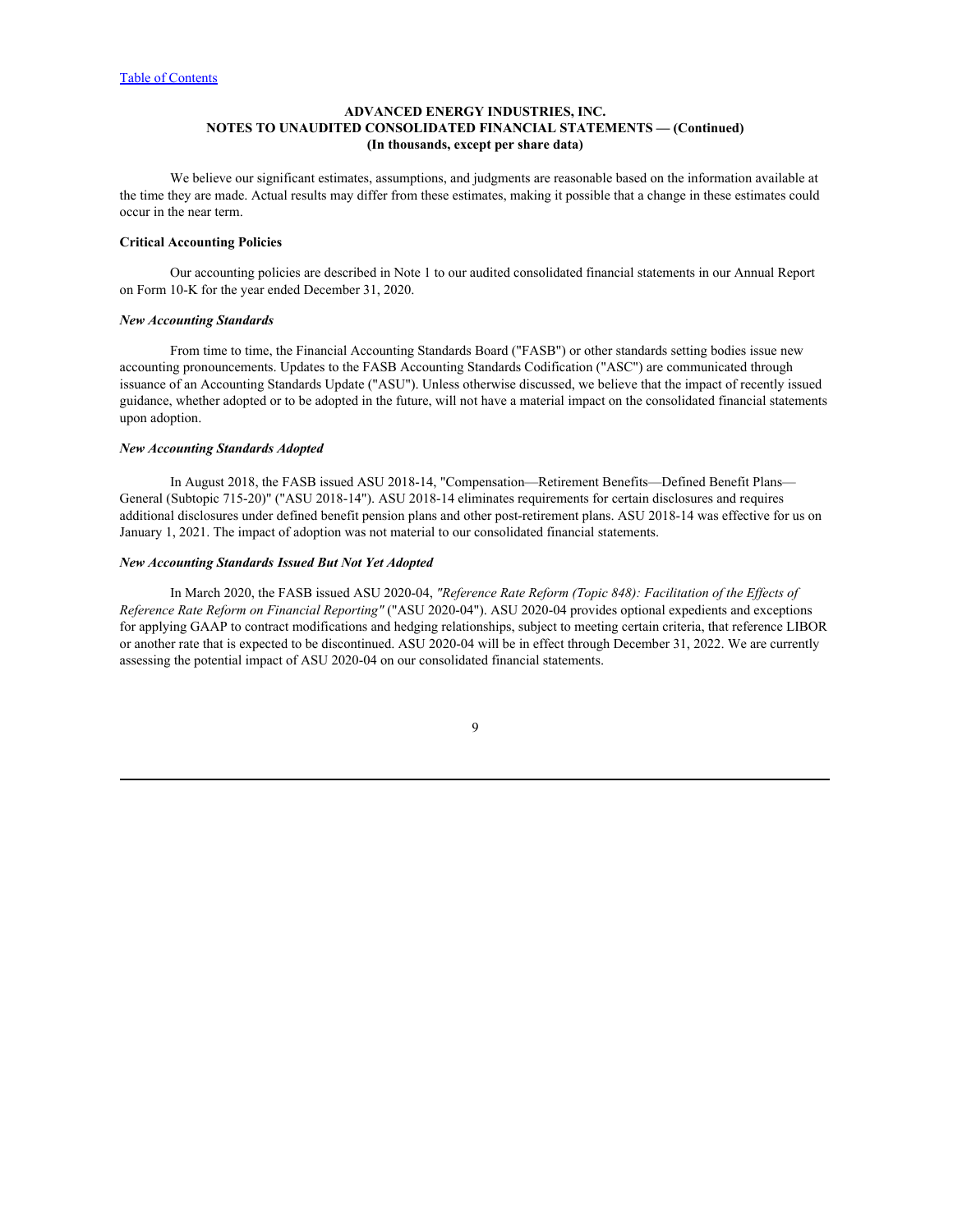## **NOTE 2. ACQUISITIONS**

#### *Intangible Assets Acquired*

In January 2021, we acquired certain intangible assets related to the manufacturing of fiber optic sensing equipment for \$3.6 million in cash and an additional \$2.9 million expected to be paid within one year of the closing date. These intangible assets have an estimated useful life of five years. See *Note 12. Intangible Assets* for details.

#### *TEGAM, Inc.*

On June 1, 2021, we acquired 100% of the issued and outstanding shares of capital stock of TEGAM, Inc., which is based in Geneva, Ohio. This acquisition added metrology and calibration instrumentation to Advanced Energy's radio frequency ("RF") process power solutions in our semiconductor and advanced industrial markets.

The components of the fair value of the total consideration transferred were as follows:

| Cash paid for acquisition                     | 15,552 |
|-----------------------------------------------|--------|
| Holdback                                      | 2,100  |
| Total fair value of consideration transferred | 17,652 |
| Less cash acquired                            | (472)  |
| Total purchase price                          | 17,180 |

We are still evaluating the fair value for the assets acquired and liabilities assumed. Accordingly, the purchase price allocation presented below is preliminary.

|                                         | Preliminary<br><b>Fair Value</b> |
|-----------------------------------------|----------------------------------|
| Current assets and liabilities, net     | 3,870                            |
| Property and equipment                  | 734                              |
| Operating lease right-of-use assets     | 425                              |
| Intangible assets                       | 6,900                            |
| Goodwill                                | 5,670                            |
| Other non-current assets                |                                  |
| Total assets acquired                   | 17,630                           |
| Other non-current liabilities           | 25                               |
| Operating lease liability               | 425                              |
| Total liabilities assumed               | 450                              |
| Total fair value of net assets acquired | 17,180                           |
|                                         |                                  |

### *Versatile Power, Inc.*

On December 31, 2020, we acquired 100% of the issued and outstanding shares of capital stock of Versatile Power, Inc., which is based in Campbell, California. This acquisition added RF and programmable power supplies for medical and industrial applications to our product portfolio and further expands our presence in the medical market by adding proven technologies, deep customer relationships, expertise in medical design, and a medical-certified manufacturing center.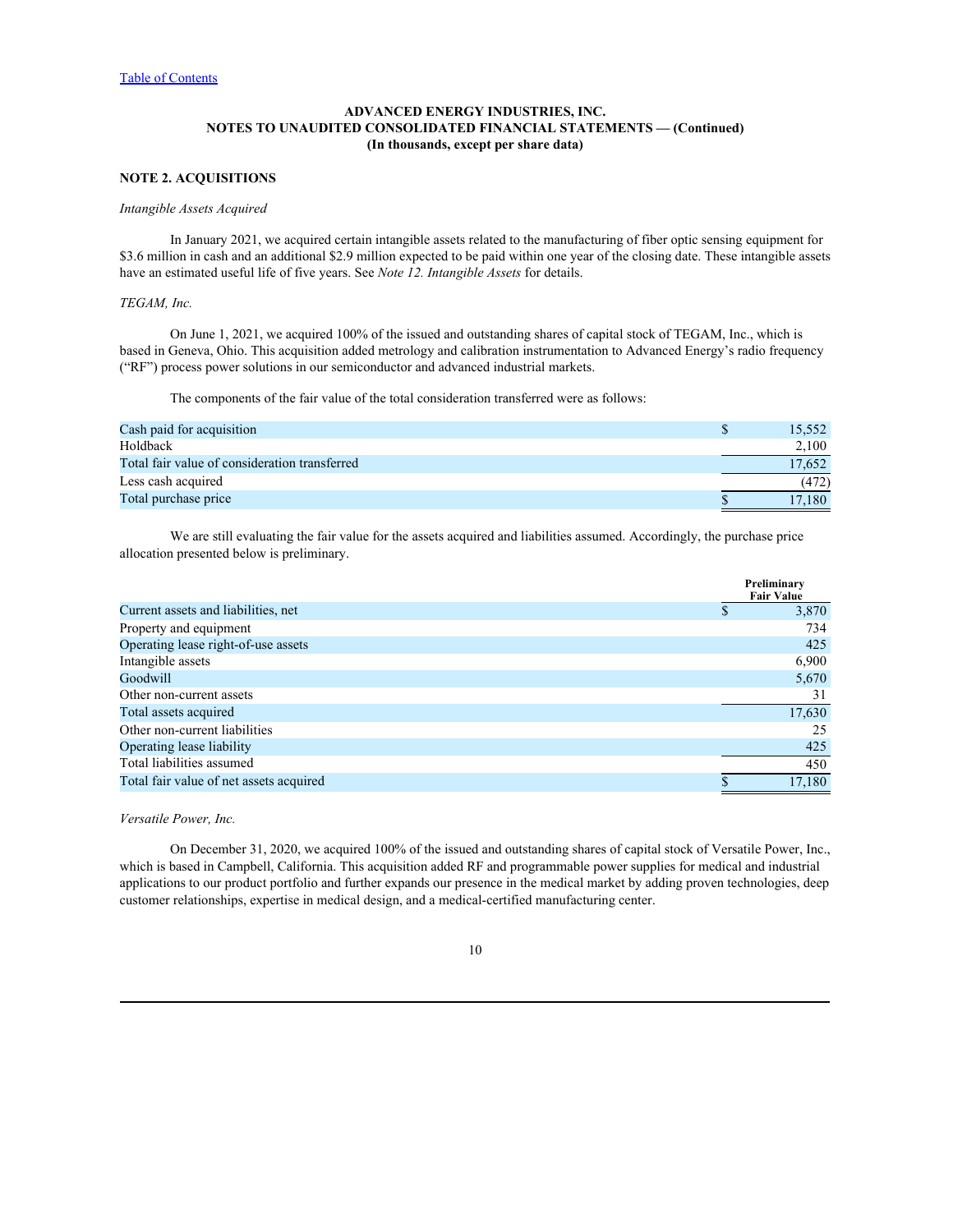The components of the fair value of the total consideration transferred were as follows:

| Cash paid for acquisition                     | 4,601 |
|-----------------------------------------------|-------|
| Holdback                                      | 950   |
| Contingent consideration                      | 1,500 |
| Total fair value of consideration transferred | 7,051 |
| Less cash acquired                            | (245) |
| Total purchase price                          | 6,806 |
|                                               |       |

We are still evaluating the fair value for the assets acquired and liabilities assumed. Accordingly, the purchase price allocation presented below is preliminary.

|                                         | Preliminary<br><b>Fair Value</b> |
|-----------------------------------------|----------------------------------|
| Current assets and liabilities, net     | 1,013                            |
| Property and equipment                  | 35                               |
| Operating lease right-of-use assets     | 463                              |
| Intangible assets                       | 4,000                            |
| Goodwill                                | 1,778                            |
| Total assets acquired                   | 7,289                            |
| Other non-current liabilities           | 20                               |
| Operating lease liability               | 463                              |
| Total liabilities assumed               | 483                              |
| Total fair value of net assets acquired | 6,806                            |

### **NOTE 3. REVENUE**

#### **Revenue Recognition**

We recognize revenue when we have satisfied our performance obligations which typically occurs when control of the products or services has been transferred to our customers. The transaction price is based upon the standalone selling price. In most transactions, we have no obligations to our customers after the date products are shipped, other than pursuant to warranty obligations. Shipping and handling fees billed to customers, if any, are recognized as revenue. The related shipping and handling costs are recognized in cost of sales. Support services include warranty and non-warranty repair services, upgrades, and refurbishments on the products we sell. Repairs that are covered under our standard warranty do not generate revenue.

### **Nature of goods and services**

#### *Products*

Advanced Energy provides highly engineered, mission-critical, precision power conversion, measurement, and control solutions to our global customers. We design, manufacture, sell and support precision power products that transform electrical power into various usable forms. Our power conversion products refine, modify, and control the raw electrical power from a utility and convert it into power that is predictable, repeatable, and customizable. Our products enable thin film manufacturing processes such as plasma enhanced chemical and physical deposition and etch for various semiconductor and industrial products, industrial thermal applications for material and chemical processes, and specialty power for critical industrial technology applications. We also supply thermal instrumentation products for advanced temperature measurement and control in these markets. As a result of the Artesyn acquisition, we now sell precision power conversion products into the Telecom and Networking, Data Center Computing (including hyperscale), and Industrial and Medical markets.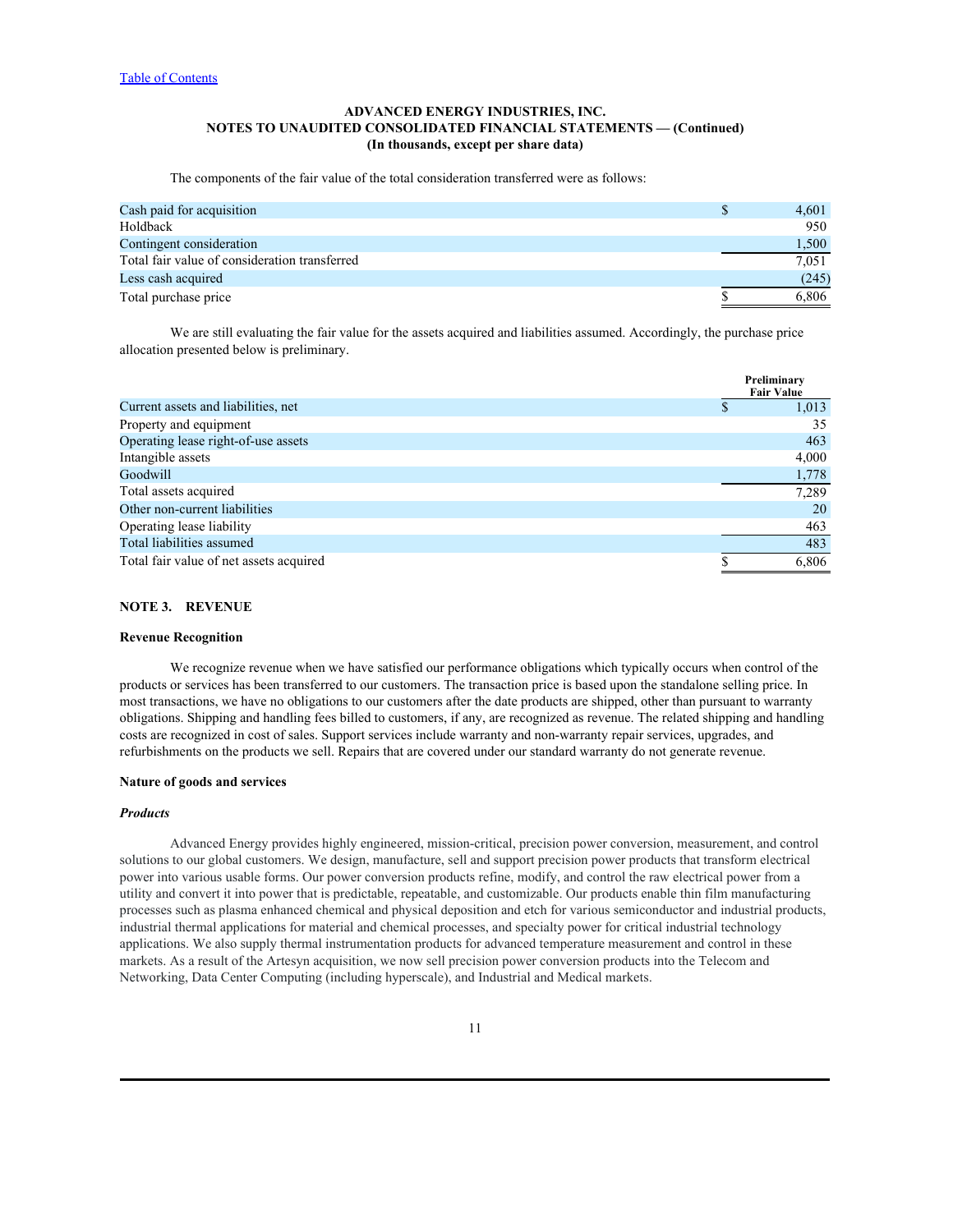Our products are designed to enable new process technologies, improve productivity, and lower the cost of ownership for our customers. We also provide repair and maintenance services for all our products. We principally serve original equipment manufacturers ("OEM") and end customers in the semiconductor, flat panel display, high voltage, solar panel, Telecom and Networking, Data Center Computing, Industrial and Medical markets. Our advanced power products are used in diverse markets, applications, and processes including the manufacture of capital equipment for semiconductor device manufacturing, thin film applications for thin film renewables and architectural glass, and for other thin film applications including flat panel displays, and industrial coatings. Our embedded power products are used in a wide range of applications, such as 5G, data center (including hyperscale) and other industrial and medical applications.

#### *Services*

Our services group offers warranty and after-market repair services in the regions in which we operate, providing us with preventive maintenance opportunities. Our customers continue to pursue low cost of ownership of their capital equipment and are increasingly sensitive to the costs of system downtime. They expect that suppliers offer comprehensive local repair service and customer support. To meet these market requirements, we maintain a worldwide support organization in the United States ("U.S."), the People's Republic of China ("PRC"), Japan, Korea, Taiwan, Germany, Ireland, Singapore, Israel, and Great Britain. Support services include warranty and non-warranty repair services, upgrades, and refurbishments on the products we sell.

As part of our ongoing service business, we satisfy our service obligations under preventative maintenance contracts and extended warranties which had previously been offered on our discontinued inverter products. Any up-front fees received for extended warranties or maintenance plans are deferred. Revenue under these arrangements is recognized ratably over the underlying terms as we do not have historical information which would allow us to project the estimated service usage pattern at this time.

The following table summarizes deferred revenue, which relates to extended warranties and service contracts. We expect to recognize this revenue ratably through the year 2031.

|                  | <b>June 30,<br/>2021</b> | $\sim$<br>December 31,<br>2020             |
|------------------|--------------------------|--------------------------------------------|
| Deferred revenue | 2159<br>0.12.            | $\sqrt{771}$<br>$\delta$ , $\delta$ ,<br>. |

#### **Disaggregation of Revenue**

The following tables present additional information regarding our revenue:

|                         | Three Months Ended June 30, |                             |  |             |                           | Six Months Ended June 30, |             |  |
|-------------------------|-----------------------------|-----------------------------|--|-------------|---------------------------|---------------------------|-------------|--|
|                         |                             | 2021                        |  | <b>2020</b> | 2021                      |                           | <b>2020</b> |  |
| Semiconductor Equipment |                             | 176,671                     |  | 145,424     | \$357,387                 |                           | 279,049     |  |
| Industrial and Medical  |                             | 83,197                      |  | 70,886      | 161,612                   |                           | 132,865     |  |
| Data Center Computing   |                             | 69,458                      |  | 83,316      | 128,612                   |                           | 169,499     |  |
| Telecom and Networking  |                             | 31,985                      |  | 40,254      | 65,320                    |                           | 73,923      |  |
| Total                   |                             | 361,311                     |  | 339,880     | \$712,931                 |                           | 655,336     |  |
|                         |                             |                             |  |             |                           |                           |             |  |
|                         |                             | Three Months Ended June 30, |  |             | Six Months Ended June 30, |                           |             |  |
|                         |                             | 2021                        |  | 2020        | 2021                      |                           | <b>2020</b> |  |
| Product                 |                             | 325,522                     |  | 311,770     | \$644,401                 |                           | 601,131     |  |
| Services                |                             | 35,789                      |  | 28,110      | 68,530                    |                           | 54,205      |  |
| Total                   |                             | 361,311                     |  | 339,880     | \$712,931                 |                           | 655,336     |  |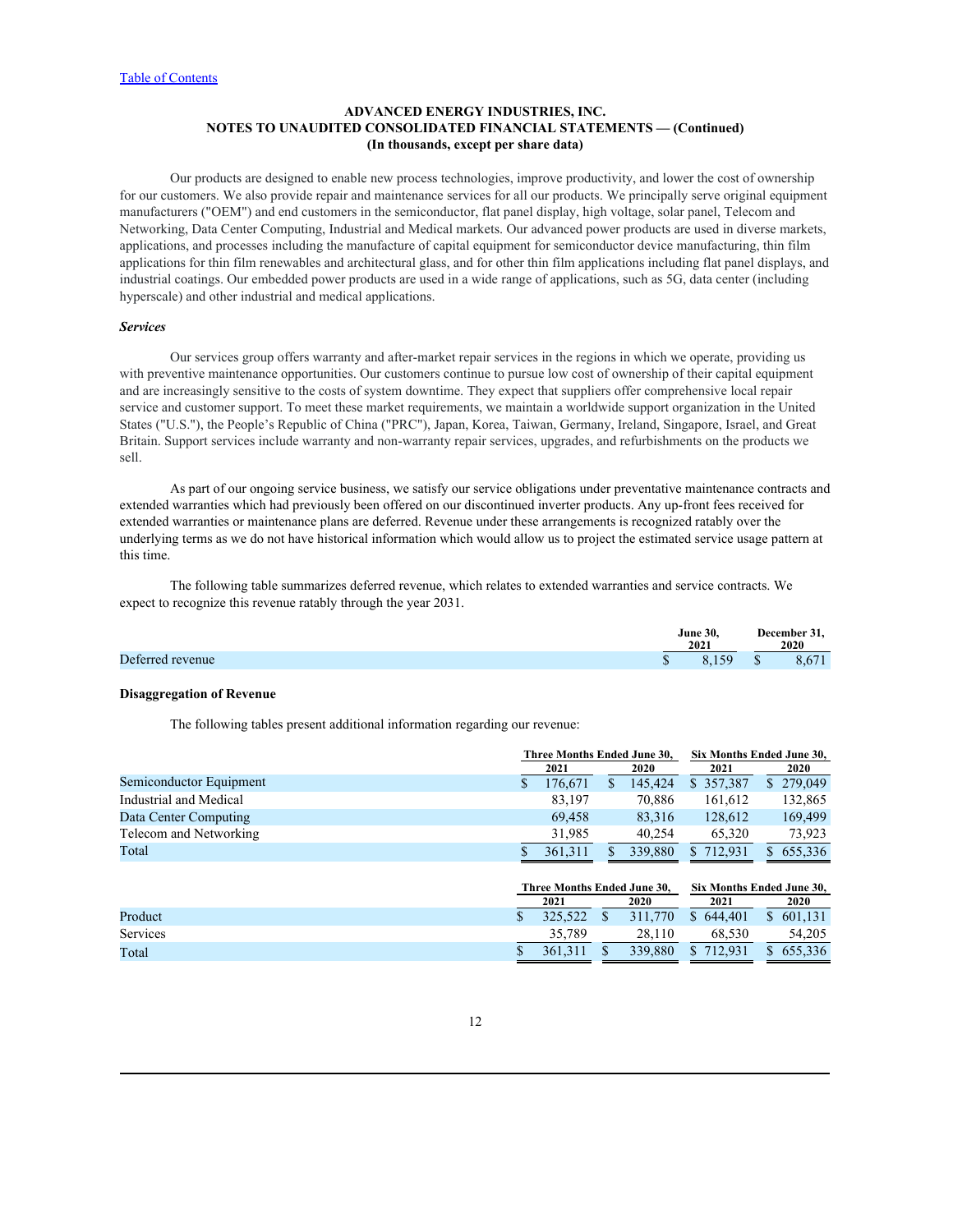| 2021       |      | <b>2020</b> | 2021                                |                                     | <b>2020</b>               |  |  |
|------------|------|-------------|-------------------------------------|-------------------------------------|---------------------------|--|--|
| 139,525    |      | 119,808     | \$271,123                           |                                     | 236,505                   |  |  |
| 26,112     |      | 29,952      | 52,359                              |                                     | 77,586                    |  |  |
| 148,803    |      | 170,753     | 298,394                             |                                     | 281,728                   |  |  |
| 44,491     |      | 19,048      | 84,913                              |                                     | 58,184                    |  |  |
| 2,380      |      | 319         | 6,142                               |                                     | 1,333                     |  |  |
| 361,311    |      | 339,880     | \$712,931                           |                                     | \$655,336                 |  |  |
|            |      |             |                                     |                                     |                           |  |  |
|            |      |             | Six Months Ended June 30,           |                                     |                           |  |  |
|            |      |             |                                     |                                     | <b>2020</b>               |  |  |
| \$ 361,071 |      | 339,667     | \$712,464                           | S.                                  | 654,948                   |  |  |
| 240        |      | 213         | 467                                 |                                     | 388                       |  |  |
| 361,311    |      | 339,880     | \$712,931                           |                                     | \$655,336                 |  |  |
|            | 2021 |             | Three Months Ended June 30,<br>2020 | Three Months Ended June 30,<br>2021 | Six Months Ended June 30, |  |  |

## **NOTE 4. INCOME TAXES**

The following table summarizes tax expense and the effective tax rate for our income from continuing operations:

|                                                        | Three Months Ended June 30. |        | Six Months Ended June 30. |  |           |  |
|--------------------------------------------------------|-----------------------------|--------|---------------------------|--|-----------|--|
|                                                        | 2021                        | 2020   | 2021                      |  | 2020      |  |
| Income from continuing operations, before income taxes | 37,418                      | 33,889 | 81.093                    |  | 56,187    |  |
| Provision for income taxes                             | . 876                       | 4.610  | 7,160                     |  | 8,510     |  |
| Effective tax rate                                     | $5.0 \%$                    | 3.6 %  | $8.8\%$                   |  | $15.1 \%$ |  |

The Company's effective tax rates differ from the U.S. federal statutory rate of 21% for the three and six months ended June 30, 2021 and 2020, respectively, primarily due to the benefit of earnings in foreign jurisdictions which are subject to lower tax rates, partially offset by net U.S. tax on foreign operations and withholding taxes. The effective tax rate for the first half of 2021 was lower than the same period in 2020 primarily due to the mix of discrete events between the two periods.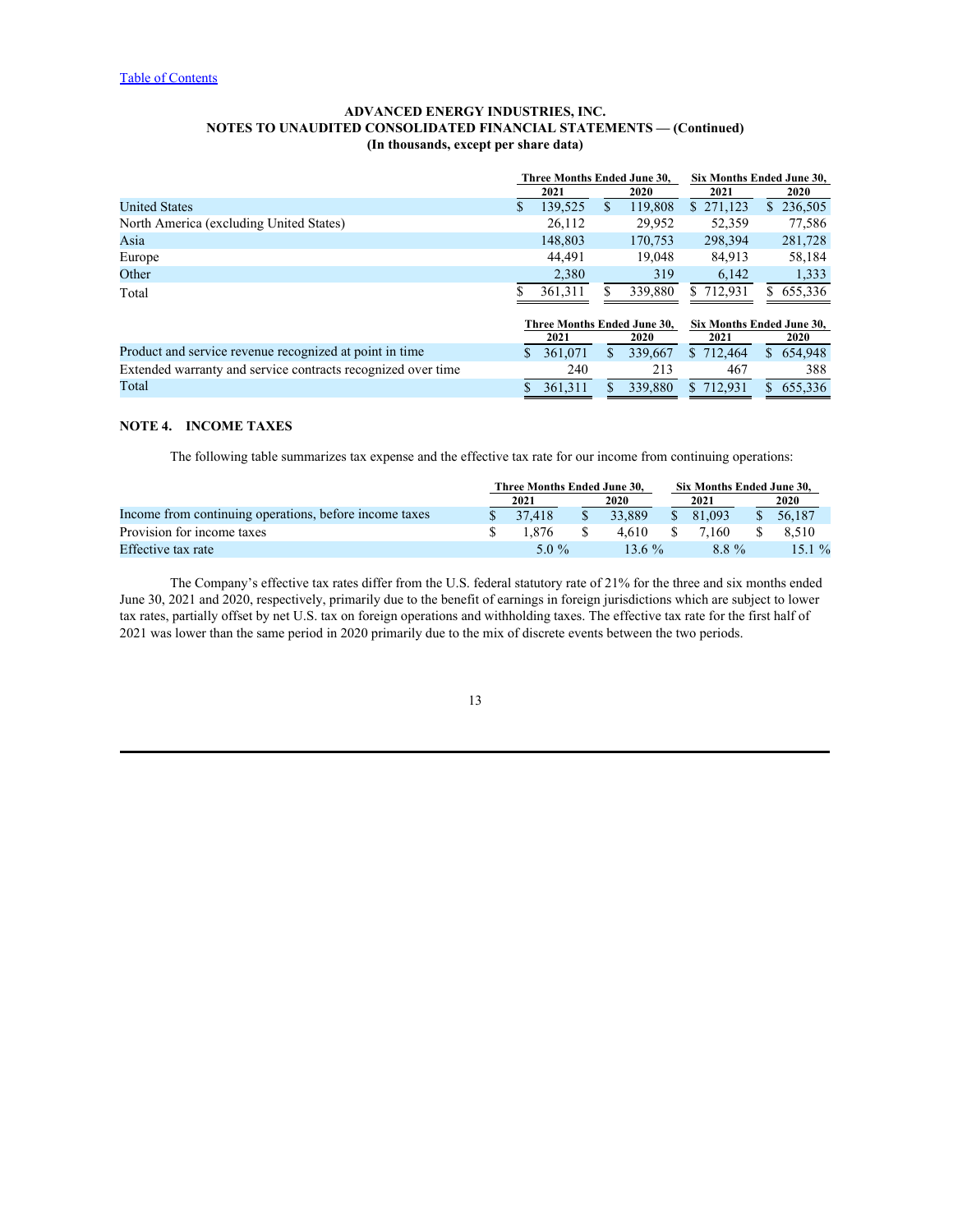## **NOTE 5. EARNINGS PER SHARE**

Basic earnings per share ("EPS") is computed by dividing income available to common stockholders by the weightedaverage number of common shares outstanding during the period. The computation of our diluted EPS is similar to the computation of our basic EPS except that the denominator is increased to include the number of additional common shares that would have been outstanding (using the if-converted and treasury stock methods), if our outstanding stock options and restricted stock units had been converted to common shares, and if such assumed conversion is dilutive.

The following is a reconciliation of the weighted-average shares outstanding used in the calculation of basic and diluted earnings per share:

|                                                                       | Three Months Ended June 30, |        |  |        |               | Six Months Ended June 30, |  |             |  |  |  |  |
|-----------------------------------------------------------------------|-----------------------------|--------|--|--------|---------------|---------------------------|--|-------------|--|--|--|--|
|                                                                       |                             | 2021   |  | 2020   |               | 2021                      |  | <b>2020</b> |  |  |  |  |
| Income from continuing operations                                     |                             | 35,542 |  | 29,279 |               | 73,933                    |  | 47,677      |  |  |  |  |
| Income from continuing operations attributable to noncontrolling      |                             |        |  |        |               |                           |  |             |  |  |  |  |
| interest                                                              |                             | 31     |  | (16)   |               | 64                        |  | (1)         |  |  |  |  |
| Income from continuing operations attributable to Advanced Energy     |                             |        |  |        |               |                           |  |             |  |  |  |  |
| Industries, Inc.                                                      |                             | 35,511 |  | 29,295 | $\mathcal{L}$ | 73,869                    |  | 47,678      |  |  |  |  |
|                                                                       |                             |        |  |        |               |                           |  |             |  |  |  |  |
| Basic weighted-average common shares outstanding                      |                             | 38,389 |  | 38,294 |               | 38,359                    |  | 38,326      |  |  |  |  |
| Assumed exercise of dilutive stock options and restricted stock units |                             | 197    |  | 164    |               | 230                       |  | 199         |  |  |  |  |
| Diluted weighted-average common shares outstanding                    |                             | 38,586 |  | 38,458 |               | 38,589                    |  | 38,525      |  |  |  |  |
|                                                                       |                             |        |  |        |               |                           |  |             |  |  |  |  |
| Continuing operations:                                                |                             |        |  |        |               |                           |  |             |  |  |  |  |
| Basic earnings per share                                              |                             | 0.93   |  | 0.77   |               | .93                       |  | 24          |  |  |  |  |
| Diluted earnings per share                                            |                             | 0.92   |  |        |               | 1.91                      |  | 1.24        |  |  |  |  |
|                                                                       |                             |        |  |        |               |                           |  |             |  |  |  |  |

The following stock awards were excluded in the computation of diluted earnings per share because they were antidilutive:

|                        | man a<br>l hree<br>Months | $\sim$<br>- Ended June 30. | $\sim$<br>Months Ended June 30.<br>SIX |      |  |  |  |
|------------------------|---------------------------|----------------------------|----------------------------------------|------|--|--|--|
|                        | 2021                      | 2020                       | 202                                    | 2020 |  |  |  |
| Restricted stock units |                           |                            |                                        |      |  |  |  |

### **Share Repurchase**

To execute the repurchase of shares of our common stock, the Company periodically enters into stock repurchase agreements. The following table summarizes these repurchases:

|                                                                      | Three Months Ended June 30, |        | Six Months Ended June 30, |        |                      |  |        |  |  |
|----------------------------------------------------------------------|-----------------------------|--------|---------------------------|--------|----------------------|--|--------|--|--|
| (in thousands, except per share amounts)                             |                             | 2021   |                           | 2020   | 2021                 |  | 2020   |  |  |
| Amount paid to repurchase shares                                     |                             | 6,503  |                           |        | 6,503                |  | 7,248  |  |  |
| Number of shares repurchased                                         |                             |        |                           |        |                      |  | 170    |  |  |
| Average repurchase price per share                                   |                             | 90.34  |                           |        | 90.34                |  | 42.59  |  |  |
| Remaining authorized by Board of Directors for future repurchases as |                             |        |                           |        |                      |  |        |  |  |
| of period end                                                        |                             | 31.866 |                           | 42.751 | $\sim$ 31,866 $\sim$ |  | 42.751 |  |  |

There were no shares repurchased from related parties. All shares repurchased were recognized as a reduction to Additional paid-in capital. Repurchased shares were retired and assumed the status of authorized and unissued shares. On July 29, 2021, the Board of Directors approved an increase to the share repurchase program, which authorized the Company to repurchase up to \$200 million with no time limitation.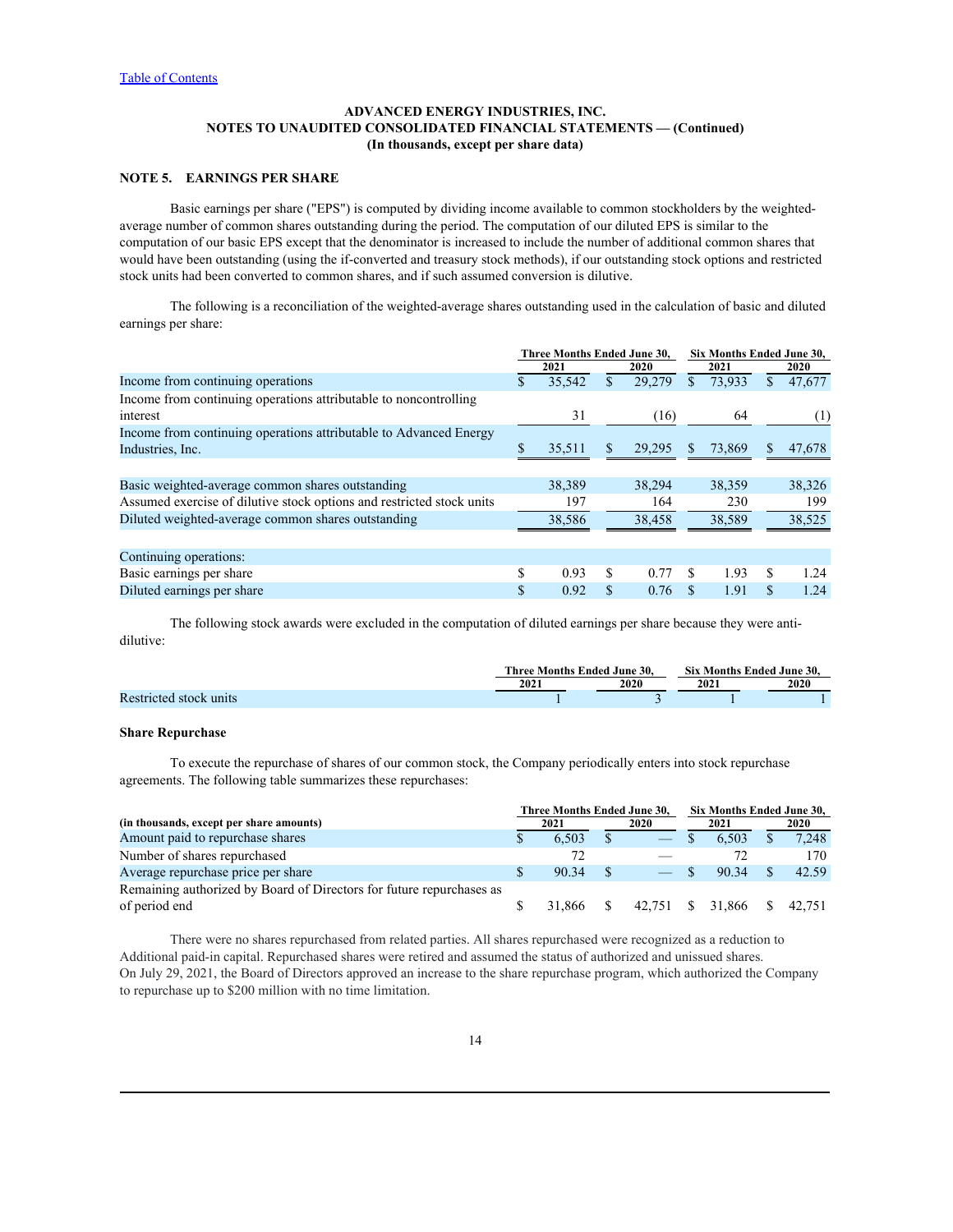## **NOTE 6. FAIR VALUE MEASUREMENTS**

The following tables present information about the Company's assets and liabilities measured at fair value on a recurring basis.

|                                                    |                                     |         |                | June 30, 2021            |                            |
|----------------------------------------------------|-------------------------------------|---------|----------------|--------------------------|----------------------------|
| <b>Description</b>                                 | <b>Balance Sheet Classification</b> | Level 1 | <b>Level 2</b> | <b>Level 3</b>           | Total<br><b>Fair Value</b> |
| Assets:                                            |                                     |         |                |                          |                            |
| Certificates of deposit                            | Marketable securities               |         | 2.828          | $\overline{\phantom{0}}$ | \$2,828                    |
| Foreign currency forward contracts                 | Other current assets                |         | 32             |                          | 32                         |
| Total assets measured at fair value on a recurring |                                     |         |                |                          |                            |
| basis                                              |                                     |         | \$2,860        |                          | \$2,860                    |
|                                                    |                                     |         |                |                          |                            |
| Liabilities:                                       |                                     |         |                |                          |                            |
| Contingent consideration                           | Other current liabilities           |         |                | \$2,147                  | $\frac{\$}{2,147}$         |
| Contingent consideration                           | Other long-term liabilities         |         |                | 2,980                    | 2,980                      |
| Interest rate swaps                                | Other long-term liabilities         |         | 172            |                          | 172                        |
| Total liabilities measured at fair value on a      |                                     |         |                |                          |                            |
| recurring basis                                    |                                     |         | 72             | \$5,127                  | 5,299                      |

|                                                    |                                     |         |                | December 31, 2020 |                            |
|----------------------------------------------------|-------------------------------------|---------|----------------|-------------------|----------------------------|
| <b>Description</b>                                 | <b>Balance Sheet Classification</b> | Level 1 | <b>Level 2</b> | Level 3           | Total<br><b>Fair Value</b> |
| Assets:                                            |                                     |         |                |                   |                            |
| Certificates of deposit                            | Marketable securities               |         | \$2,654        |                   | \$2,654                    |
| Total assets measured at fair value on a recurring |                                     |         |                |                   |                            |
| basis                                              |                                     |         | \$2.654        |                   | 2,654                      |
|                                                    |                                     |         |                |                   |                            |
| Liabilities:                                       |                                     |         |                |                   |                            |
| Contingent consideration                           | Other current liabilities           |         |                | \$2,009           | 2,009                      |
| Contingent consideration                           | Other long-term liabilities         |         | —              | 2,940             | 2,940                      |
| Interest rate swaps                                | Other long-term liabilities         |         | 2,811          |                   | 2,811                      |
| Total liabilities measured at fair value on a      |                                     |         |                |                   |                            |
| recurring basis                                    |                                     |         | \$ 2,811       | \$4,949           | 7,760                      |

The fair value of foreign currency forward contracts is based on the movement in the forward rates of foreign currency cash flows in which the hedging instrument is denominated. We determine the fair value of interest rate swaps by estimating the net present value of the expected cash flows based on market rates and associated yield curves, adjusted for non-performance credit risk, as applicable. See *Note 7. Derivative Financial Instruments* for additional information. The fair value of contingent consideration is determined by estimating the net present value of the expected cash flows based on the probability of expected payment.

For all periods presented, there were no transfers into or out of Level 3.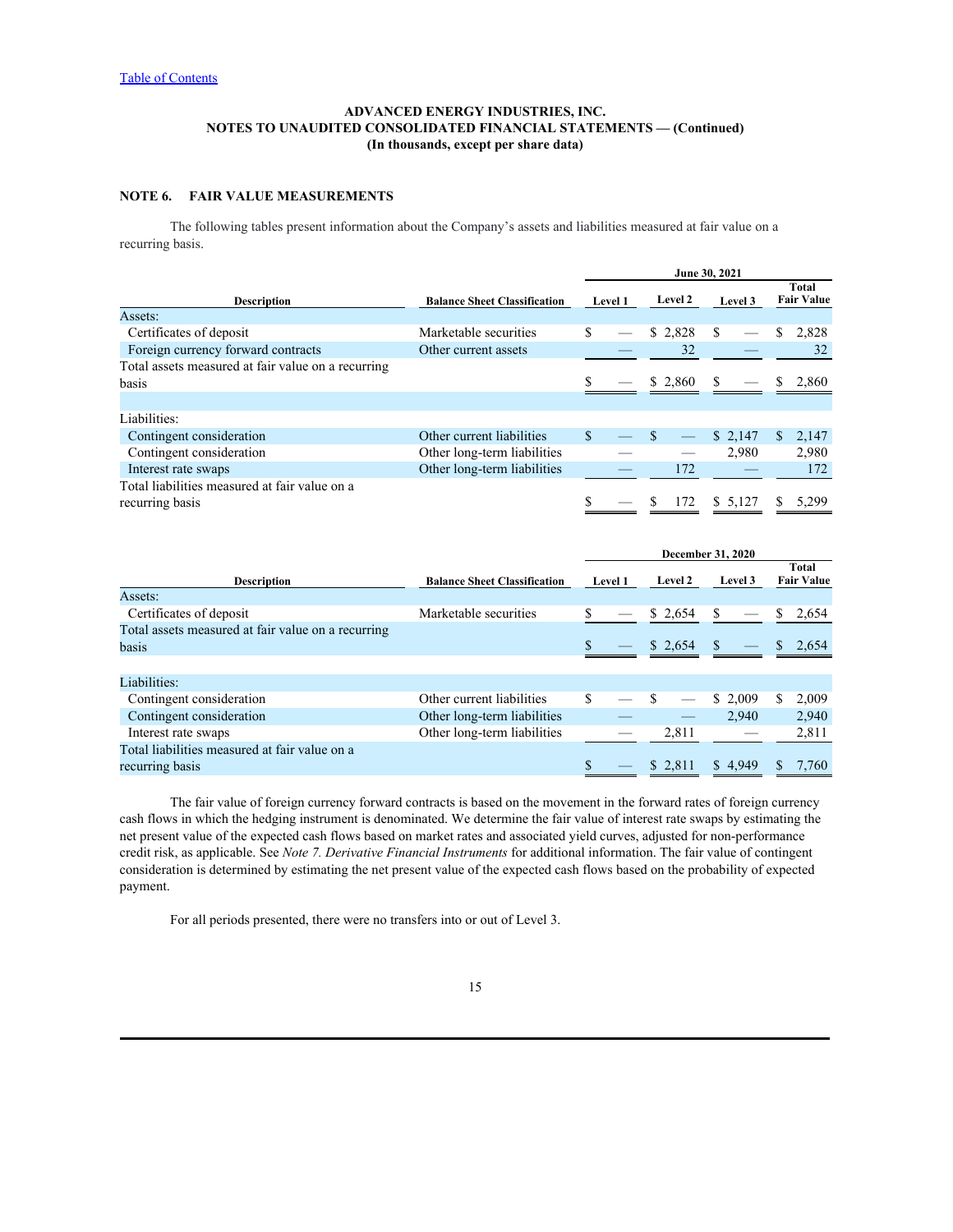## **NOTE 7. DERIVATIVE FINANCIAL INSTRUMENTS**

We are impacted by changes in foreign currency exchange rates. We may manage these risks through the use of derivative financial instruments, primarily forward contracts with banks. These forward contracts manage the exchange rate risk associated with assets and liabilities denominated in nonfunctional currencies. These derivative instruments are typically executed for one-month periods and not designated as hedges; however, they do economically offset the fluctuations of our assets and liabilities due to foreign exchange rate changes.

The following table summarizes the notional amount of outstanding foreign currency forward contracts:

Gains and losses related to foreign currency exchange contracts were offset by corresponding gains and losses on the revaluation of the underlying assets and liabilities. Both are included as a component of other income (expense), net in our Unaudited Consolidated Statements of Operations.

In April 2020, the Company executed interest rate swap contracts with independent financial institutions to partially reduce the variability of cash flows in LIBOR indexed debt interest payments on our Term Loan Facility (under the Company's existing Credit Agreement dated September 10, 2019). These transactions are accounted for as cash flow hedging instruments.

The interest rate swap contracts fixed 85% of the outstanding principal balance on our term loan to a total interest rate of 1.271%. This is comprised of 0.521% average fixed rate per annum in exchange for a variable interest rate based on one-month USD-LIBOR-BBA plus the credit spread in the Company's existing Credit Agreement, which is 75 basis points at current leverage ratios.

The following table summarizes the notional amount of qualified hedging instruments:

| <b>June 30.</b><br>2021                 |      | December 31.<br>2020 |
|-----------------------------------------|------|----------------------|
| Interest rate swap contracts<br>264,469 | - 11 | 273.219              |

At June 30, 2021, accumulated other comprehensive loss on the Unaudited Consolidated Balance Sheets includes \$0.1 million, net of tax, related to changes in fair value on the interest rate swap contracts.

See *Note 6. Fair Value Measurements* for information regarding fair value of derivative instruments.

As a result of the use of derivative financial instruments, the Company is exposed to the risk that counterparties to derivative contracts may fail to meet their contractual obligations. The Company manages counterparty credit risk in derivative contracts by reviewing counterparty creditworthiness on a regular basis and limiting exposure to any single counterparty.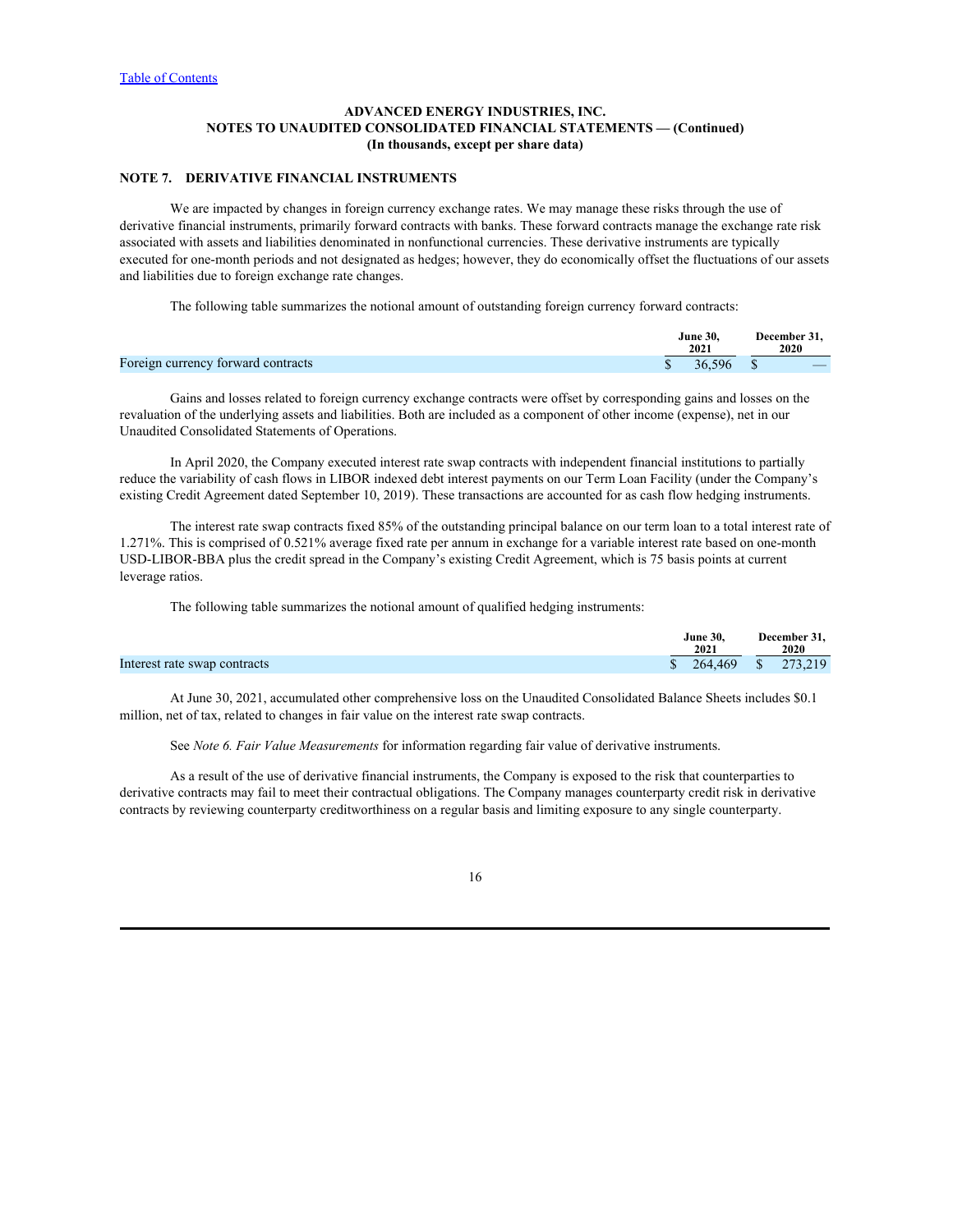## **NOTE 8. ACCOUNTS AND OTHER RECEIVABLE, NET**

Accounts and other receivable are recorded at net realizable value. Components of accounts and other receivable, net of reserves, were as follows:

|                        | <b>June 30,</b><br>2021 | December 31,<br><b>2020</b> |
|------------------------|-------------------------|-----------------------------|
| Amounts billed, net    | 212,446                 | 213,560                     |
| Unbilled receivables   | 30,907                  | 21,618                      |
| Total receivables, net | 243,353                 | 235,178                     |

Amounts billed, net consist of amounts that have been invoiced to our customers in accordance with terms and conditions and are shown net of an allowance for credit losses. These receivables are all short-term in nature and do not include any financing components.

Unbilled receivables consist of amounts where we have satisfied our contractual obligations related to inventory stocking contracts with customers. Such amounts typically become billable to the customer upon their consumption of the inventory managed under the stocking contracts. We anticipate that substantially all unbilled receivables will be invoiced and collected over the next twelve months. These contracts do not include any financing components.

The following table summarizes the changes in expected credit losses:

| 7,602                                    |
|------------------------------------------|
|                                          |
| (662)                                    |
| (14)                                     |
| 6,926                                    |
| <b>Six Months Ended</b><br>June 30, 2021 |

## **NOTE 9. INVENTORIES**

Our inventories are valued at the lower of cost or net realizable value and computed on a first-in, first-out ("FIFO") basis. Components of inventories were as follows:

|                         | <b>June 30,</b><br>2021 | December 31,<br>2020 |
|-------------------------|-------------------------|----------------------|
| Parts and raw materials | 215,203                 | 141,337              |
| Work in process         | 23,051                  | 13,702               |
| Finished goods          | 58,485                  | 66,307               |
| Total                   | 296,739                 | 221,346              |
|                         |                         |                      |

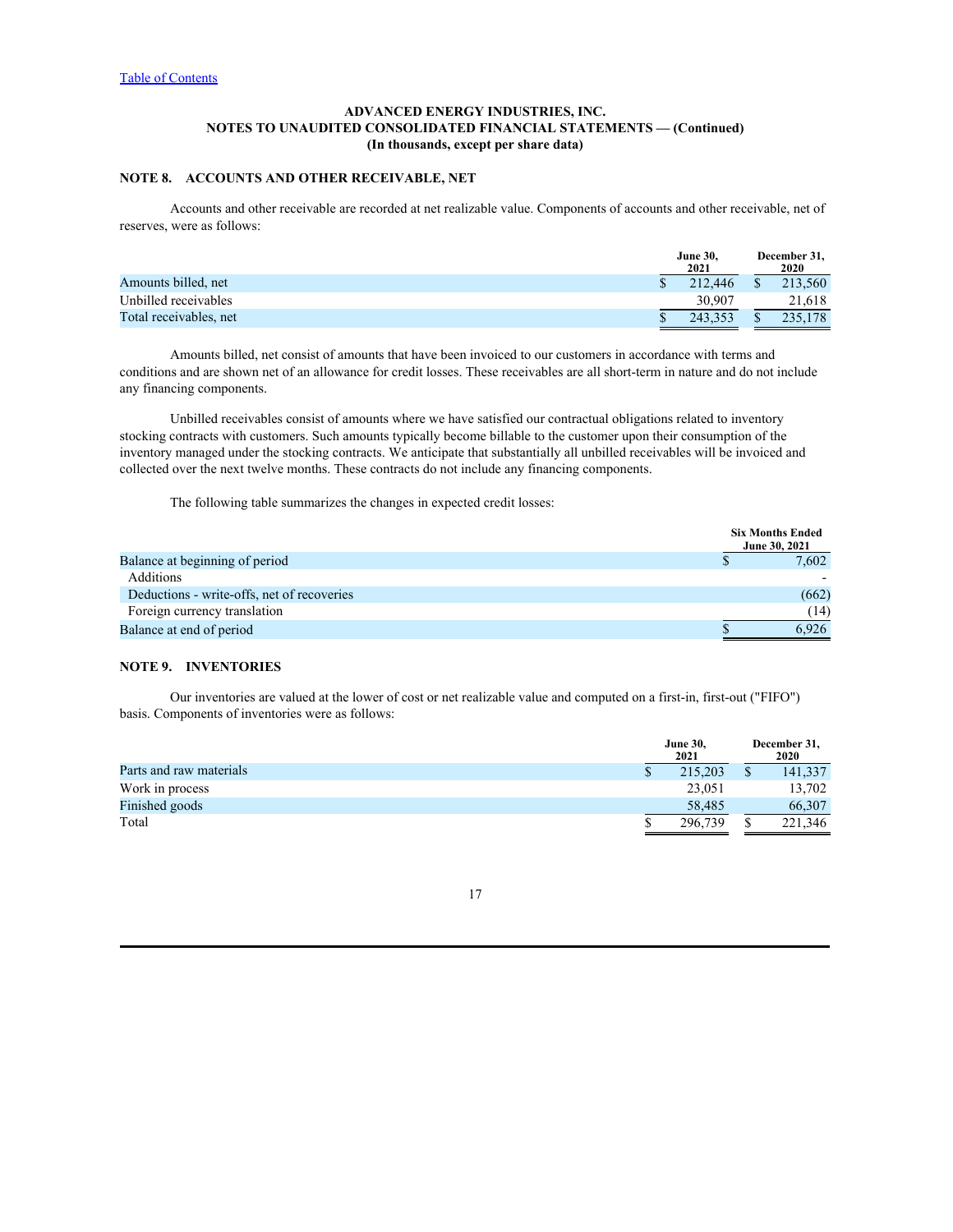## **NOTE 10. PROPERTY AND EQUIPMENT, NET**

Property and equipment, net is comprised of the following:

|                                      | <b>June 30,</b><br>2021 | December 31,<br><b>2020</b> |
|--------------------------------------|-------------------------|-----------------------------|
| Buildings and land                   | 2,832                   | 1,776                       |
| Machinery and equipment              | 120,295                 | 115,404                     |
| Computer and communication equipment | 28,695                  | 26,623                      |
| Furniture and fixtures               | 4,459                   | 4,352                       |
| Vehicles                             | 261                     | 262                         |
| Leasehold improvements               | 44,757                  | 42,984                      |
| Construction in process              | 5,400                   | 3,693                       |
|                                      | 206,699                 | 195,094                     |
| Less: Accumulated depreciation       | (91, 539)               | (80, 363)                   |
| Property and equipment, net          | 115,160                 | 114,731                     |

The following table summarizes depreciation expense. All depreciation expense is recorded in income from continuing operations:

|                                | rma . | $\sim$ $\sim$<br>$\sim$<br>Months Ended June 30.<br><b>Three</b> |  | Six Months Ended June 30. |                           |     |                        |  |
|--------------------------------|-------|------------------------------------------------------------------|--|---------------------------|---------------------------|-----|------------------------|--|
|                                |       | 2021                                                             |  | 2020                      | 2021                      |     | 2020                   |  |
| $\sim$<br>Depreciation expense |       | 7,510                                                            |  | $- - -$<br>$0, \circ$     | 1.01 <sup>2</sup><br>4.04 | . . | 101<br>$\sim$<br>0.101 |  |

## **NOTE 11. GOODWILL**

The following table summarizes the changes in goodwill:

|                                                             | <b>Six Months Ended</b><br>June 30, 2021 |
|-------------------------------------------------------------|------------------------------------------|
| Balance at beginning of period                              | 209,983                                  |
| Measurement period adjustments to purchase price allocation | 29                                       |
| Additions from acquisition                                  | 5,670                                    |
| Foreign currency translation                                | (1, 471)                                 |
| Balance at end of period                                    | 214,211                                  |
|                                                             |                                          |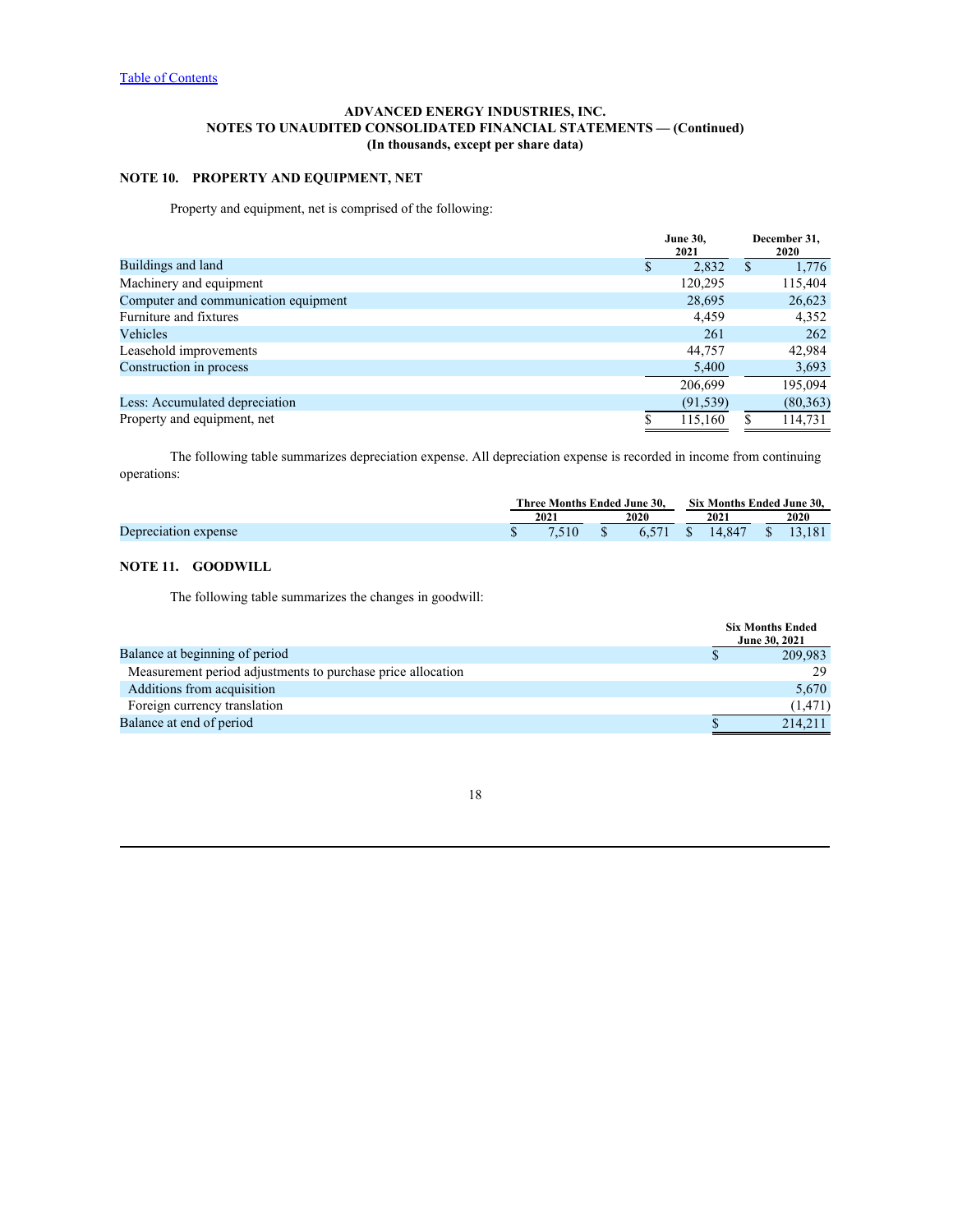## **NOTE 12. INTANGIBLE ASSETS**

Intangible assets consisted of the following:

|                        |                                 | June 30, 2021               |                               |
|------------------------|---------------------------------|-----------------------------|-------------------------------|
|                        | <b>Gross Carrying</b><br>Amount | Accumulated<br>Amortization | <b>Net Carrying</b><br>Amount |
| Technology             | 91,945                          | (30, 374)                   | 61,571                        |
| Customer relationships | 119,166                         | (30, 426)                   | 88,740                        |
| Trademarks and other   | 27,308                          | (6,705)                     | 20,603                        |
| Total                  | 238,419                         | (67, 505)                   | 170,914                       |

|                        |                       |         | <b>December 31, 2020</b> |           |                             |                  |                     |  |
|------------------------|-----------------------|---------|--------------------------|-----------|-----------------------------|------------------|---------------------|--|
|                        | <b>Gross Carrying</b> |         | Amount                   |           | Accumulated<br>Amortization |                  | <b>Net Carrying</b> |  |
| Technology             |                       | 85,075  |                          | (24,999)  |                             | Amount<br>60,076 |                     |  |
| Customer relationships |                       | 114,171 |                          | (26, 880) |                             | 87,291           |                     |  |
| Trademarks and other   |                       | 27,021  |                          | (5, 449)  |                             | 21,572           |                     |  |
| Total                  |                       | 226,267 |                          | (57, 328) |                             | 168,939          |                     |  |

Amortization expense related to intangible assets is as follows:

|                      | $\sim$<br>Months Ended June 30.<br>hree |  |       | $\sim$<br>$\sim$<br>- Six Months Ended June 30. |       |   |        |  |
|----------------------|-----------------------------------------|--|-------|-------------------------------------------------|-------|---|--------|--|
|                      | 2021                                    |  | 2020  |                                                 | 2021  |   | 2020   |  |
| Amortization expense | $-11$<br>້~~                            |  | 0.009 |                                                 | 0.897 | ш | 10,015 |  |

Estimated amortization expense related to intangibles is as follows:

| <b>Year Ending December 31,</b> |         |
|---------------------------------|---------|
| 2021 (remaining)                | 11,165  |
| 2022                            | 22,106  |
| 2023                            | 22,087  |
| 2024                            | 19,191  |
| 2025                            | 14,697  |
| Thereafter                      | 81,668  |
| Total                           | 170,914 |

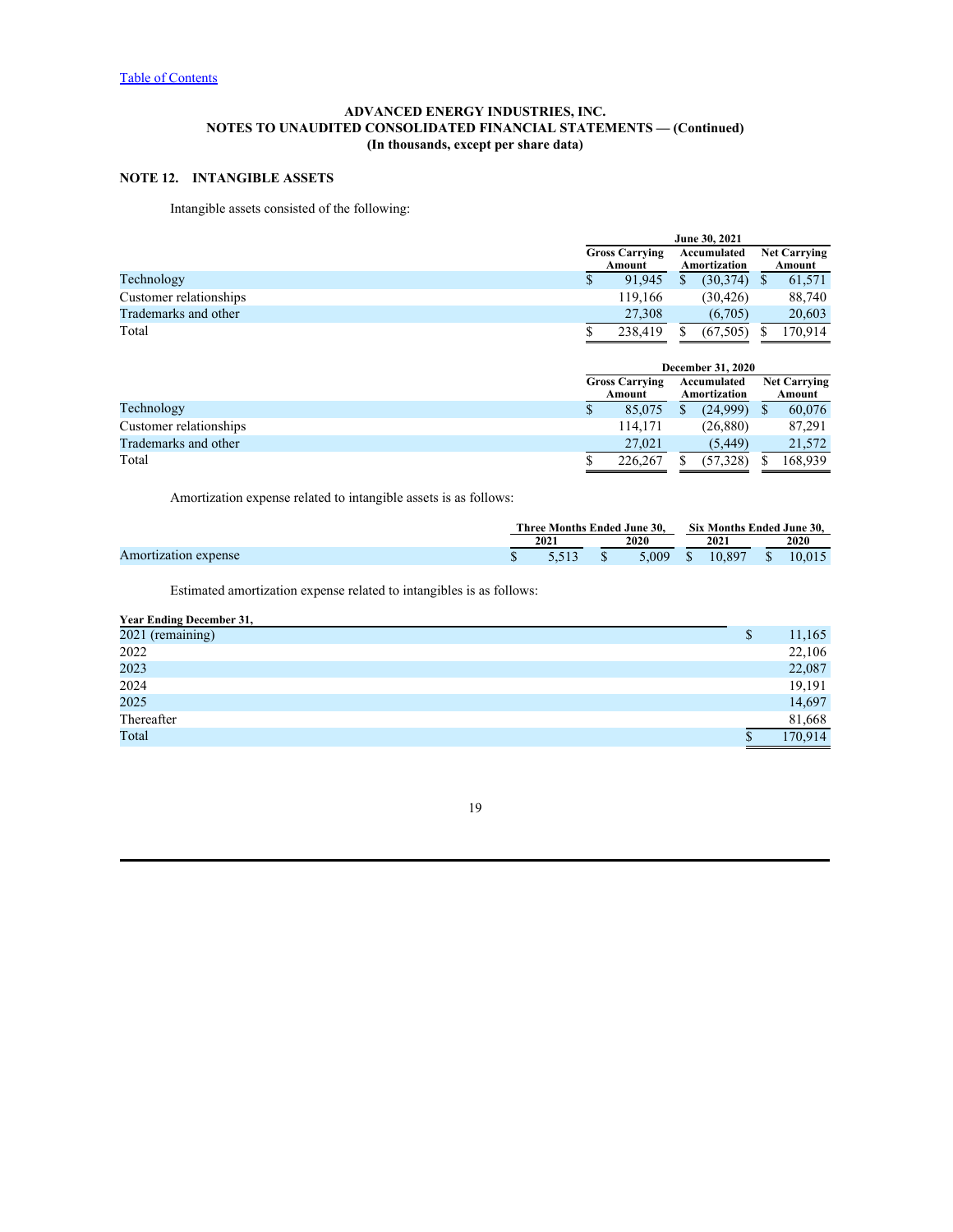## **NOTE 13. RESTRUCTURING COSTS**

During 2018, we committed to a restructuring plan to optimize our manufacturing footprint and to improve our operating efficiencies and synergies related to our recent acquisitions. For the periods presented, we incurred severance costs primarily related to the transition and exit of our facility in Shenzhen, PRC and actions associated with synergies related to the Artesyn acquisition. The table below summarizes the restructuring charges:

|                                         | Three Months Ended June 30. |     |  | <b>Six Months Ended June 30.</b> |  |      |  |       |
|-----------------------------------------|-----------------------------|-----|--|----------------------------------|--|------|--|-------|
|                                         | 2021                        |     |  | 2020                             |  | 2021 |  | 2020  |
| Severance and related charges           |                             | 190 |  | 4,853                            |  | 594  |  | 5,005 |
| Facility relocation and closure charges |                             | ∸ ∙ |  | 93'                              |  | 65.  |  | 1.441 |
| Total restructuring charges             |                             | 211 |  | .790                             |  | .249 |  | 6,446 |

|                                         | <b>Cumulative Cost</b><br>Through<br><b>June 30,</b><br>2021 |
|-----------------------------------------|--------------------------------------------------------------|
| Severance and related charges           | 17,507                                                       |
| Facility relocation and closure charges | 6,185                                                        |
| Total restructuring charges             | 23,692                                                       |

Our restructuring liabilities are included in other accrued expenses in our Unaudited Consolidated Balance Sheets and related primarily to severance and related charges. Changes in restructuring liabilities were as follows:

|                                       |  | <b>Six Months Ended</b><br>June 30, 2021 |
|---------------------------------------|--|------------------------------------------|
| Balance at beginning of period        |  | 10,641                                   |
| Costs incurred and charged to expense |  | 1,249                                    |
| Costs paid or otherwise settled       |  | (2, 503)                                 |
| Effects of changes in exchange rate   |  |                                          |
| Balance at end of period              |  | 9,386                                    |

## **NOTE 14. WARRANTIES**

Provisions of our sales agreements include customary product warranties, generally ranging from 12 months to 24 months after shipment. The estimated cost of our warranty obligation is recorded when revenue is recognized and is based upon our historical experience by product and configuration.

Our estimated warranty obligation is included in other accrued expenses in our Unaudited Consolidated Balance Sheets. Changes in our product warranty obligation were as follows:

|                                     | <b>Six Months Ended</b><br>June 30, 2021 |
|-------------------------------------|------------------------------------------|
| Balance at beginning of period      | 4,780                                    |
| Increases to accruals               | 1,520                                    |
| Warranty expenditures               | (2, 253)                                 |
| Effect of changes in exchange rates |                                          |
| Balance at end of period            | 4,045                                    |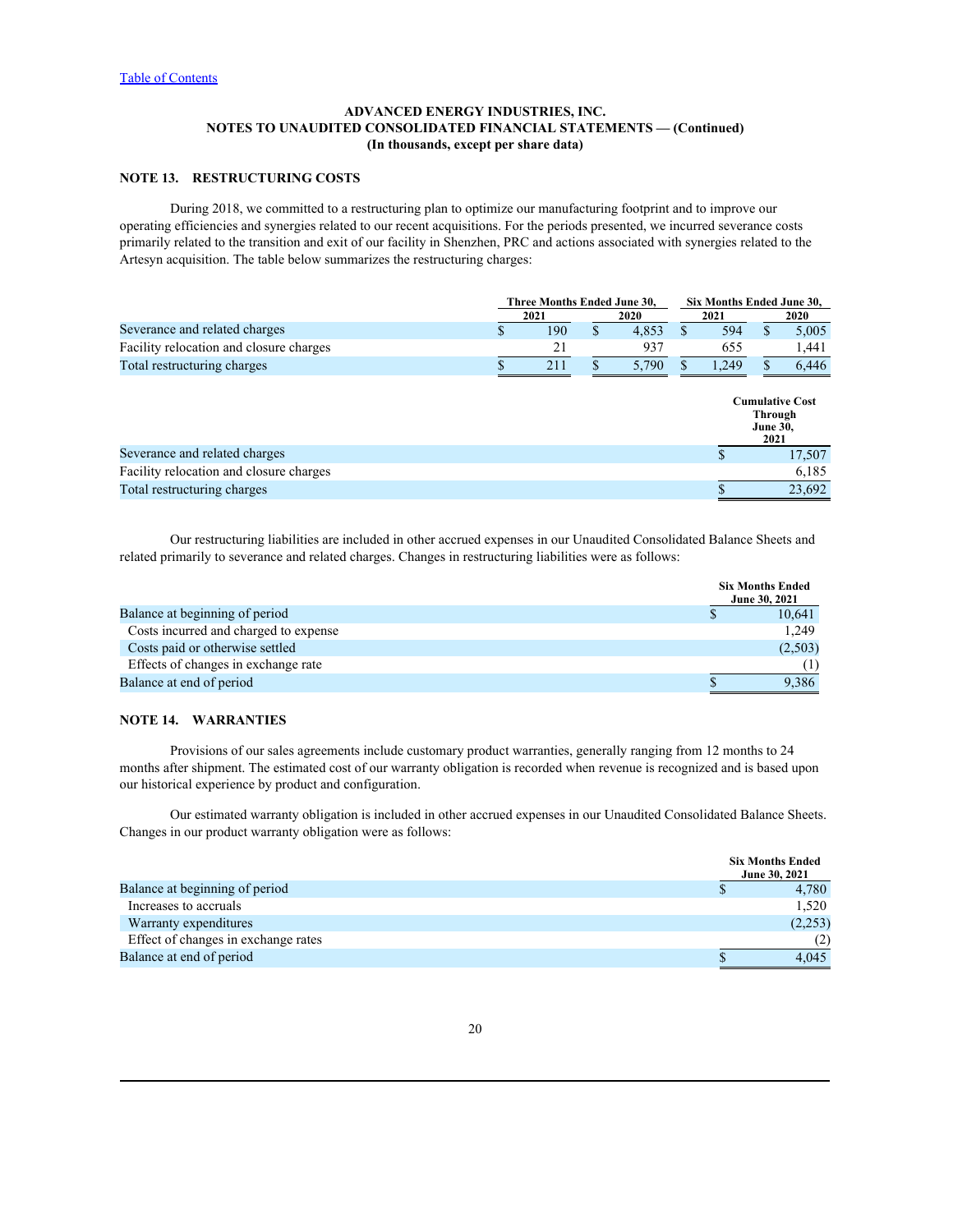## **NOTE 15. LEASES**

The Company leases manufacturing and office space under non-cancelable operating leases. Some of these leases contain provisions for landlord funded leasehold improvements which are recorded as a reduction to right-of-use ("ROU") assets and the related operating lease liabilities. For leases containing an option to renew, we regularly evaluate the renewal options and when they are reasonably certain of exercise, we include the renewal period in our lease terms, along with the ROU assets and operating lease liabilities. In many cases, we have lease terms that are less than one year and therefore, we have elected the practical expedient to exclude these short-term leases from our ROU assets and operating lease liabilities. New leases are negotiated and executed to meet business objectives on an on-going basis.

Our leases do not provide an implicit rate. Accordingly, we use our incremental borrowing rate based on the information available at the lease commencement date in determining the present value of the lease payments. We have a centrally managed treasury function; therefore, we apply a portfolio approach for determining the incremental borrowing rate applicable to the lease term.

Components of operating lease cost were as follows:

|                                    | Three Months Ended June 30. |       |  |              |  | Six Months Ended June 30. |  |             |  |  |
|------------------------------------|-----------------------------|-------|--|--------------|--|---------------------------|--|-------------|--|--|
|                                    |                             | 2021  |  | 2020         |  | 2021                      |  | <b>2020</b> |  |  |
| Operating lease cost               |                             | 6,052 |  | 4,860        |  | 1.973                     |  | 9,694       |  |  |
| Short-term and variable lease cost |                             | 284   |  | 339<br>ر ب ب |  | .126                      |  | 2,647       |  |  |
| Total operating lease cost         |                             | 6,336 |  | 199          |  | 3,099                     |  | 12.341      |  |  |

Maturities of our operating lease liabilities are as follows:

| Year Ending December 31,           |           |
|------------------------------------|-----------|
| 2021 (remaining)                   | 10,562    |
| 2022                               | 18,568    |
| 2023                               | 15,284    |
| 2024                               | 12,967    |
| 2025                               | 10,769    |
| Thereafter                         | 74,927    |
| Total lease payments               | 143,077   |
| Less: Interest                     | (32, 503) |
| Present value of lease liabilities | 110,574   |

In addition, we have lease agreements that commence in the future between 2021 and 2023 with total payments of \$8.3 million through 2026.

Other information related to leases, including supplemental cash flow information, consists of:

|                                                  | <b>June 30,</b> | December 31, |
|--------------------------------------------------|-----------------|--------------|
|                                                  | 2021            | 2020         |
| Weighted average remaining lease term (in years) | 10.25           | 10.65        |
| Weighted average discount rate                   | 4.58 $%$        | 4.63 %       |

|                                                                          | Three Months Ended June 30. |  |       |  | Six Months Ended June 30. |  |             |  |  |
|--------------------------------------------------------------------------|-----------------------------|--|-------|--|---------------------------|--|-------------|--|--|
|                                                                          | 2021                        |  | 2020  |  | 2021                      |  | <b>2020</b> |  |  |
| Cash paid for operating leases                                           | 6.021                       |  | .828  |  | 1.979                     |  | 1.402       |  |  |
| Right-of-use assets obtained in exchange for operating lease liabilities | 5.040                       |  | 2.270 |  | 7.232                     |  | 24.478      |  |  |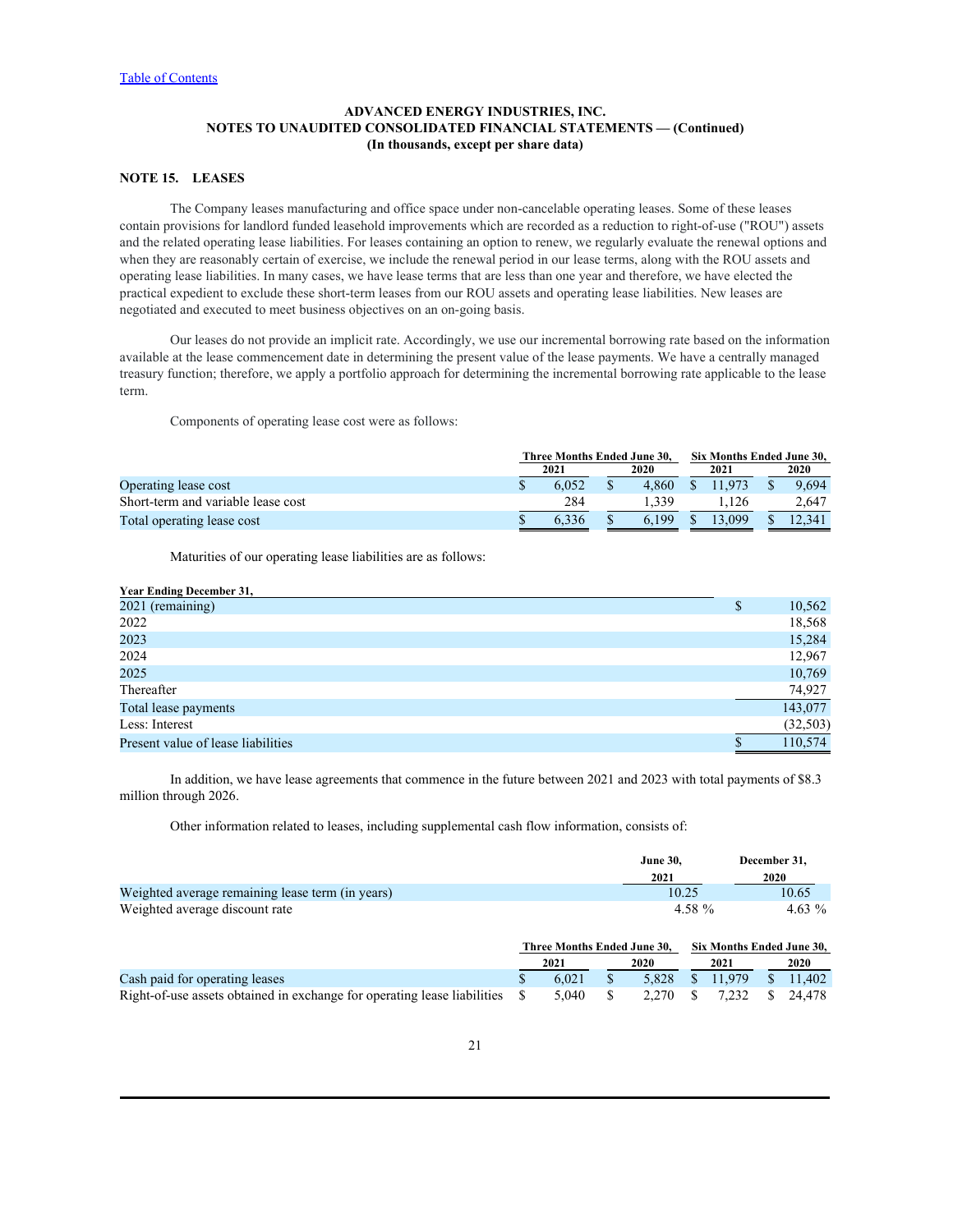### **NOTE 16. STOCK-BASED COMPENSATION**

On May 4, 2017, the stockholders approved the Company's 2017 Omnibus Incentive Plan ("the 2017 Plan"), and all shares that were then available for issuance under the 2008 Omnibus Incentive Plan are now available for issuance under the 2017 Plan. The 2017 Plan and 2008 Plan provide for the grant of stock options, stock appreciation rights, restricted stock, stock units (including deferred stock units), unrestricted stock, and dividend equivalent rights. Any of the awards issued may be issued as performance-based awards to align stock compensation awards to the attainment of annual or long-term performance goals. As of June 30, 2021, there were 1.9 million shares available for grant under the 2017 Plan.

Restricted stock units ("RSU's") are generally granted with a grant date fair value equal to the market price of our stock on the date of grant and with generally a three or four-year vesting schedule or performance-based vesting as determined at the time of grant.

Stock option awards are generally granted with an exercise price equal to the market price of our stock on the date of grant and with either a three or four-year vesting schedule or performance-based vesting as determined at the time of grant. Stock option awards generally have a term of 10 years.

We recognize stock-based compensation expense based on the fair value of the awards issued and the functional area of the employee receiving the award. Stock-based compensation was as follows:

|                                  | mark in<br>Months Ended June 30. |      |  | r.<br>'v Months Ended June 30.<br>SIX |  |      |  |              |
|----------------------------------|----------------------------------|------|--|---------------------------------------|--|------|--|--------------|
|                                  |                                  | 2021 |  | 2020                                  |  | 2021 |  | 2020         |
| Stock-based compensation expense |                                  |      |  | י המי<br>2.09                         |  |      |  | OOC<br>5.005 |

Changes in our RSUs were as follows:

|                                         | Six Months Ended June 30, 2021<br>Weighted-<br>Average |  |                                        |  |  |  |
|-----------------------------------------|--------------------------------------------------------|--|----------------------------------------|--|--|--|
|                                         |                                                        |  |                                        |  |  |  |
|                                         | Number of<br><b>RSUs</b>                               |  | <b>Grant Date</b><br><b>Fair Value</b> |  |  |  |
| RSUs outstanding at beginning of period | 608                                                    |  | 58.15                                  |  |  |  |
| RSUs granted                            | 358                                                    |  | 95.79                                  |  |  |  |
| RSUs vested                             | (173)                                                  |  | 62.80                                  |  |  |  |
| RSUs forfeited                          | (145)                                                  |  | 66.23                                  |  |  |  |
| RSUs outstanding at end of period       | 648                                                    |  | 75.93                                  |  |  |  |

Changes in our stock options were as follows:

|                                            | Six Months Ended June 30, 2021 |                                    |  |  |
|--------------------------------------------|--------------------------------|------------------------------------|--|--|
|                                            |                                | Weighted-                          |  |  |
|                                            |                                | Average                            |  |  |
|                                            | Number of<br><b>Options</b>    | <b>Exercise Price</b><br>per Share |  |  |
|                                            |                                |                                    |  |  |
| Options outstanding at beginning of period | 147                            | 23.63                              |  |  |
| Options exercised                          | (23)                           | 21.42                              |  |  |
| Options expired                            | $\overline{\phantom{a}}$       | <b>Contract Contract Contract</b>  |  |  |
| Options outstanding at end of period       | 124                            | 24.03                              |  |  |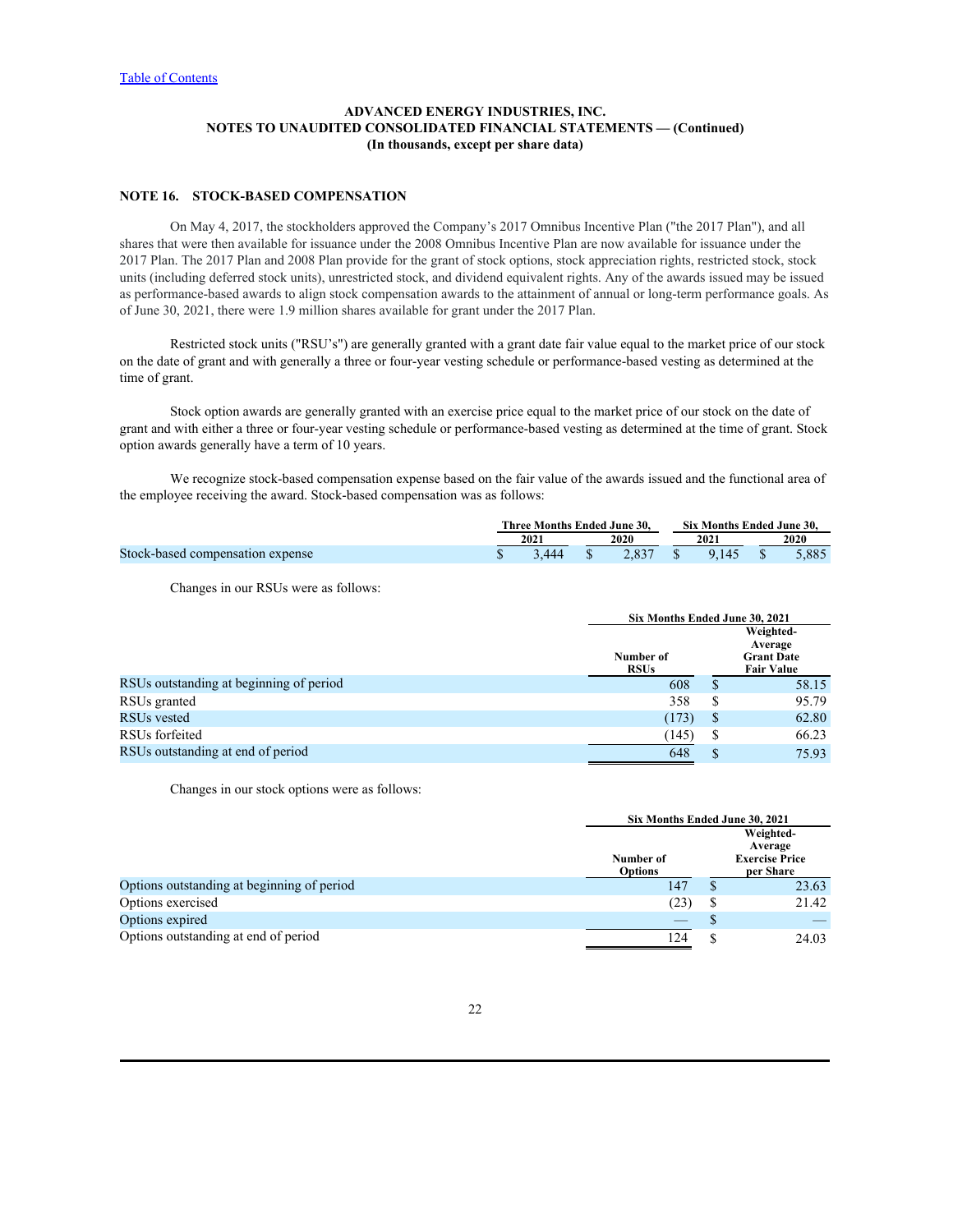## **NOTE 17. COMMITMENTS AND CONTINGENCIES**

We are involved in disputes and legal actions arising in the normal course of our business. While we currently believe that the amount of any ultimate loss would not be material to our financial position, the outcome of these actions is inherently difficult to predict. In the event of an adverse outcome, the ultimate loss could have a material adverse effect on our financial position or reported results of operations. An unfavorable decision in patent litigation also could require material changes in production processes and products or result in our inability to ship products or components found to have violated third-party patent rights. We accrue loss contingencies in connection with our commitments and contingencies, including litigation, when it is probable that a loss has occurred, and the amount of the loss can be reasonably estimated. The Company is not currently party to any legal action that the Company believes would reasonably have a material adverse impact on its business, financial condition, results of operations or cash flows.

### **NOTE 18. SIGNIFICANT CUSTOMER INFORMATION**

The following table summarizes sales, and percentages of sales, by customers that individually accounted for 10% or more of our sales:

|                         | Three Months Ended June 30, |                           |      |                 |  |
|-------------------------|-----------------------------|---------------------------|------|-----------------|--|
|                         | 2021                        |                           | 2020 |                 |  |
| Applied Materials, Inc. | 73,833                      | 20.4 % \$ 64,408          |      | 19.0%           |  |
| Lam Research            | \$36,317                    | $10.1 \%$                 |      | $* \frac{9}{0}$ |  |
|                         |                             | Six Months Ended June 30, |      |                 |  |
|                         | 2021                        |                           | 2020 |                 |  |
| Applied Materials, Inc. | \$141,621                   | 19.9 % \$ 115,389         |      | 17.6%           |  |
| Lam Research            |                             | * $\frac{9}{0}$           |      | $* \frac{9}{0}$ |  |

The following table summarizes the accounts receivable balances, and percentages of the total accounts receivable, for customers that individually accounted for 10% or more of accounts receivable:

|                         | <b>June 30,</b><br>2021 |              | December 31,<br>2020 |                               |
|-------------------------|-------------------------|--------------|----------------------|-------------------------------|
| Applied Materials, Inc. | 41,397                  | $17.0 \%$ \$ | 33,402               | $1 \wedge 2 \vee 0$<br>14.2 % |
| Nidec Motor Corporation |                         | $* 0/2$      | 24,344               | 10.4 %                        |

\* Customer's balance was less than 10% of total.

Our sales to Applied Materials, Inc. and Lam Research include precision power products used in semiconductor processing and solar and flat panel display. Our sales to Nidec Motor Corporation are primarily embedded power products used in industrial motor drives. No other customer accounted for 10% or more of our sales or accounts receivable balances during these periods.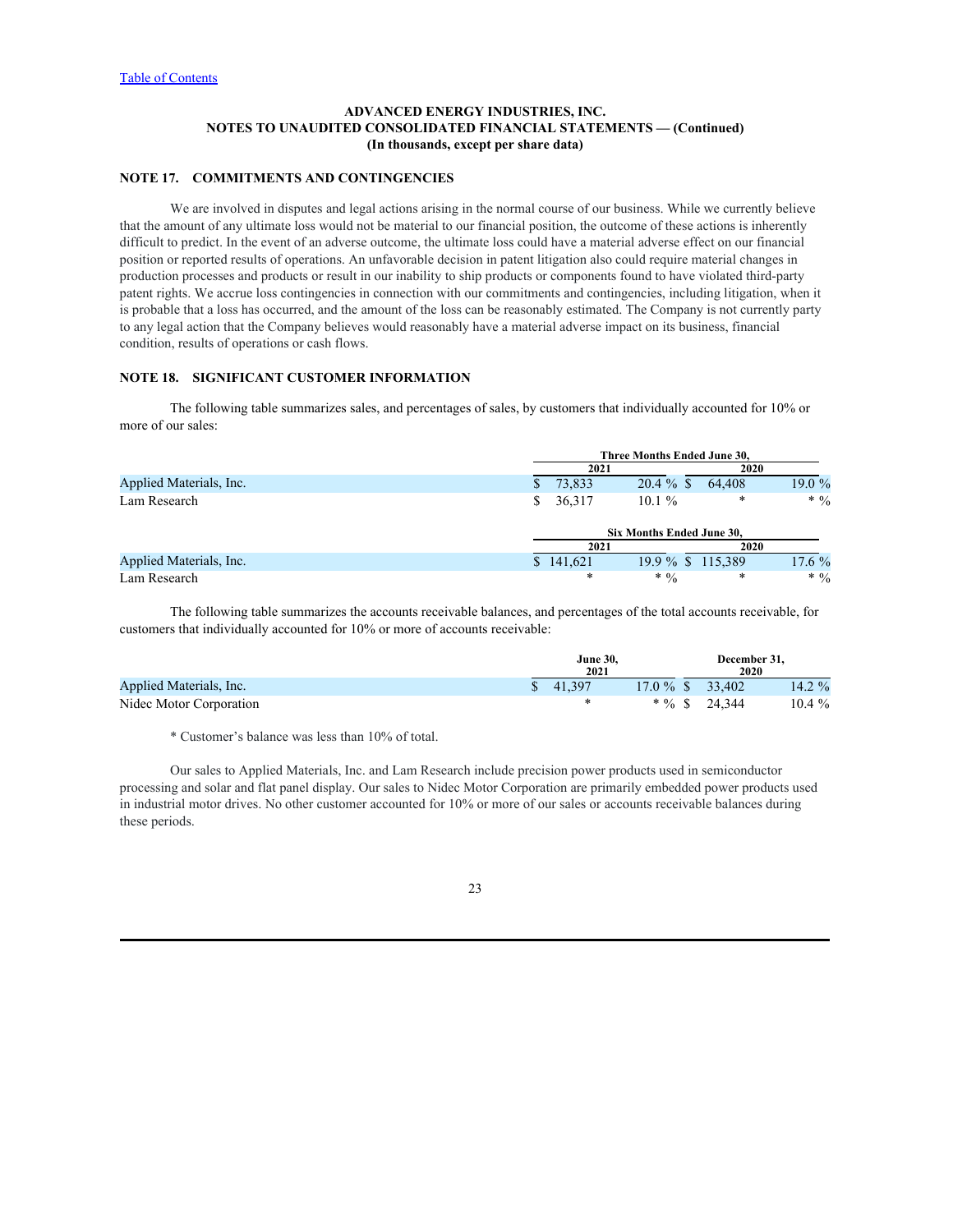## **NOTE 19. CREDIT FACILITY**

In September 2019, in connection with the Artesyn Acquisition Agreement, the Company entered into a credit agreement ("Credit Agreement") that provided aggregate financing of \$500.0 million, consisting of a \$350.0 million senior unsecured term loan facility (the "Term Loan Facility") and a \$150.0 million senior unsecured revolving facility the ("Revolving Facility" and together with the Term Loan Facility, the "Credit Facility"). Both the Term Loan Facility and Revolving Facility mature on September 10, 2024.

The following table summarizes borrowings under our Credit Facility and the associated interest rate.

|                                                        |                | June 30, 2021        |                 |  |
|--------------------------------------------------------|----------------|----------------------|-----------------|--|
|                                                        | <b>Balance</b> | <b>Interest Rate</b> | Unused Line Fee |  |
| Term Loan Facility subject to a fixed interest rate    | 264,469        | 1.271%               |                 |  |
| Term Loan Facility subject to a variable interest rate | 50,531         | 0.910%               |                 |  |
| Revolving Facility subject to a variable rate          |                | 0.910%               | $0.10\%$        |  |
| Total borrowings under the Credit Agreement            | 315.000        |                      |                 |  |

For more information on the interest rate swap that fixes the interest rate for a portion of our Term Loan Facility, see *Note 7. Derivative Financial Instruments*. The Term Loan Facility and Revolving Facility bear interest, at the option of the Company, at a rate based on a reserve adjusted "Eurodollar Rate" or "Base Rate," as defined in the Credit Agreement, plus an applicable margin.

For all periods presented, we were in compliance with the Credit Agreement covenants and had \$150.0 million available to withdraw on the Revolving Facility.

We classify the Credit Facility in Level 2 of the fair value hierarchy. The fair value of outstanding debt approximates the carrying value of \$313.5 million as of June 30, 2021.

The debt obligation on our Unaudited Consolidated Balance Sheets consists of the following:

|                                        | <b>June 30,</b> |  | December 31, |
|----------------------------------------|-----------------|--|--------------|
|                                        | 2021            |  | <b>2020</b>  |
| Term Loan Facility                     | 315,000         |  | 323,750      |
| Less: debt issuance costs              | (1, 455)        |  | (1,704)      |
| Total debt                             | 313,545         |  | 322,046      |
| Less current portion of long-term debt | (17,500)        |  | (17,500)     |
| Total long-term debt                   | 296,045         |  | 304,546      |

Contractual maturities of the Company's debt obligations, excluding amortization of debt issuance costs, as of June 30, 2021 are as follows:

| <b>Year Ending December 31,</b> |         |
|---------------------------------|---------|
| 2021 (remaining)                | 8,750   |
| 2022                            | 17,500  |
| 2023                            | 17,500  |
| 2024                            | 271,250 |
| Total                           | 315,000 |
|                                 |         |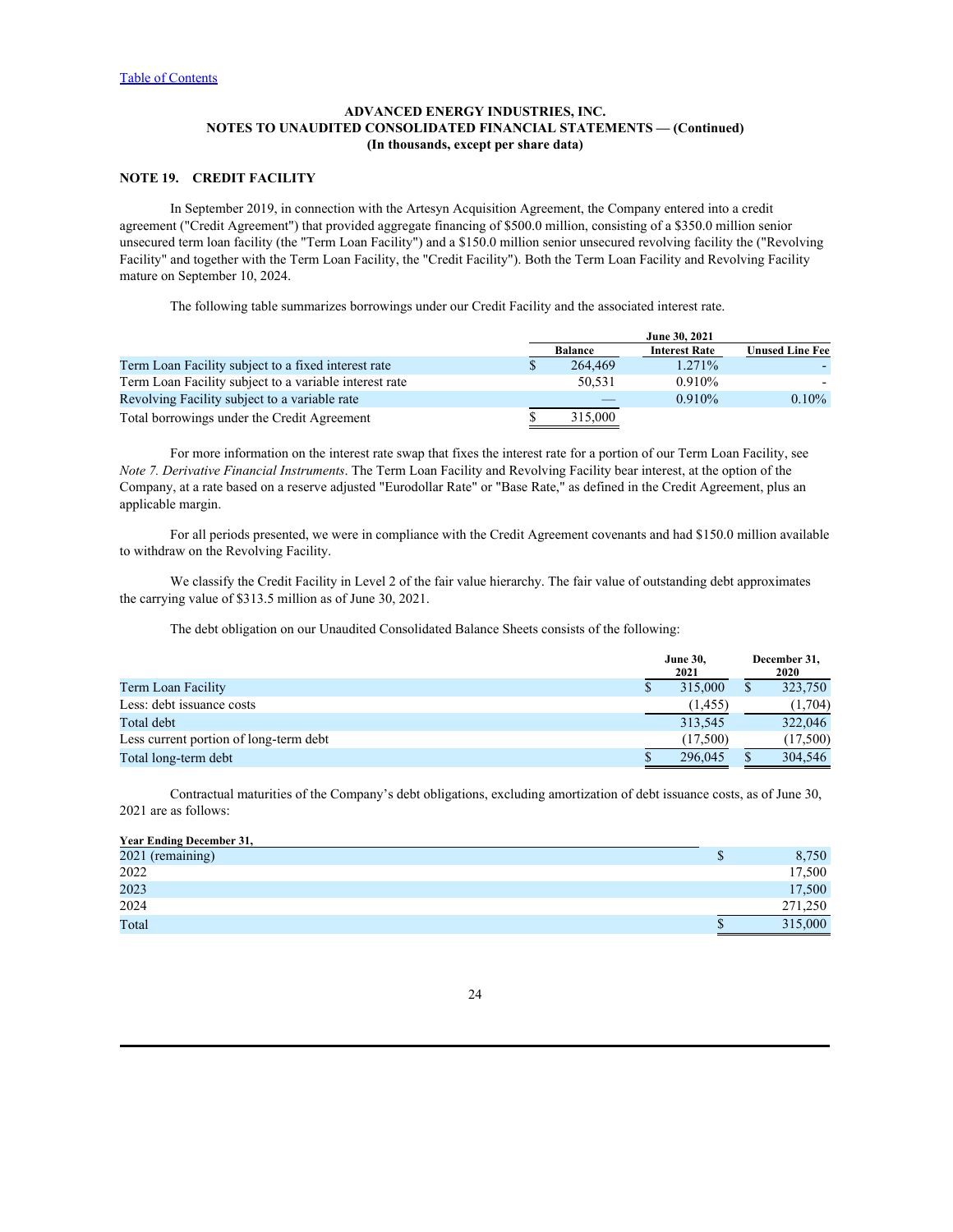Interest expense and unused line of credit fees were recorded in other income (expense), net in our Unaudited Consolidated Statements of Operations as follows:

|                                      | Three Months Ended June 30. |      | Six Months Ended June 30. |             |
|--------------------------------------|-----------------------------|------|---------------------------|-------------|
|                                      | 2021                        | 2020 | 2021                      | <b>2020</b> |
| Interest expense                     | 979                         | .145 | .964                      | 3,243       |
| Amortization of debt issuance costs  | 123                         | 131  | 249                       | 263         |
| Unused line of credit fees and other | 38                          | 38   |                           |             |
| Total interest expense               | 1,140                       | .314 | 2.288                     | 3,583       |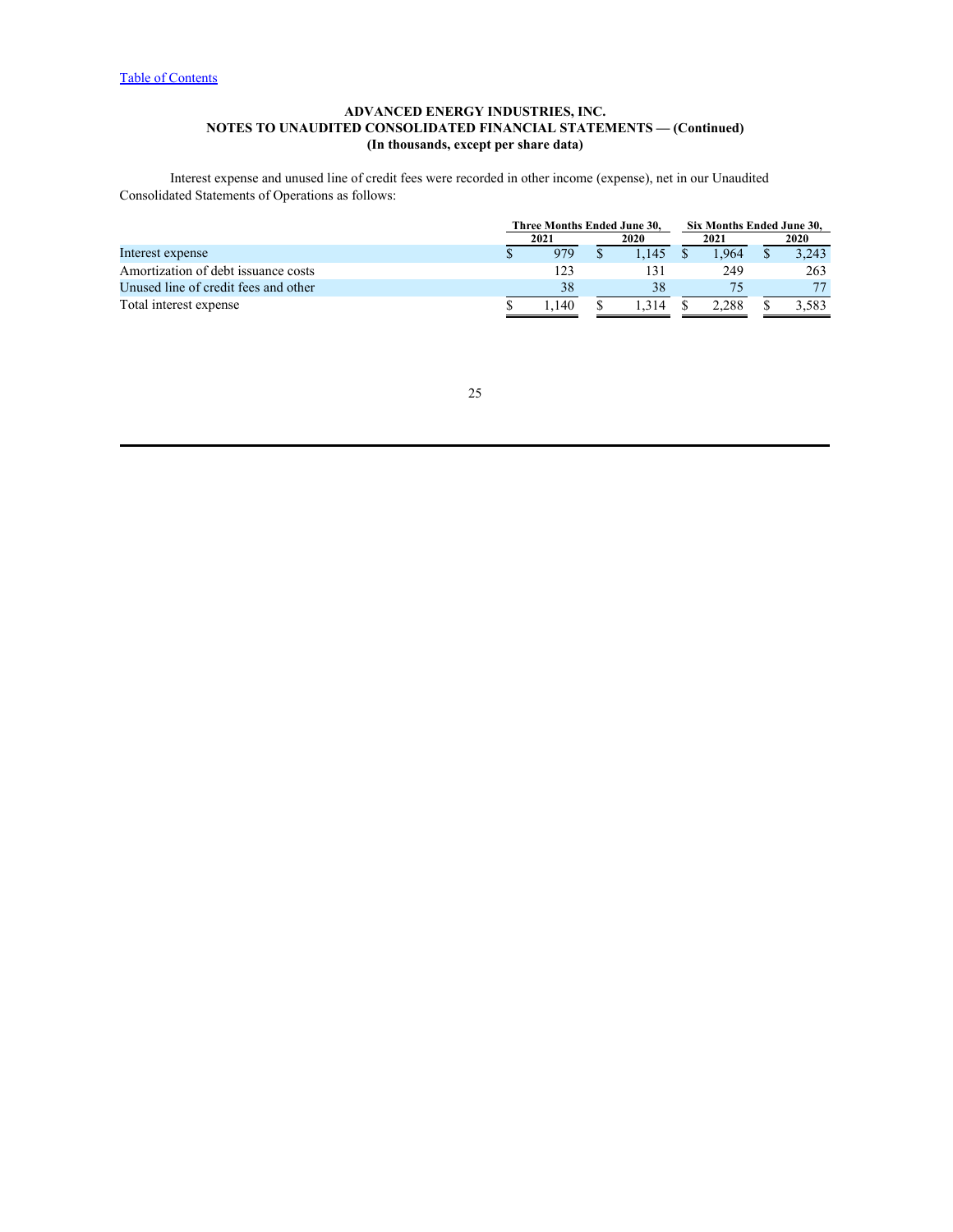### <span id="page-25-0"></span>**ITEM 2. MANAGEMENT'S DISCUSSION AND ANALYSIS OF FINANCIAL CONDITION AND RESULTS OF OPERATIONS**

This management discussion and analysis should be read in conjunction with our Annual Report on Form 10-K for the year ended December 31, 2020, which was filed with the SEC on February 24, 2021.

### **Special Note on Forward-Looking Statements**

The following discussion contains, in addition to historical information, forward-looking statements within the meaning of Section 27A of the Securities Act of 1933, as amended, and Section 21E of the Securities Exchange Act of 1934, as amended. Statements in this report that are not historical information are forward-looking statements. For example, statements relating to our beliefs, expectations and plans are forward-looking statements, as are statements that certain actions, conditions or circumstances will continue. The inclusion of words such as "anticipate," "expect," "estimate," "can," "may," "might," "continue," "enables," "plan," "intend," "should," "could," "would," "likely," "potential," or "believe," as well as statements that events or circumstances "will" occur or continue, indicate forward-looking statements. Forward-looking statements involve risks and uncertainties, which are difficult to predict and many of which are beyond our control. Therefore, actual results could differ materially and adversely from those expressed in any forward-looking statements. Neither we nor any other person assumes responsibility for the accuracy and completeness of such forward-looking statements and readers are cautioned not to place undue reliance on forward-looking statements.

For additional information regarding factors that may affect our actual financial condition, results of operations and accuracy of our forward-looking statements, see the information under the caption "Risk Factors" in Part II, Item 1A of this Quarterly Report on Form 10-Q and, in Part I, Item 1A in our Annual Report on Form 10-K for the year ended December 31, 2020. We undertake no obligation to revise or update any forward-looking statements for any reason.

#### *BUSINESS AND MARKET OVERVIEW*

Advanced Energy provides highly engineered, mission-critical, precision power conversion, measurement, and control solutions to our global customers. We design, manufacture, sell and support precision power products that transform, refine, and modify the raw electrical power from the utility and convert it into various types of highly-controllable, usable power that is predictable, repeatable, and customizable. Our power solutions enable innovation in complex semiconductor and thin film plasma processes such as dry etch, strip, chemical and physical deposition, high and low voltage applications such as process control, data center computing, networking, telecommunication, analytical instrumentation, medical equipment, industrial technology and temperature-critical thermal applications such as material and chemical processing. We also supply related instrumentation products for advanced temperature measurement and control, electrostatic instrumentation products for test and measurement applications, and gas sensing and monitoring solutions for multiple industrial markets. Our network of global service support centers provides a recurring revenue opportunity as we offer repair services, conversions, upgrades, refurbishments, and used equipment to companies using our products.

Our products are primarily sold into the Semiconductor Equipment, Industrial and Medical, Data Center Computing, and Telecom and Networking markets. Advanced Energy is organized on a global, functional basis and operates in a single segment structure for power electronics conversion products. We sell our products into four markets or applications and provide revenue data by market to enable tracking of market trends.

During the first three months of 2020 we saw the spread of COVID-19 which grew into a global pandemic. Our focus on providing a healthy and safe working environment for our employees led to intermittent shutdowns of our manufacturing facilities to implement new health and safety protocols and additional investments to comply with government guidelines. During 2020 and the first half of 2021 there were periods when some of our manufacturing facilities were not operating or were operating at reduced capacity due to government mandates to restrict travel, maintain social distancing and implement health and safety procedures. Additionally, ongoing restrictions related to COVID-19 and disruptions in an already challenged global supply chain limited the availability of materials, parts, subcomponents, and subassemblies needed for production during the first six months of 2021, impacting our ability to ship product to meet customer demand.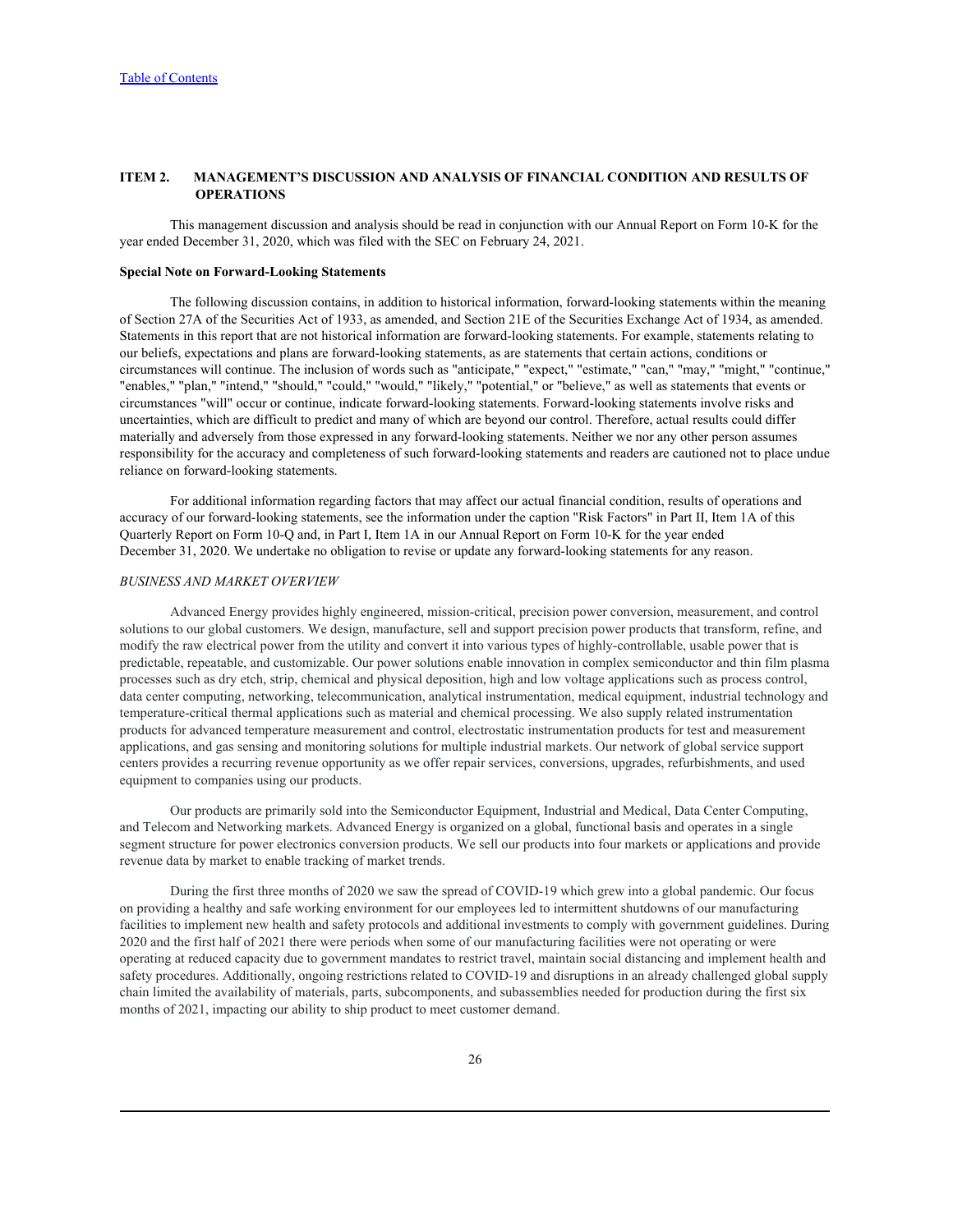During the second quarter of 2021, customer demand was strong across our served markets. However, the limited availability of materials, parts, subcomponents, and subassemblies continued to affect our ability to produce quantities sufficient to meet demand. Also, our manufacturing facility in Malaysia operated at reduced capacity during part of the quarter due to the government's Movement Control Order, designed to mitigate the spread of COVID-19.

Although COVID-19 has impacted our revenues and manufacturing efficiency over the past year, COVID-19 has not materially impacted our liquidity, our ability to access capital, our ability to comply with our debt covenants or the fair value of our assets. Additionally, we believe the accommodations we have made to our work environment, including employees utilizing work-from-home arrangements where necessary, will not impact our ability to maintain effective internal controls over financial reporting.

Looking forward, we expect that for the remainder of 2021 our ability to procure materials, parts, components, and subassemblies to meet our customers' needs will continue to be challenged by a worsening global supply chain caused in part by the pandemic-driven rise in consumer demand for tech goods, increased demand for automotive and other products using electronic components, logistics-related disruptions in shipping, and capacity limitations at some suppliers due to COVID-19, its variants, and other factors. As such, our forward-looking statements regarding revenues, earnings, and cash flow will be adversely impacted if the situation continues or further deteriorates.

These supply chain constraints have led to longer lead times in procuring materials and subcomponents and, in some cases, higher costs and inventory, which may continue to have an adverse effect on our future operations and our financial results (including, but not limited to, revenue, gross profit, net profit, and cash generation). For additional discussion on the potential impacts of COVID-19 to the future operations of our business, please see the information under the caption "Risk Factors" in Part II, in Item 1A of this Quarterly Report on Form 10-Q and Part I, Item 1A in our Annual Report on Form 10-K for the year ended December 31, 2020.

#### *Recent Acquisitions*

On December 31, 2020, we acquired 100% of the issued and outstanding shares of capital stock of Versatile Power, Inc., which is based in Campbell, California. This acquisition added radio frequency ("RF") and programmable power supplies for medical and industrial applications to our product portfolio and further expands our presence in the medical market by adding proven technologies, deep customer relationships, expertise in medical design, and a medical-certified manufacturing center. For additional information, see *Note 2. Acquisitions* in Part I, Item 1 "Unaudited Consolidated Financial Statements."

In January 2021, we acquired certain intangible assets related to the manufacturing of fiber optic sensing equipment for \$3.6 million in cash and \$2.9 million in future consideration upon the completion of transition activities. For additional information, see *Note 2: Acquisitions* in in Part I, Item 1 "Unaudited Consolidated Financial Statements."

 On June 1, 2021, we acquired 100% of the issued and outstanding shares of capital stock of TEGAM, Inc., which is based in Geneva, Ohio. This acquisition added metrology and calibration instrumentation to Advanced Energy's RF process power solutions in our semiconductor and advanced industrial markets. For additional information, see *Note 2. Acquisitions* in Part I, Item 1 "Unaudited Consolidated Financial Statements."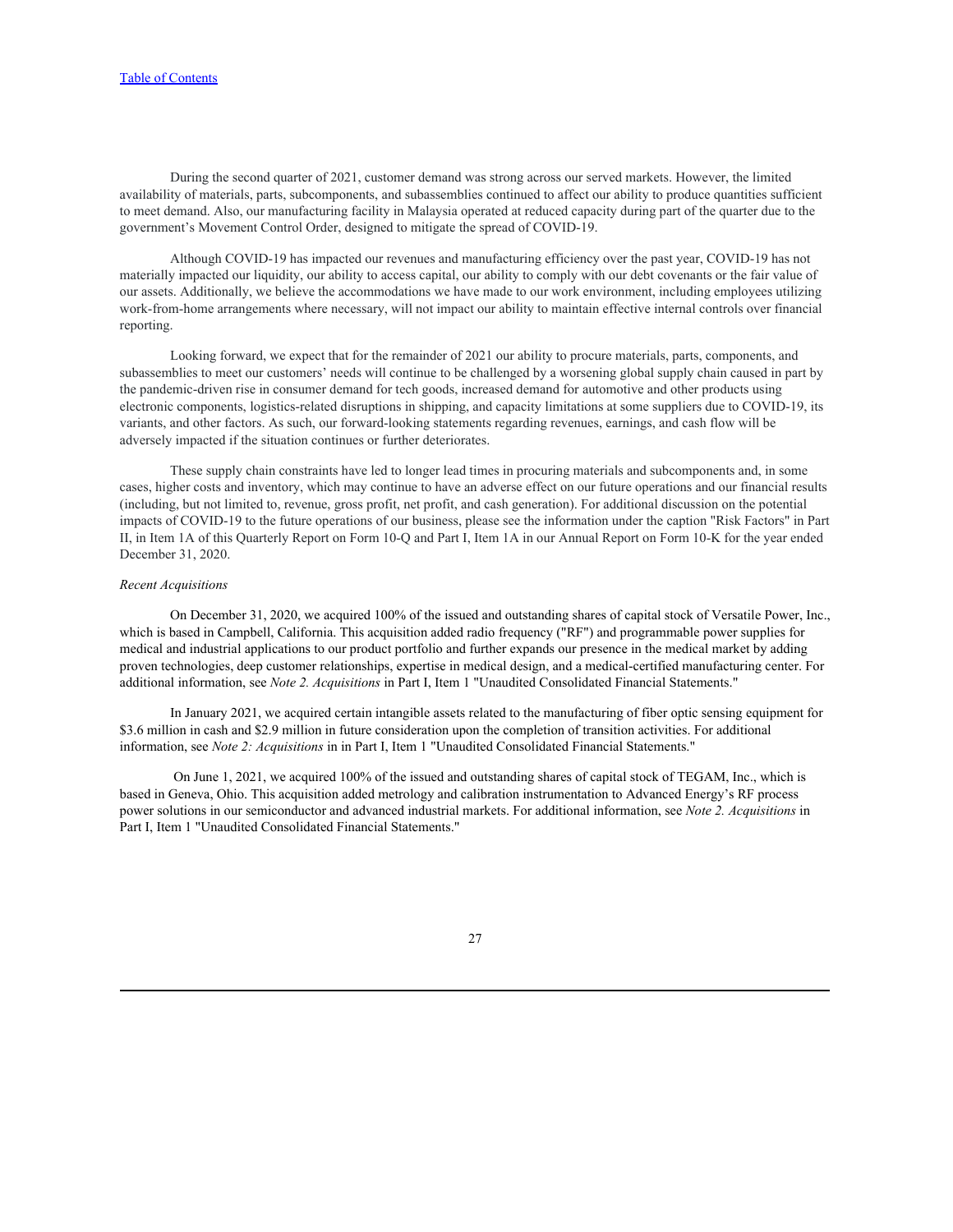### *Semiconductor Equipment Market*

Growth in the Semiconductor Equipment market is driven by growing integrated circuits content across many industries, increased demand for processing and storage in advanced applications such as artificial intelligence or autonomous vehicles, the rapid adoption of advanced mobile connectivity solutions such as 5G and enhancing existing and enabling new wireless applications. To address the long-term growing demand for semiconductor devices, the industry continues to invest in production capacities for advanced logic devices at the 7nm technology node and beyond, the latest memory devices including 3D-NAND, DRAM, and new emerging memories such as MRAM, and back-end test and advanced wafer-level packaging. The industry's transition to advanced technology nodes in logic and DRAM and to increased layers in 3D memory devices is requiring an increased number of etch and deposition process tools and higher content of our advanced power solutions per tool. As etching and deposition processes become more challenging due to increasing aspect ratios in advanced 3D devices, more advanced RF, and direct current ("DC") technologies are needed. We are meeting these challenges by providing a broader range of more complex RF and DC power solutions. Beyond etch and deposition processes, the growing complexity at the advanced nodes also drive a higher number of other processes across the fab, including inspection, metrology, thermal, ion implantation, and semiconductor test, where Advanced Energy is actively participating as a critical technology provider. In addition, our global support services group offers comprehensive local repair service, upgrade, and retrofit offerings to extend the useable life of our customers' capital equipment for additional technology generations. The acquisition of Artesyn in September 2019 expanded Advanced Energy's reach within the Semiconductor Equipment market by adding a broad range of low voltage applications as well as back-end test and assembly equipment makers.

Demand for semiconductor equipment has continued to grow through the second quarter of 2021 driven by foundry logic and certain memory investments and has surpassed prior peak levels. In addition, increased demand for semiconductor devices for a wide range of applications as global economies begin to recover is expected to drive investment throughout the remainder of 2021. However, due to the limited visibility and uncertainty arising from COVID-19 and its impact on the global economy and supply chain, geopolitical uncertainty, overall levels of current investment by our customers, and the cyclical nature of the market, it is difficult to determine the extent or duration to which the increased demand for semiconductor equipment will continue.

### *Industrial and Medical Markets*

Customers in the Industrial and Medical market incorporate our advanced power, embedded power, and measurement products into a wide variety of equipment used in applications such as advanced material fabrication, medical devices, analytical instrumentation, test and measurement equipment, robotics, horticulture, motor drives and connected light-emitting diodes.

OEM customers design equipment utilizing our process power technologies in a variety of industrial applications including glass coating, glass manufacturing, flat panel displays, photovoltaics solar cell manufacturing, and similar thin film manufacturing, including data storage and decorative, hard and optical coatings. These applications employ similar technologies to those used in the Semiconductor Equipment market to deposit films on non-semiconductor substrates. Our strategy around these applications is to leverage our thin film deposition technologies into an expanded set of new materials and applications in adjacent markets.

Advanced Energy serves the Industrial and Medical market with mission-critical power components that deliver high reliability, precise, low noise or differentiated power to the equipment they serve. Examples of products sold into the Industrial and Medical market includes high voltage products for analytical instrumentation, medical equipment, low voltage power supplies used in applications for medical devices, test and measurement, medical lasers, scientific instrumentation and industrial equipment, and power control modules and thermal instrumentation products for material fabrication, processing, and treatment. Our gas monitoring products serve multiple applications in the energy market, air quality monitoring, and automobile emission monitoring and testing. Our strategy in the Industrial and Medical market is to grow and expand our addressable market both organically through our global distribution channels and through acquisitions of products and technologies that are complimentary and adjacent to our core power conversion applications.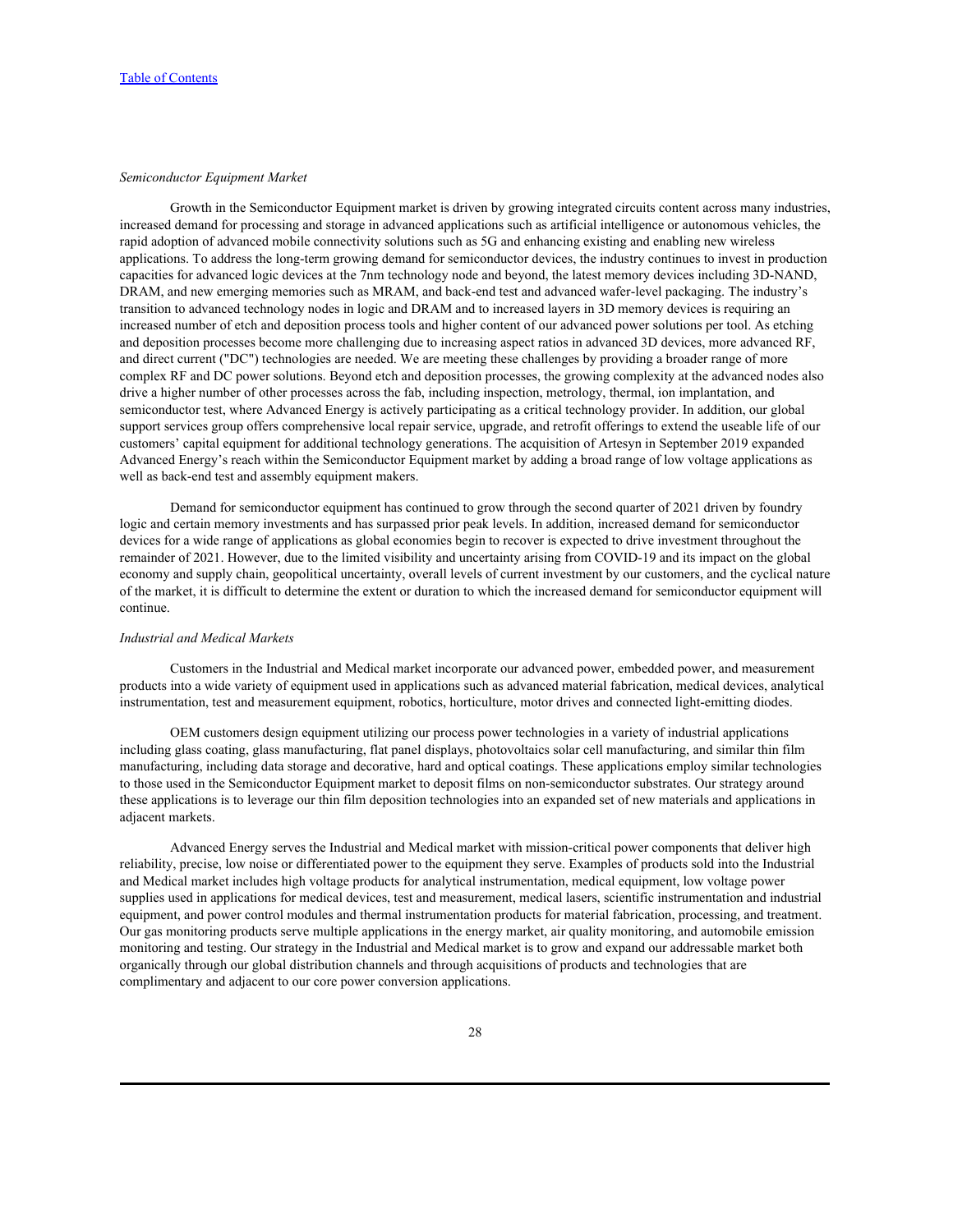Revenue for Industrial and Medical products improved in the second half of 2020 after lower revenues in the first half of 2020 primarily due to recessionary macroeconomic conditions, and production and supply chain delays related to COVID-19 that pushed shipments into the third and fourth quarter of 2020. Additionally, we saw modest improvement in industrial markets as global economic growth resumed and our customers were able to increase capacity after governmental restrictions were relaxed during the second half of 2020. Demand for medical products during 2020 was driven by critical care applications, offset by lower investment related to discretionary procedures. More recently, critical applications have saturated while other demand is only beginning to improve. In the first half of 2021, overall customer demand remained near the elevated levels from the fourth quarter of 2020, but supply chain constraints limited the Company's ability to ship product at the level of customer demand. We expect this condition to extend into the third quarter of 2021.

### *Data Center Computing Markets*

Following the acquisition of Artesyn in September 2019, Advanced Energy entered the Data Center Computing market with industry-leading products and low-voltage power conversion technologies. We sell to many data center server and storage manufacturers, as well as cloud service providers and their partners. Driven by the growing adoption of cloud computing, market demand for server and storage equipment has shifted from enterprise on-premises computing to the data center. Nevertheless, with a growing presence at both cloud service providers and industry-leading data center server and storage vendors, we believe Advanced Energy is well positioned to continue to capitalize on the ongoing shift towards cloud computing. In late 2019 and through 2020, demand for our embedded power products in the Data Center Computing market increased significantly driven by share gains and a capacity ramp at hyperscale customers. In addition, we believe as a consequence of COVID-19, hyperscale demand has risen in the near term given the increased need for cloud and network applications in the current environment. Demand for hyperscale products declined sequentially during the latter half of 2020, as a result of market digestion at our existing customers following a ramp of investment earlier in the year. This digestion period continued into the first quarter of 2021, but demand increased in the second quarter and is expected to improve further as we move through the remainder of 2021.

### *Telecom and Networking Markets*

The acquisition of Artesyn in September 2019 provided Advanced Energy with a portfolio of products and technologies that are used across the Telecom and Networking market. Our customers include many leading vendors of wireless infrastructure equipment, telecommunication equipment and computer networking. The wireless telecom market continues to evolve with more advanced mobile standards. 5G wireless technology promises to drive substantial growth opportunities for the telecom industry as it enables new advanced applications such as autonomous vehicles and virtual/augmented reality. Telecom service providers have started to invest in 5G, and this trend is expected to drive demand of our products into the Telecom and Networking market. In datacom, demand is driven by networking investments by telecom service providers and enterprises upgrading of their network, as well as cloud data center networking investments for increased bandwidth. Demand in late 2019 and the first half of 2020 was lower as geopolitical issues and consolidation of wireless telecom providers drove slower global investment in cellular and network infrastructure. Revenue increased sequentially in the third and fourth quarters primarily as a result of modest improvement in market conditions and improved manufacturing capacity amid COVID-19. In the first half of 2021, revenue declined as a result of declining investment in legacy LTE infrastructure, our internal decision to optimize our portfolio toward higher margin applications within the Telecom and Networking markets, and availability of parts given global supply constraints.

#### **Results of Continuing Operations**

The analysis presented below is organized to provide the information we believe will be helpful for understanding our historical performance and relevant trends going forward. This discussion should be read in conjunction with our "Unaudited Consolidated Financial Statements" in Part I, Item 1 of this report, including the notes thereto. Also included in the following analysis are measures that are not in accordance with U.S. GAAP. A reconciliation of the non-GAAP measures to U.S. GAAP is provided below.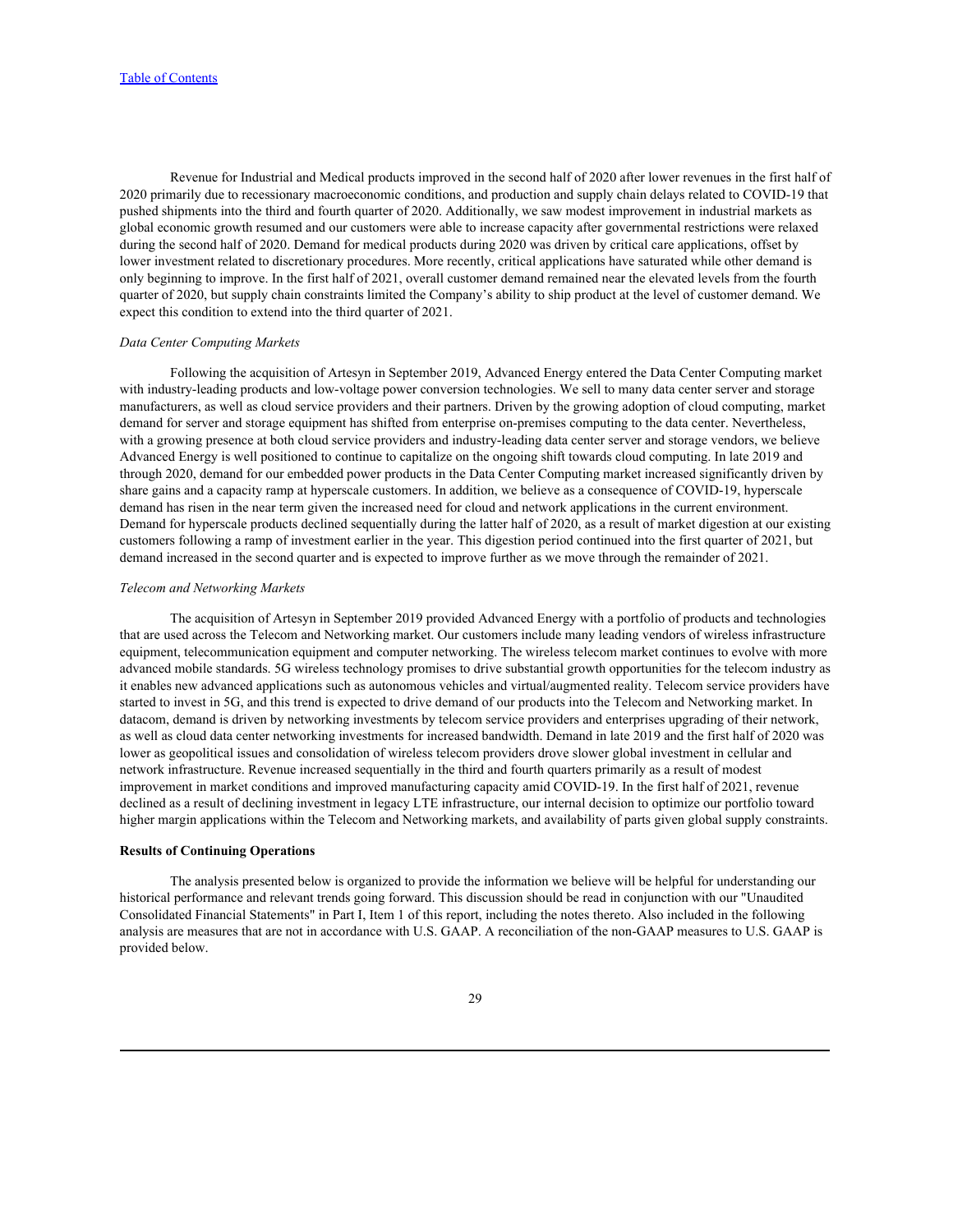The following tables set forth certain data, and the percentage of sales each item reflects, derived from our Unaudited Consolidated Statements of Operations (in thousands):

|                                                        | Three Months Ended June 30. |             | Six Months Ended June 30, |             |
|--------------------------------------------------------|-----------------------------|-------------|---------------------------|-------------|
|                                                        | 2021                        | <b>2020</b> | 2021                      | <b>2020</b> |
| <b>Sales</b>                                           | 361,311                     | 339,880     | \$712,931                 | \$655,336   |
| Gross profit                                           | 135,033                     | 130,304     | 272,536                   | 242,535     |
| Operating expenses                                     | 93,953                      | 94,828      | 187,274                   | 181,251     |
| Operating income from continuing operations            | 41.080                      | 35,476      | 85,262                    | 61,284      |
| Other income (expense), net                            | (3,662)                     | (1,587)     | (4,169)                   | (5,097)     |
| Income from continuing operations before income taxes  | 37.418                      | 33,889      | 81,093                    | 56,187      |
| Provision for income taxes                             | 1,876                       | 4,610       | 7,160                     | 8,510       |
| Income from continuing operations, net of income taxes | 35,542                      | 29.279      | 73,933                    | 47.677      |

|                                                        | Three Months Ended June 30. |            | Six Months Ended June 30. |            |
|--------------------------------------------------------|-----------------------------|------------|---------------------------|------------|
|                                                        | 2021                        | 2020       | 2021                      | 2020       |
| <b>Sales</b>                                           | $100.0 \%$                  | $100.0 \%$ | $100.0 \%$                | $100.0 \%$ |
| Gross profit                                           | 37.4                        | 38.3       | 38.2                      | 37.0       |
| Operating expenses                                     | 26.0                        | 27.9       | 26.3                      | 27.7       |
| Operating income from continuing operations            | . 1.4                       | 10.4       | 12.0                      | 9.4        |
| Other income (expense), net                            | (1.0)                       | (0.5)      | (0.6)                     | (0.8)      |
| Income from continuing operations before income taxes  | 10.4                        | 10.0       | 1.4                       | 8.6        |
| Provision for income taxes                             | 0.5                         | 1.4        | $1.0\,$                   |            |
| Income from continuing operations, net of income taxes | $9.8\%$                     | $8.6\%$    | $10.4\%$                  | $7.3\%$    |

## *SALES, NET*

The following tables summarize net sales and percentages of net sales, by market (in thousands):

|                         | Three Months Ended June 30, |         | Change 2021 v. 2020        |         |
|-------------------------|-----------------------------|---------|----------------------------|---------|
|                         | 2021                        | 2020    | Dollar                     | Percent |
| Semiconductor Equipment | 176,671                     | 145,424 | 31,247                     | 21.5 %  |
| Industrial and Medical  | 83,197                      | 70,886  | 12,311                     | 17.4    |
| Data Center Computing   | 69,458                      | 83,316  | (13,858)                   | (16.6)  |
| Telecom and Networking  | 31,985                      | 40,254  | (8,269)                    | (20.5)  |
| Total                   | 361,311                     | 339,880 | 21,431                     | 6.3 $%$ |
|                         |                             |         |                            |         |
|                         | Six Months Ended June 30,   |         | <b>Change 2021 v. 2020</b> |         |
|                         | 2021                        | 2020    | Dollar                     | Percent |
|                         |                             |         |                            |         |
| Semiconductor Equipment | 357,387                     | 279,049 | 78,338                     | 28.1 %  |
| Industrial and Medical  | 161,612                     | 132,865 | 28,747                     | 21.6    |
| Data Center Computing   | 128,612                     | 169,499 | (40, 887)                  | (24.1)  |
| Telecom and Networking  | 65,320                      | 73,923  | (8,603)                    | (11.6)  |
| Total                   | 712,931                     | 655,336 | 57,595                     | 8.8 %   |

| 2021   | 2020 | 2021                        | 2020                                              |
|--------|------|-----------------------------|---------------------------------------------------|
| 48.9%  |      | 50.1 $%$                    | 42.6 $%$                                          |
| 23.0   | 20.9 | 22.7                        | 20.2                                              |
| 19.2   | 24.5 | 18.0                        | 25.9                                              |
|        | 11.8 | 9.2                         |                                                   |
| 100.0% |      | $100.0 \%$                  | 100.0%                                            |
|        |      | Three Months Ended June 30, | Six Months Ended June 30,<br>42.8 %<br>$100.0 \%$ |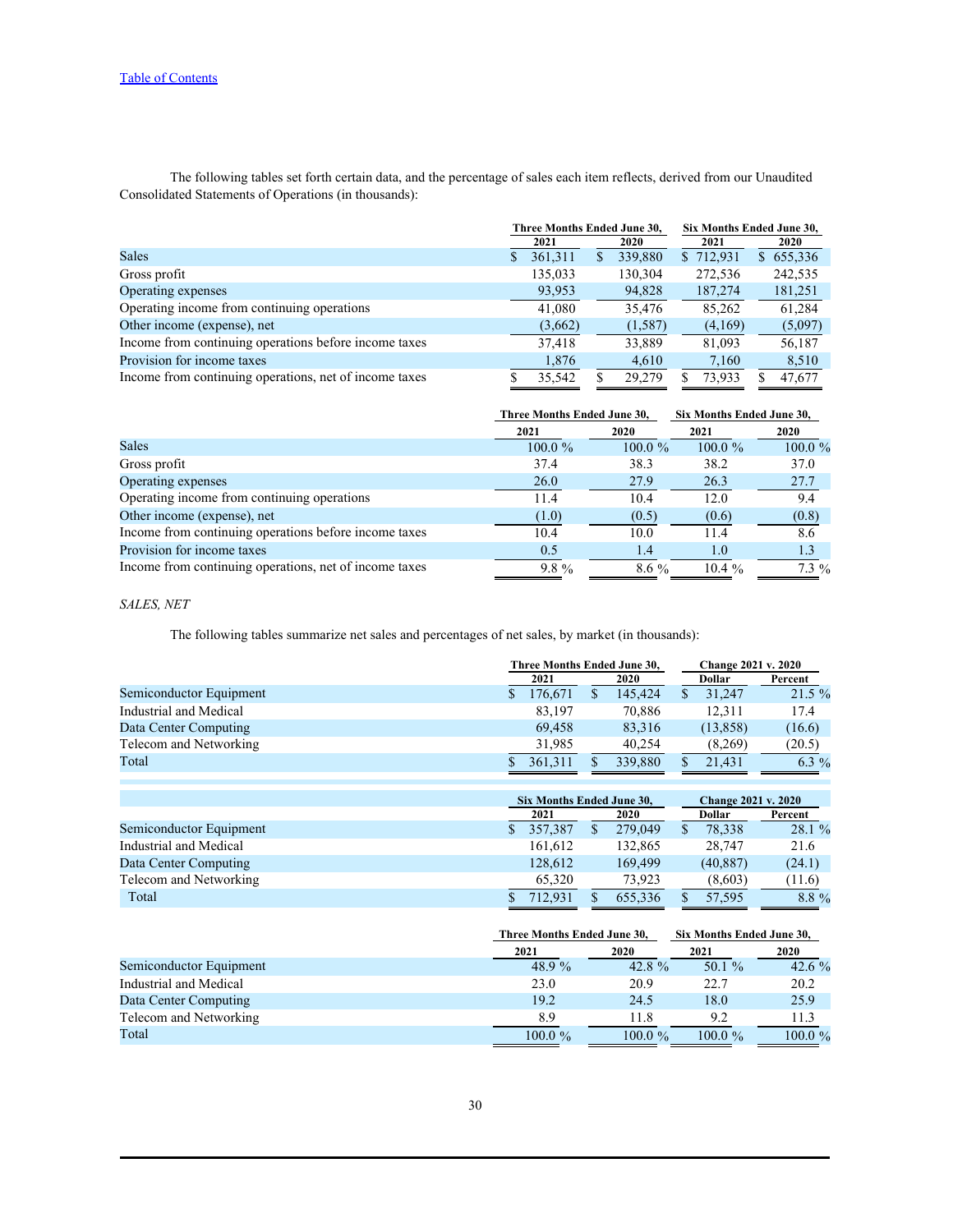### *Total Sales*

Sales increased \$21.4 million, or 6.3%, to \$361.3 million for the three months ended June 30, 2021 and \$57.6 million, or 8.8%, for the six months ended June 30, 2021 as compared to the same periods in 2020, primarily due to increased demand in the Semiconductor Equipment and Industrial and Medical markets offset by lower sales from Data Center Computing products due in part to digestion of equipment at key accounts following strong revenue last year and more recently to supply constraints on key parts and components

Sales in the Semiconductor Equipment market increased \$31.2 million, or 21.5%, for the three months ended June 30, 2021 and \$78.3 million, or 28.1%, for the six months ended June 30, 2021 as compared to the same period in 2020 when semiconductor equipment volume was recovering from the cyclical downturn in 2019. The increase in sales during 2021 is primarily due to an overall increase in demand for semiconductor equipment used in deposition and etch applications, increasing power content in semiconductor manufacturing tools, and market share gains in RF match and remote plasma sources.

Sales in the Industrial and Medical market increased \$12.3 million, or 17.4%, for the three months ended June 30, 2021 and \$28.7 million, or 21.6%, for the six months ended June 30, 2021 as compared to the same periods in 2020. Our customers in this market are primarily global and regional original equipment and device manufacturers. The increase in sales was primarily due to improving macroeconomic conditions and the continued recovery from the COVID-19 pandemic within general industrial markets.

Sales in the Data Center Computing market decreased \$13.9 million, or 16.6%, for the three months ended June 30, 2021 and \$40.9 million, or 24.1%, for the six months ended June 30, 2021 as compared to the same periods in 2020. The decrease in Data Center Computing market sales is primarily due to digestion of products at our primary customers, compared to a strong ramp of revenue as a result of market share gains a year ago.

Sales in the Telecom and Networking market decreased \$8.3 million, or 20.5%, for the three months ended June 30, 2021 and \$8.6 million, or 11.6%, for the six months ended June 30, 2021 as compared to the same periods in 2020. The decrease in sales was due to in part to our decision to optimize our product portfolio towards higher margin applications and to the pace of 5G investment by network operators outside of China. Over time, we expect that 5G infrastructure investments and upgrades to enterprise networks will drive growth in this market.

#### *Backlog*

Our backlog was \$534.7 million at June 30, 2021 as compared to \$290.7 million at December 31, 2020. This reflects strong demand for our products as our markets and macro economies recover as well as longer lead times as some customers placed orders into future quarters to accommodate the constraints in the supply chain for certain components.

### *GROSS PROFIT*

For the three months ended June 30, 2021, gross profit increased \$4.7 million to \$135.0 million, or 37.4% of sales. For the three months ended June 30, 2020, gross profit was \$130.3 million, or 38.3% of sales. The decrease in gross profit as a percentage of revenue for the three months ended June 30, 2021 is driven by lower productivity resulting from supply chain constraints and COVID-19 capacity restrictions, particularly in Malaysia, and higher freight and inventory procurement costs, offset partially by a favorable sales mix. For the six months ended June 30, 2021, gross profit increased \$30.0 million to \$272.5 million, or 38.2% of sales, as compared to gross profit of \$242.5 million, or 37.0% of sales, for the same period in 2020. The increase in gross profit as a percentage of revenue for the six months ended June 30, 2021 is largely related to increased volume and sales mix, partially offset by increased material and freight costs and productivity inefficiencies as we transition our Shenzhen, PRC manufacturing into Penang, Malaysia. Additionally, the six month period ended June 30, 2020 included \$5.2 million in additional costs related to the increase in fair market value of Artesyn acquired inventory.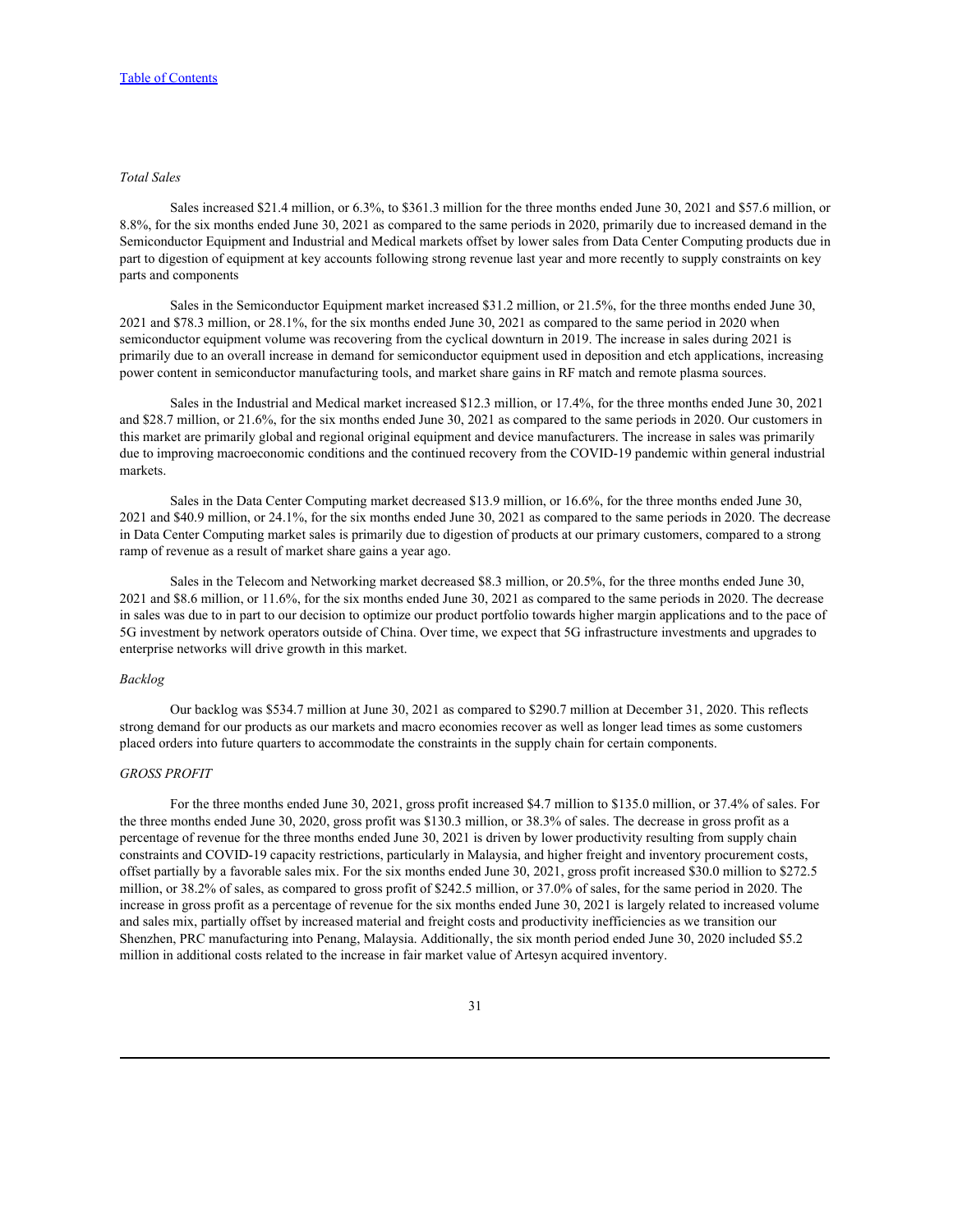### *OPERATING EXPENSES*

Operating expenses decreased \$0.8 million to \$94.0 million, or 26.0% of sales, for the three months ended June 30, 2021 from \$94.8 million, or 27.9% of sales, for the same period in 2020. The decrease in operating expenses is primarily due to a reduction in restructuring charges offset partially by increased research and development expenses. Operating expenses increased \$6.0 million to \$187.3 million, or 26.3% of sales, for the six months ended June 30, 2021 from \$181.3 million, or 27.7% of sales, for the same period in 2020. The increase in operating expenses for the six month period ended June 30, 2021 is primarily due to increased investment in research and development, partially offset by a reduction in restructuring costs.

The following tables summarize our operating expenses (in thousands) and as a percentage of sales for the periods indicated:

|                                      |        |            |              | Three Months Ended June 30, |           |
|--------------------------------------|--------|------------|--------------|-----------------------------|-----------|
|                                      |        | 2021       |              | 2020                        |           |
| Research and development             | 40,119 |            | $11.1\%$ \$  | 35,855                      | $10.5 \%$ |
| Selling, general, and administrative | 48,110 | 13.3       |              | 48,174                      | 14.2      |
| Amortization of intangible assets    |        | 5,513      | 1.5          | 5,009                       | 1.5       |
| Restructuring charges                |        | 211<br>0.1 |              | 5.790                       |           |
| Total operating expenses             | 93,953 |            | $26.0 \%$ \$ | 94.828                      | 27.9 %    |
|                                      |        |            |              |                             |           |

|                                      |         | Six Months Ended June 30, |         |           |
|--------------------------------------|---------|---------------------------|---------|-----------|
|                                      | 2021    |                           | 2020    |           |
| Research and development             | 80,287  | $11.3 \%$ \$              | 70,625  | $10.8 \%$ |
| Selling, general, and administrative | 94,841  | 13.3                      | 94,165  | 14.4      |
| Amortization of intangible assets    | 10,897  | 1.5                       | 10,015  | 1.5       |
| Restructuring charges                | .249    | 0.2                       | 6,446   | 0.1       |
| Total operating expenses             | 187,274 | $26.3 \%$ \$              | 181,251 | $27.7\%$  |

#### *Research and Development*

We perform research and development ("R&D") of products to develop new or emerging applications, technological advances to provide higher performance, lower cost, or other attributes that we may expect to advance our customers' products. We believe that continued development of technological applications, as well as enhancements to existing products and related software to support customer requirements, are critical for us to compete in the markets we serve. Accordingly, we devote significant personnel and financial resources to the development of new products and the enhancement of existing products, and we expect these investments to continue.

Research and development expenses increased \$4.3 million for the three months ended June 30, 2021 and increased \$9.7 million for the six months ended June 30, 2021 compared to the same period in 2020. The increase in research and development expense is related to increased headcount and associated costs, outside technical services, and material costs as we invested in new programs to maintain and increase our technological leadership and provide solutions to our customers' evolving needs.

#### *Selling, General and Administrative*

Our selling expenses support domestic and international sales and marketing activities that include personnel, trade shows, advertising, third-party sales representative commissions, and other selling and marketing activities. Our general and administrative expenses support our worldwide corporate, legal, tax, financial, governance, administrative, information systems, and human resource functions in addition to our general management, including acquisition-related activities.

Selling, general and administrative ("SG&A") expenses decreased \$0.1 million for the three months ended June 30, 2021 and increased \$0.7 million for the six months ended June 30, 2021 compared to the same periods in 2020. The increase in SG&A for the six month period ended June 30, 2021 is principally related to increased stock compensation in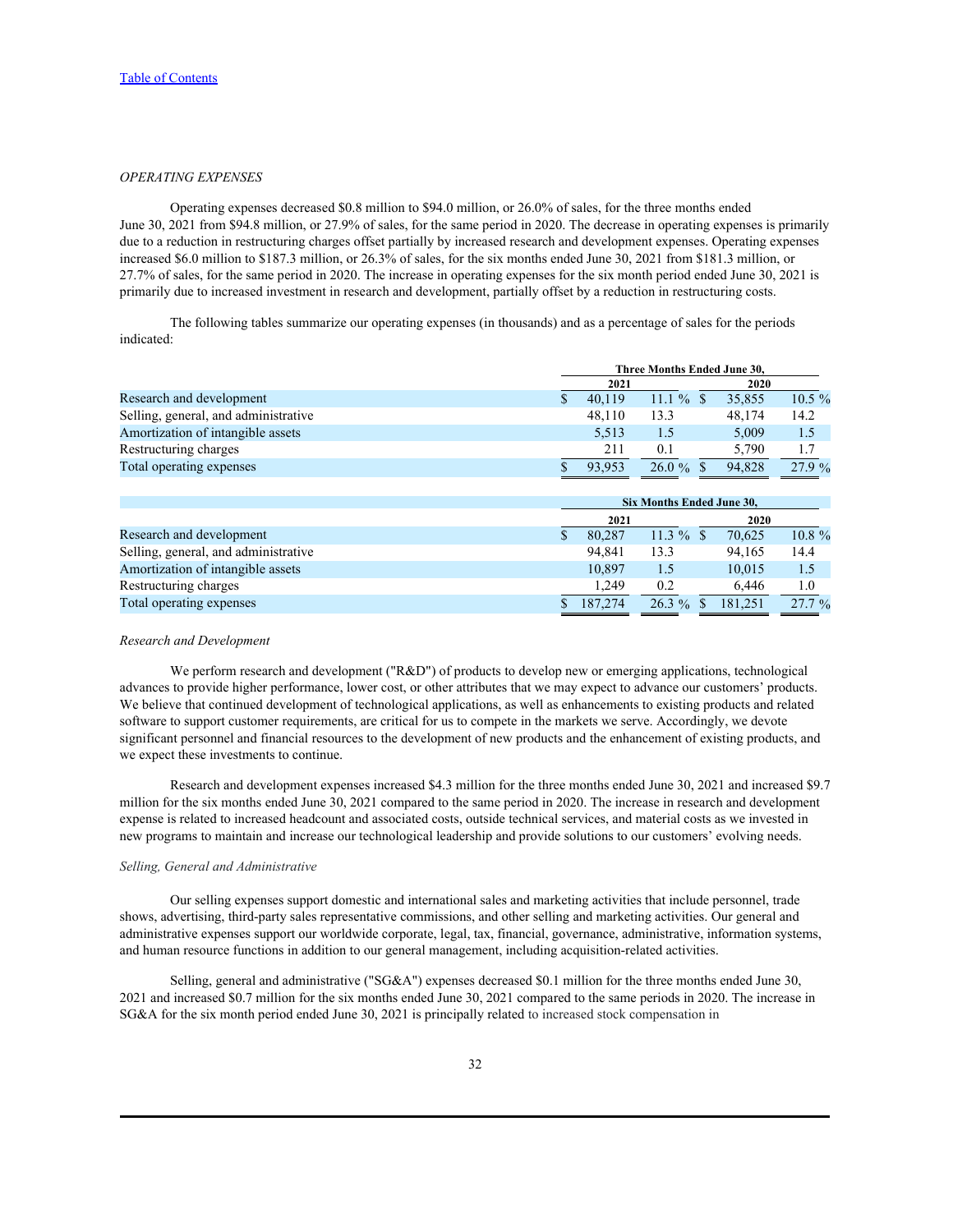the first quarter of 2021, primarily due to accelerated recognition of compensation related to our change in CEO, partially offset by decreased headcount and facility costs principally associated with synergy activities.

#### *Amortization of Intangibles*

Amortization expense increased \$0.5 million to \$5.5 million during the three months ended June 30, 2021 and increased \$0.9 million to \$10.9 million during the six months ended June 30, 2021 compared to the same period in 2020. The increase is primarily driven by incremental amortization of newly acquired intangible assets. For additional information, see *Note 12. Intangible Assets* in Part I, Item 1 "Unaudited Consolidated Financial Statements."

### *Restructuring*

Restructuring charges relate to previously announced management plans to optimize our manufacturing footprint to lower cost regions, improvements in operating efficiencies, and synergies related to acquisitions. For additional information, see *Note 13. Restructuring Costs* in Part I, Item 1 "Unaudited Consolidated Financial Statements.

### *OTHER INCOME (EXPENSE), NET*

Other income (expense), net consists primarily of interest income and expense, foreign exchange gains and losses, gains and losses on sales of fixed assets, and other miscellaneous items. For the three months ended June 30, 2021, other income (expense), net was (\$3.7) million compared to other income (expense), net of (\$1.6) million for the same period in 2020. The increase in other expense is related to a decrease of (\$0.8) million in our Artesyn tax indemnity receivable, prior year insurance recovery of \$1.0 million, and slightly higher foreign currency related losses. For the six months ended June 30, 2021, other income (expense), net was (\$4.2) million compared to other income (expense) of (\$5.1) million for the same period in 2020. The change between periods is primarily due to decreased interest expense related to our September 2019 term note resulting from our interest rate swap agreement executed in April 2020, and recorded discount from a facility draw by Bold Renewables Holdings, LLC in the prior period.

### *PROVISION FOR INCOME TAXES*

Our effective tax rates differ from the U.S. federal statutory rate of 21% for the three and six months ended June 30, 2021 and 2020, respectively, primarily due to the benefit of earnings in foreign jurisdictions which are subject to lower tax rates, partially offset by net U.S. tax on foreign operations and withholding taxes. The effective tax rate for the first half of 2021 was lower than the same period in 2020 primarily due to the mix of discrete events between the two periods.

Our future effective income tax rate depends on various factors, such as changes in tax laws, regulations, accounting principles, or interpretations thereof, and the geographic composition of our pre-tax income. We carefully monitor these factors and adjust our effective income tax rate accordingly.

#### **Non-GAAP Results**

Management uses non-GAAP operating income and non-GAAP EPS to evaluate business performance without the impacts of certain non-cash charges and other charges which are not part of our usual operations. We use these non-GAAP measures to assess performance against business objectives, make business decisions, including developing budgets and forecasting future periods. In addition, management's incentive plans include these non-GAAP measures as criteria for achievements. These non-GAAP measures are not in accordance with U.S. GAAP and may differ from non-GAAP methods of accounting and reporting used by other companies. However, we believe these non-GAAP measures provide additional information that enables readers to evaluate our business from the perspective of management. The presentation of this additional information should not be considered a substitute for results prepared in accordance with U.S. GAAP.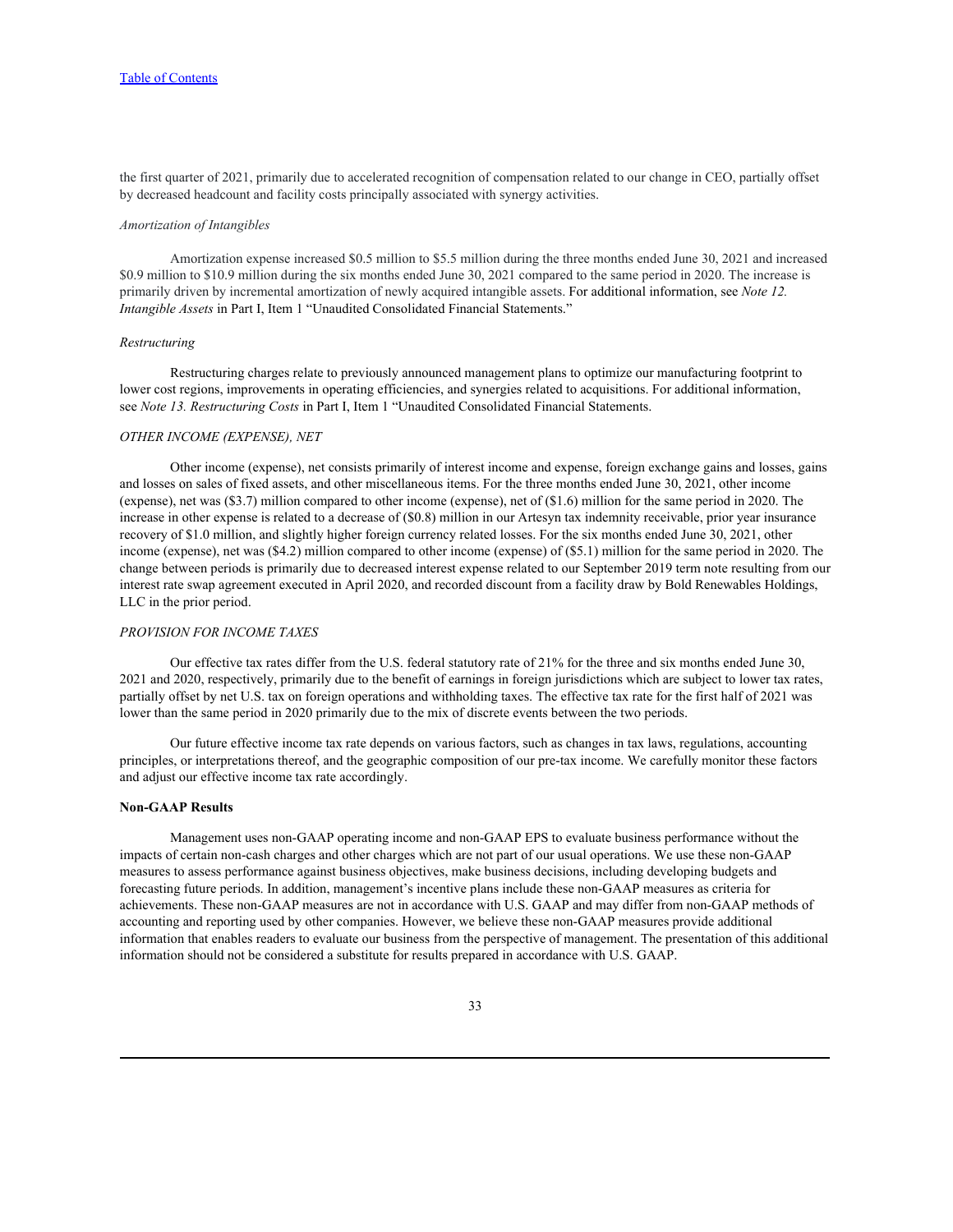The non-GAAP results presented below exclude the impact of non-cash related charges, such as stock-based compensation and amortization of intangible assets. In addition, they exclude discontinued operations and other non-recurring items such as acquisition-related costs and restructuring expenses, as they are not indicative of future performance. The tax effect of our non-GAAP adjustments represents the anticipated annual tax rate applied to each non-GAAP adjustment after consideration of their respective book and tax treatments and effect of adoption of the Tax Cuts and Jobs Act.

| Reconciliation of Non-GAAP measure - operating expenses and operating<br>income from continuing operations, excluding certain items (in thousands) | 2021    |         | Three Months Ended June 30,<br>2020 | 2021      | Six Months Ended June 30,<br>2020 |
|----------------------------------------------------------------------------------------------------------------------------------------------------|---------|---------|-------------------------------------|-----------|-----------------------------------|
| Gross profit from continuing operations, as reported                                                                                               | 135,033 |         | 130,304                             | \$272,536 | \$242,535                         |
| Adjustments to gross profit:                                                                                                                       |         |         |                                     |           |                                   |
| Stock-based compensation                                                                                                                           |         | 215     | 156                                 | 565       | 378                               |
| Facility expansion, relocation costs and other                                                                                                     |         | 1,997   | 970                                 | 3,835     | 2,513                             |
| Acquisition-related costs                                                                                                                          |         | 84      | 215                                 | 92        | 5,356                             |
| Non-GAAP gross profit                                                                                                                              | 137,329 |         | 131,645                             | 277,028   | 250,782                           |
| Non-GAAP gross margin                                                                                                                              |         | 38.0%   | 38.7%                               | 38.9%     | 38.3%                             |
|                                                                                                                                                    |         |         |                                     |           |                                   |
| Operating expenses from continuing operations, as reported                                                                                         | 93,953  |         | 94,828                              | 187,274   | 181,251                           |
| Adjustments:                                                                                                                                       |         |         |                                     |           |                                   |
| Amortization of intangible assets                                                                                                                  |         | (5,513) | (5,009)                             | (10, 897) | (10,015)                          |
| Stock-based compensation                                                                                                                           |         | (3,229) | (2,681)                             | (8,580)   | (5,507)                           |
| Acquisition-related costs                                                                                                                          |         | (2,328) | (2,978)                             | (4,356)   | (5,383)                           |
| Facility expansion, relocation costs and other                                                                                                     |         | (63)    | (539)                               | (114)     | (1,355)                           |
| Restructuring charges                                                                                                                              |         | (211)   | (5,790)                             | (1,249)   | (6, 446)                          |
| Non-GAAP operating expenses                                                                                                                        | 82,609  |         | 77,831                              | 162,078   | 152,545                           |
| Non-GAAP operating income                                                                                                                          |         | 54,720  | 53,814                              | 114,950   | 98,237                            |
| Non-GAAP operating margin                                                                                                                          |         | 15.1%   | 15.8%                               | 16.1%     | 15.0%                             |
|                                                                                                                                                    |         |         |                                     |           |                                   |

**Reconciliation of Non-GAAP measure - income from continuing operations,<br>excluding certain items (in thousands, except per share amounts)** Three Months Ended June 30, Six Months Ended June 30,  $\textbf{excluding certain items}$  (in thousands, except per share amounts)

| 2021    | 2020     | 2021    | 2020    |
|---------|----------|---------|---------|
|         |          |         |         |
| 35,51   | 29,295   | 73,869  | 47,678  |
|         |          |         |         |
| 5,513   | 5,009    | 10,897  | 10,015  |
| 2,412   | 3,193    | 4,448   | 10,739  |
| 2,060   | 1,509    | 3,949   | 3,868   |
| 211     | 5,790    | 1,249   | 6,446   |
| 885     | 1,058    | (1,317) | 1,058   |
|         |          |         |         |
| 899     |          | 986     |         |
| (2,043) | (2, 595) | (3,327) | (3,965) |
|         |          |         |         |
| 45,448  | 43,259   | 90,754  | 75,839  |
| 2,636   | 2,170    | 6,998   | 4,533   |
| 48,084  | 45,429   | 97,752  | 80,372  |
| 1.25    | 1.18     | 2.53    | 2.09    |
|         |          |         |         |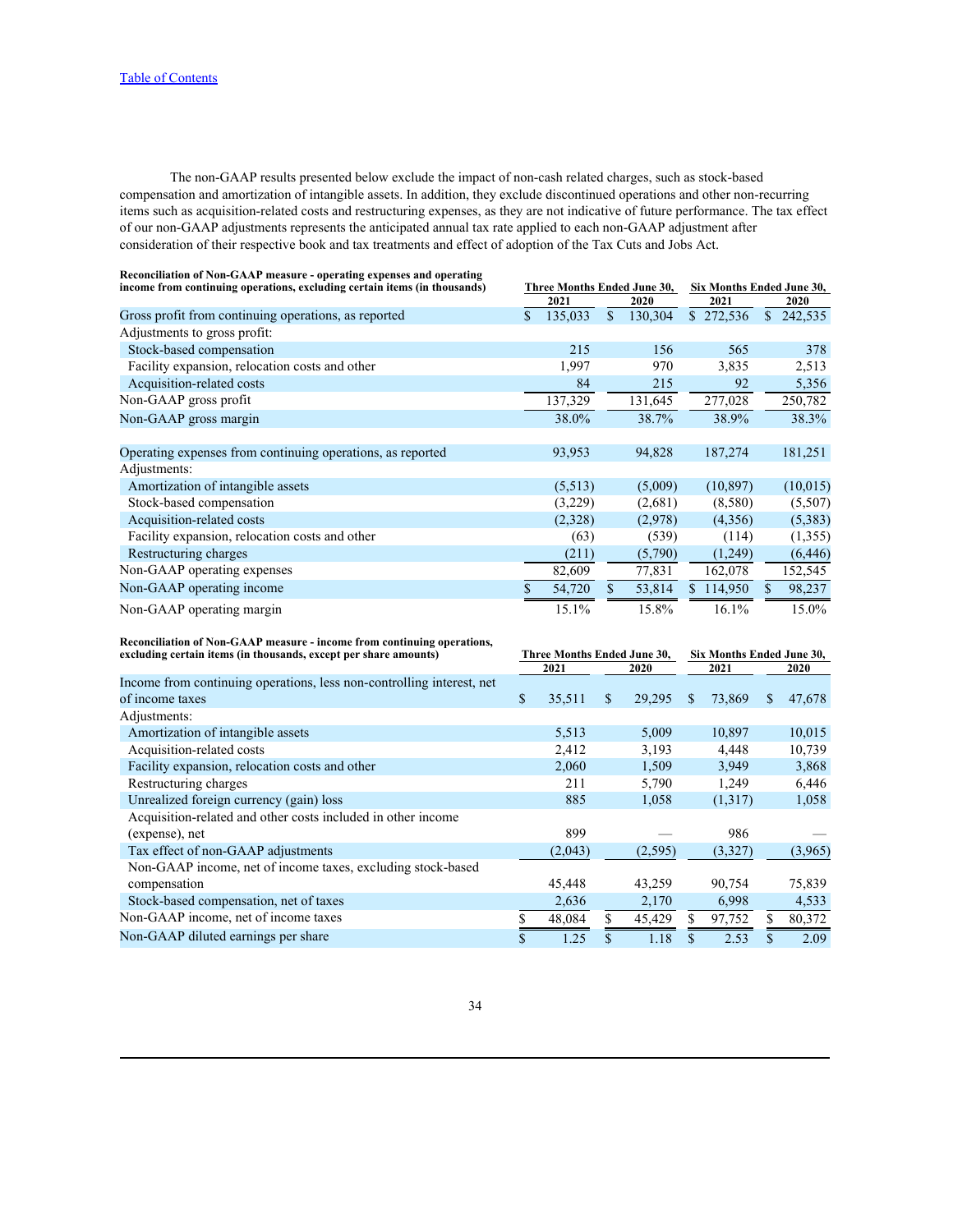### **Impact of Inflation**

In recent years, inflation has not had a significant impact on our operations. However, more recently, we have seen increases in select components related to the global supply chain shortages. We continuously monitor operating price increases, particularly in connection with the supply of component parts used in our manufacturing process. To the extent permitted by competition, we pass increased costs on to our customers by increasing sales prices over time. From time to time, we may also reduce prices to customers to decrease sales prices due to reductions in the cost structure of our products from cost improvement initiatives and decreases in component part prices**.**

#### **Liquidity and Capital Resources**

### *LIQUIDITY*

We believe that adequate liquidity and cash generation is important to the execution of our strategic initiatives. Our ability to fund our operations, acquisitions, capital expenditures, and product development efforts may depend on our ability to generate cash from operating activities which is subject to future operating performance, as well as general economic, financial, competitive, legislative, regulatory, and other conditions, some of which may be beyond our control. Our primary sources of liquidity are our available cash, investments, and cash generated from current operations.

At June 30, 2021, we had \$510.0 million in cash, cash equivalents, and marketable securities. We believe that our current cash levels and our cash flows from future operations will be adequate to meet anticipated working capital needs, anticipated levels of capital expenditures, and contractual obligations for the next twelve months.

#### *Credit Facility*

In connection with the Artesyn acquisition in 2019, the Company entered into a credit agreement (the "Credit Agreement") that provided aggregate financing of \$500.0 million, consisting of a \$350.0 million senior unsecured term loan facility (the "Term Loan Facility") and a \$150.0 million senior unsecured revolving facility (the "Revolving Facility"). Both the Term Loan Facility and the Revolving Facility mature on September 10, 2024. At June 30, 2021, we had \$150.0 million in available funding under the Revolving Facility. The Term Loan Facility requires quarterly repayments of \$4.4 million, plus accrued interest, with the remaining balance due in September 2024. For more information on the Credit Facility, see *Note 19. Credit Facility* and *Note 7. Derivative Financial Instruments* in Part I, Item 1 "Unaudited Consolidated Financial Statements."

#### *Stock Repurchase*

To execute the repurchase of shares of common stock, the Company periodically enters into stock repurchase agreements. The following table summarizes these repurchases:

| 2021   | 2020                     |                             | 2021  | 2020                                          |
|--------|--------------------------|-----------------------------|-------|-----------------------------------------------|
| 6.503  | $\overline{\phantom{0}}$ |                             | 6.503 | 7,248                                         |
|        |                          |                             |       | 170                                           |
| 90.34  | المستد                   |                             | 90.34 | 42.59                                         |
|        |                          |                             |       |                                               |
| 31.866 | 42.751                   |                             |       | 42.751                                        |
|        |                          | Three Months Ended June 30, |       | <b>Six Months Ended June 30,</b><br>31.866 \$ |

On July 29, 2021, the Board of Directors approved an increase to the share repurchase program, which authorized the Company to repurchase up to \$200 million with no time limitation.

We believe our current cash levels, available borrowing capacity under the Revolving Facility, as well as expected cash generation from future operations, will be adequate to meet our working capital requirements, debt repayment and capital expenditures, contractual obligations, share repurchase programs, and additional acquisitions on long-term and short-term basis. We may, however, depending upon the number or size of additional acquisitions, seek additional financing from time to time.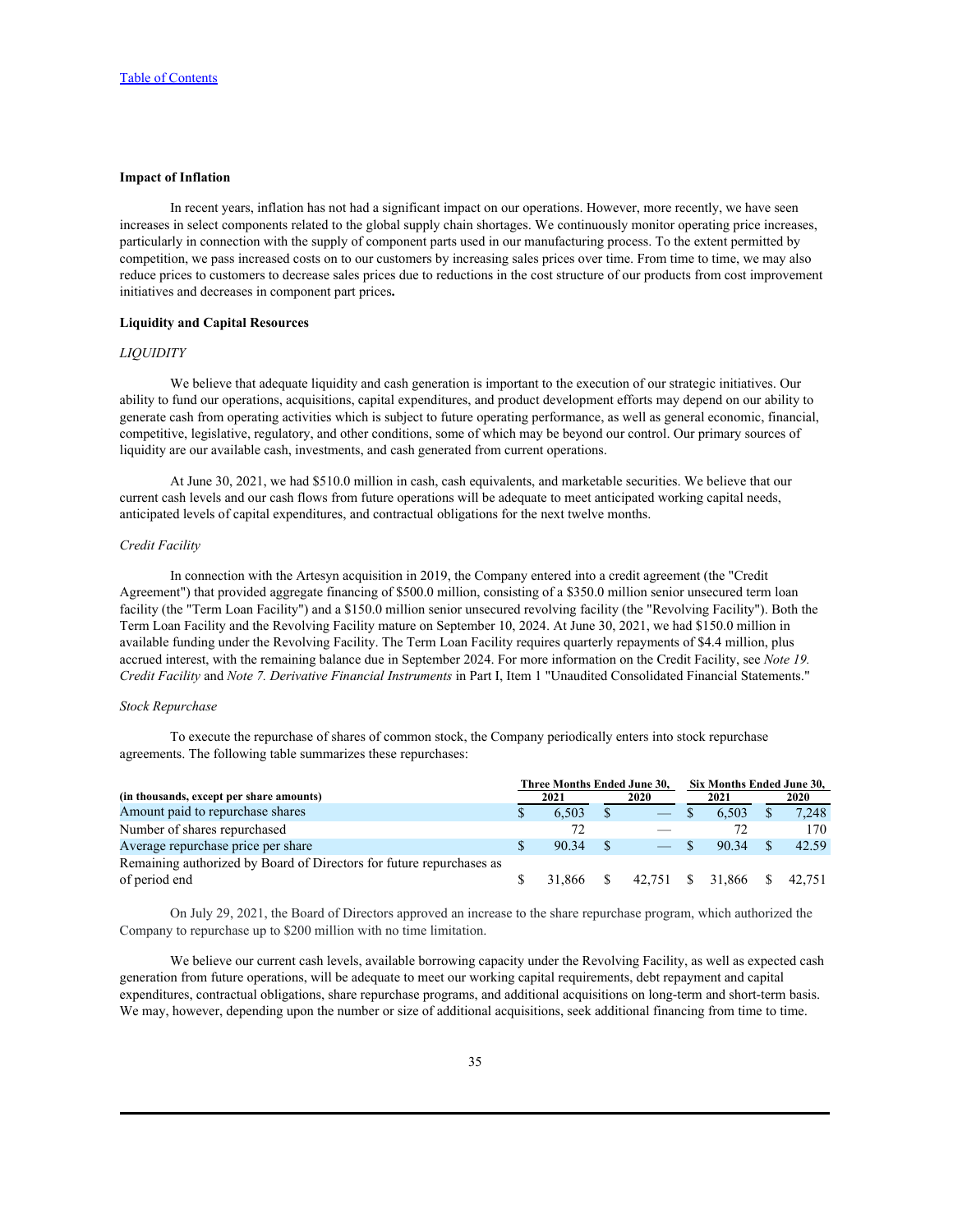### *Dividends*

In December 2020, the Company's Board of Directors ("the Board") approved a dividend program under which we intend to pay a quarterly cash dividend of \$0.10 per share of capital stock. In March 2021, we paid the first quarterly cash dividend since our inception as a public company. During the six months ended June 30, 2021, we paid cash dividends totaling \$7.7 million. Future dividend payments are subject to the Board's approval.

## *CASH FLOWS*

A summary of our cash provided by and used in operating, investing, and financing activities is as follows (in thousands):

|                                                                 | Six Months Ended June 30. |             |
|-----------------------------------------------------------------|---------------------------|-------------|
|                                                                 | 2021                      | <b>2020</b> |
| Net cash from operating activities from continuing operations   | 88,066                    | 67,560      |
| Net cash from operating activities from discontinued operations | (377)                     | (586)       |
| Net cash from operating activities                              | 87.689                    | 66,974      |
| Net cash from investing activities from continuing operations   | (32,889)                  | (14, 489)   |
| Net cash from financing activities from continuing operations   | (26, 239)                 | (17,390)    |
| Effect of currency translation on cash                          | (1,753)                   | (899)       |
| Increase in cash and cash equivalents                           | 26,808                    | 34,196      |
| Cash and cash equivalents, beginning of period                  | 480,368                   | 346,441     |
| Cash and cash equivalents, end of period                        | 507,176                   | 380,637     |
|                                                                 |                           |             |

#### *2021 CASH FLOWS COMPARED TO 2020*

### *Net cash from operating activities*

Net cash from operating activities from continuing operations for the six months ended June 30, 2021 was \$88.1 million, as compared to \$67.6 million for the same period in 2020. The increase of \$20.5 million in net cash flows from operating activities, as compared to the same period in 2020, is due to increased profitability as a result of increased sales.

#### *Net cash from investing activities*

Net cash from investing activities for the six months ended June 30, 2021 was (\$32.9) million, driven by the use of \$18.7 million for business combinations and \$14.2 million related to investment in capacity and facilities as we continue to integrate certain locations. Net cash from investing activities for the six months ended June 30, 2020 was (\$14.5) million and primarily related to investment in facilities and capacity.

#### *Net cash from financing activities*

Net cash from financing activities for the six months ended June 30, 2021 was (\$26.2) million and included (\$8.8) million for repayment of long-term debt, (\$7.7) million for dividend payments, (\$6.5) million related to repurchases of our common stock, and (\$3.3) million in net payments related to stock-based award activities. Net cash from financing activities for the six months ended June 30, 2020 was (\$17.4) million and included (\$8.8) million for repayment of long-term debt, (\$7.2) million related to repurchases of our common stock, and (\$1.4) million in net payments related to stock-based award activities.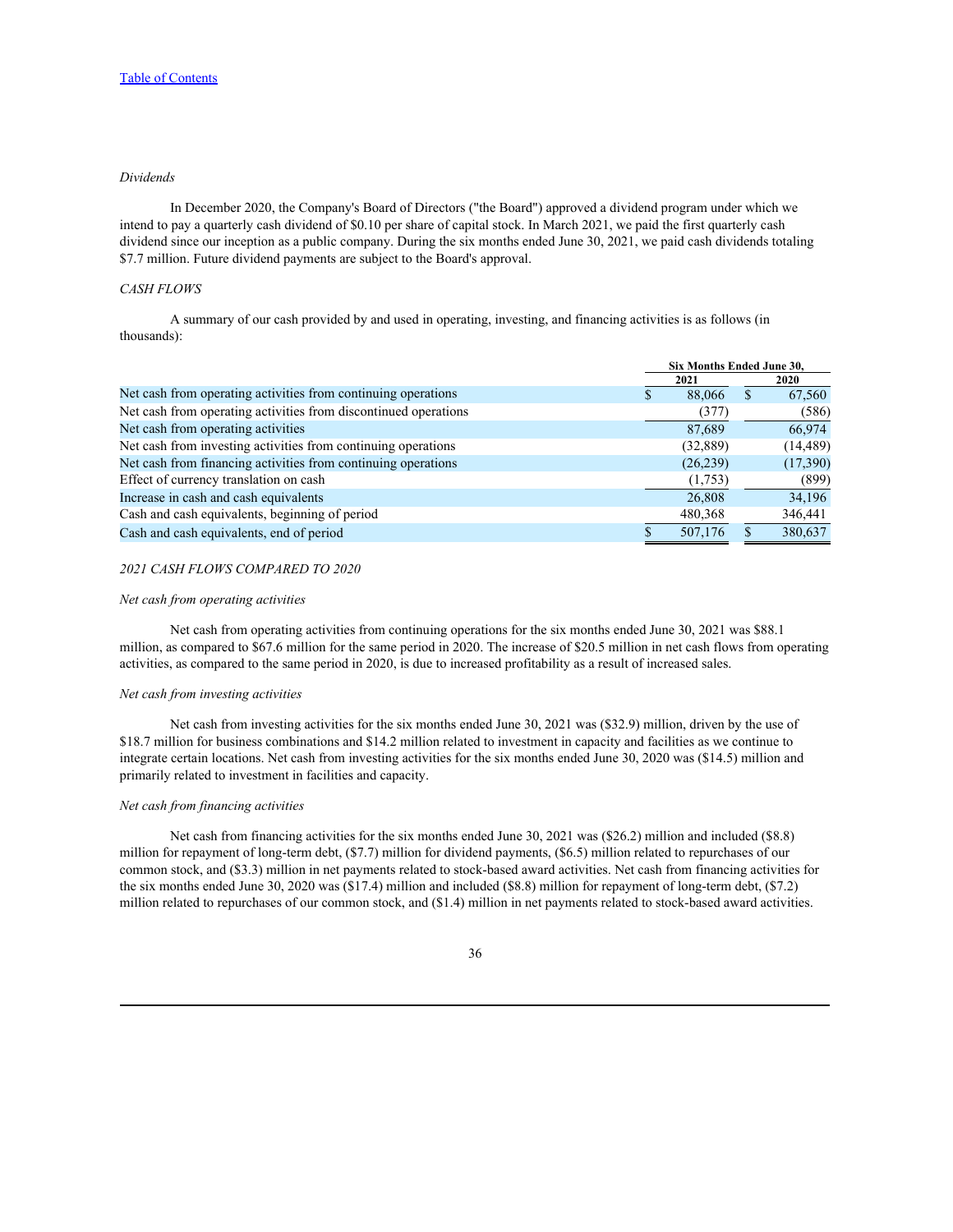### *Effect of currency translation on cash*

During the six months ended June 30, 2021, currency translation had an unfavorable impact primarily due to a stronger U.S. dollar. See "Foreign Currency Exchange Rate Risk" in Part I, Item 3 of this Form 10-Q for more information**.**

#### **Critical Accounting Policies and Estimates**

Contents<br>
The preparation on easth<br>
During the six months ended June 30, 2021, currency translation had an unfavorable impact primarily due to a stronger<br>
are. See "Foreign Currency Exchange Rate Risk" in Part I, Item 3 of Figherof contents<br>
During the six months ended June 30, 2021, currency translation had an unfavorable impact primarily due to a stronger<br>
U.S. dollar. See "Poreign Currency Exchange Rate Risk" in Part I, Item 3 of this Fo Accounting the set meants and the 1. Operation and Summary of Contents and Summary of Contents and Summary of Contents. Scholar, See Toreign Currency Exchange Rate Risk<sup>1</sup> in Part I, Item 3 of this Form 10-Q for more infor Fighter of contents<br>
In our Annual Report on Fighter and Report on Taxis and Annual Report on Fighter on Fighter of the statements in our Annual Report of Foreign Currency Exchange Rate Risk" in Part I, Item 3 of this For Fighte of Contents<br>
During the six months ended June 30, 2021, currency translation had an unfavorable impact primarily due to a stronger<br>
U.S. dollar. See "Foreign Currency Fischange Rate Risk" in Part I, Item 3 of this F estimates, discussed in the "Management's Discussion and Analysis of Financial Condition and Results of Operations" in Part II, Item 7 of our Annual Report on Form 10-K for the year ended December 31, 2020, include estimates for allowances for doubtful accounts, determining useful lives for depreciation and amortization, the valuation of assets and liabilities acquired in business combinations, assessing the need for impairment charges for identifiable intangible assets and goodwill, establishing warranty Table of Contents<br>
Effect of currency translation on cash<br>
During the six months ended June 30, 2021, currency translation had an unfavorable impact primarily due to a stronger<br>
U.S. dollar. See "Foreign Currency Exchange require significant judgments and assumptions to be used in the preparation of the consolidated financial statements and actual results could differ materially from the amounts reported based on variability in factors affecting these estimates.

### <span id="page-36-0"></span>**ITEM 3. QUANTITATIVE AND QUALITATIVE DISCLOSURES ABOUT MARKET RISK**

### **Market Risk and Risk Management**

In the normal course of business, we have exposures to foreign exchange rate risk related to our foreign operations and foreign currency transactions and interest rate risk from our investments and credit facility.

See the "Risk Factors" set forth in Part I, Item 1A of our Annual Report on Form 10-K and Part II, Item 1A of this Form 10-Q for more information about the market risks to which we are exposed. There have been no material changes in our exposure to market risk from December 31, 2020.

#### **Foreign Currency Exchange Rate Risk**

We are impacted by changes in foreign currency exchange rates through sales and purchasing transactions when we sell products and purchase materials in currencies different from the currency in which product and manufacturing costs were incurred.

Our reported financial results of operations, including the reported value of our assets and liabilities, are also impacted by changes in foreign currency exchange rates. Assets and liabilities of substantially all our subsidiaries outside the U.S. are translated at period end rates of exchange for each reporting period. Operating results and cash flow statements are translated at weighted-average rates of exchange during each reporting period. Although these translation changes have no immediate cash impact, the translation changes may impact future borrowing capacity, and overall value of our net assets.

The functional currencies of our worldwide facilities primarily include the USD, EUR, KRW, TWD, ILS, GBP, and CNY. Our purchasing and sales activities are primarily denominated in the USD, JPY, EUR, and CNY.

Currency exchange rates vary daily and often one currency strengthens against the USD while another currency weakens. Because of the complex interrelationship of the worldwide supply chains and distribution channels, it is difficult to quantify the impact of a change in one or more particular exchange rates.

As currencies fluctuate against each other we are exposed to foreign currency exchange rate risk on sales, purchasing transactions, and labor. Exchange rate fluctuations could require us to increase prices to foreign customers, which could result in lower net sales by us to such customers. Alternatively, if we do not adjust the prices for our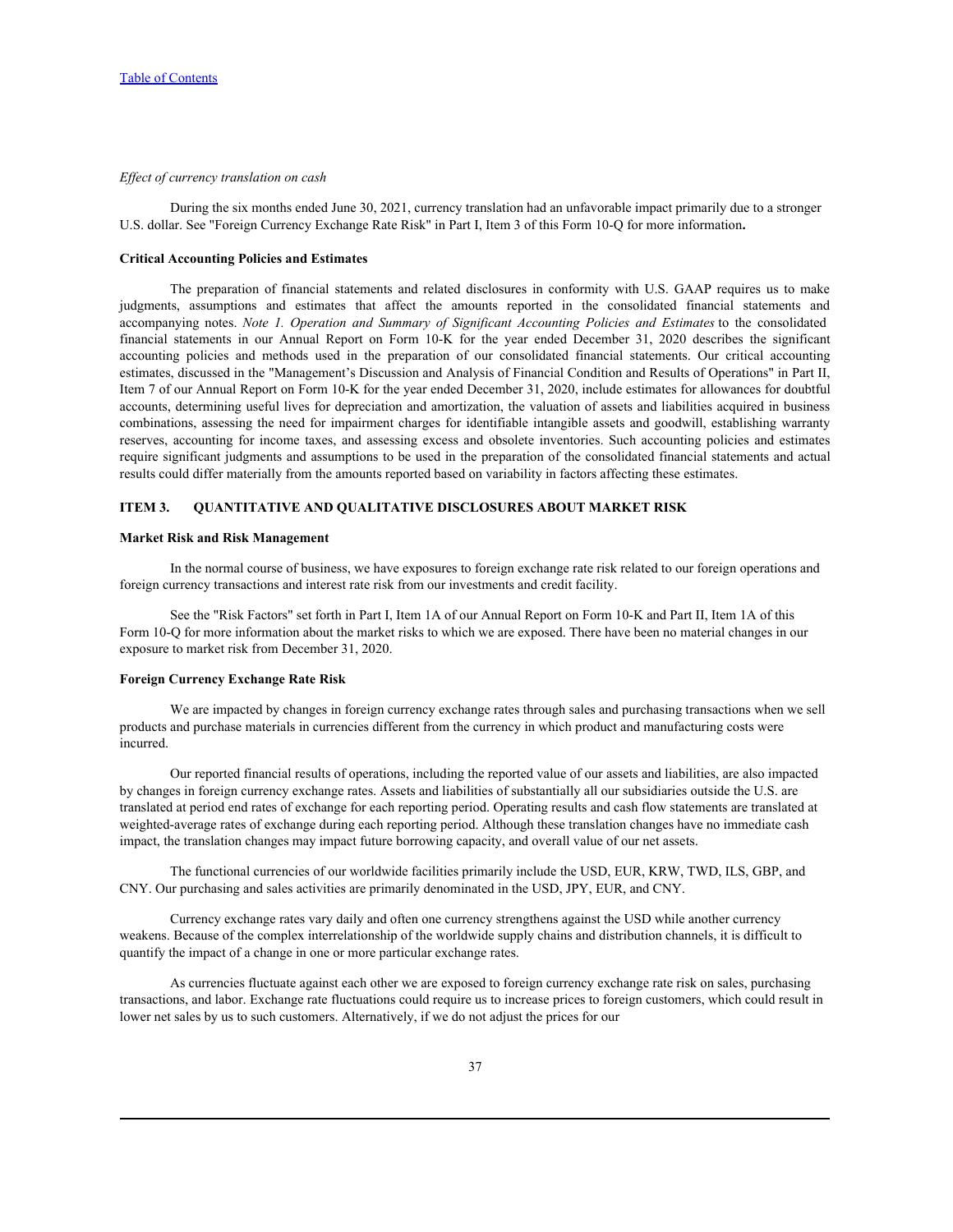products in response to unfavorable currency fluctuations, our results of operations could be adversely impacted. Changes in the relative buying power of our customers may impact sales volumes either positively or negatively.

Acquisitions are a large component of our capital deployment strategy. A significant number of acquisition target opportunities are located outside the U.S. and their value may be denominated in foreign currency. Changes in exchange rates therefore may have a material impact on their valuation in USD and may impact our view of their attractiveness.

The change in key currency rates were as follows:

|                          |            | Six Months Ended June 30, |           |
|--------------------------|------------|---------------------------|-----------|
| From                     | Tо         | 2021                      | 2020      |
| Canadian Dollar (CAD)    | <b>USD</b> | $2.8\%$                   | $(4.6)\%$ |
| Swiss Franc (CHF)        | USD        | $(4.6)\%$                 | $1.9\%$   |
| Chinese Yuan (CNY)       | <b>USD</b> | $1.2 \%$                  | $(1.4)\%$ |
| Danish Krone (DKK)       | USD        | $(3.3)\%$                 | $0.4\%$   |
| Euro (EUR)               | <b>USD</b> | $(3.3)\%$                 | $0.1 \%$  |
| Pound Sterling (GBP)     | <b>USD</b> | $1.3\%$                   | $(6.5)\%$ |
| Israeli New Shekel (ILS) | <b>USD</b> | $(1.4)\%$                 | $-$ %     |
| India Rupee (INR)        | USD.       | $(1.8)\%$                 | $(5.3)\%$ |
| Japanese Yen (JPY)       | <b>USD</b> | $(7.1)\%$                 | $0.9\%$   |
| South Korean Won (KRW)   | USD        | $(3.9)\%$                 | $(3.7)\%$ |
| Philippines Peso (PHP)   | <b>USD</b> | $(1.7)\%$                 | $1.8\%$   |
| Singapore Dollar (SGD)   | USD        | (1.7)%                    | 1.8 %     |
| New Taiwan Dollar (TWD)  | USD        | $0.6\%$                   | $(3.5)\%$ |

From time to time, we may enter into foreign currency exchange rate contracts to hedge against changes in foreign currency exchange rates on assets and liabilities expected to be settled at a future date, including foreign currency, which may be required for a potential foreign acquisition. Market risk arises from the potential adverse effects on the value of derivative instruments that result from a change in foreign currency exchange rates. We may enter into foreign currency forward contracts to manage the exchange rate risk associated with intercompany debt denominated in nonfunctional currencies. We minimize our market risk applicable to foreign currency exchange rate contracts by establishing and monitoring parameters that limit the types and degree of our derivative contract instruments. We enter into derivative contract instruments for risk management purposes only. We do not enter into or issue derivatives for trading or speculative purposes.

### **Interest Rate Risk**

Our market risk exposure relates to changes in interest rates in our investment portfolio. We generally place our investments with high-credit quality issuers. By policy, we are averse to principal loss and seek to protect and preserve our invested funds by limiting default risk, market risk, and reinvestment risk.

As of June 30, 2021, our investments consisted primarily of certificates of deposit with maturity of less than one year. As a measurement of the sensitivity of our portfolio and if our investment portfolio balances remain constant, a hypothetical decrease of 100 basis points (1%) in interest rates would decrease annual pre-tax earnings by a nominal amount.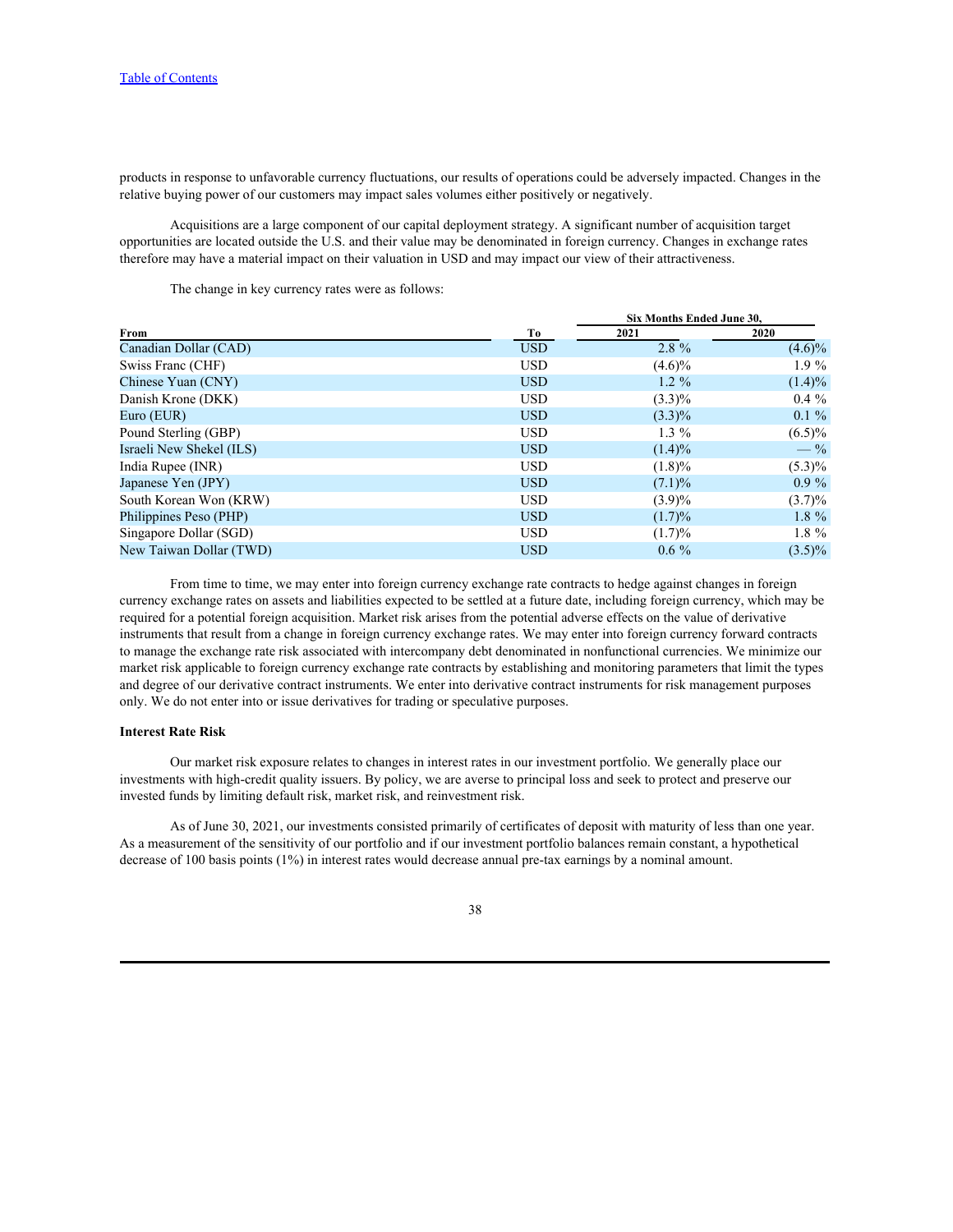|                                                        |                          | June 30, 2021        |                           |
|--------------------------------------------------------|--------------------------|----------------------|---------------------------|
|                                                        | <b>Balance</b>           | <b>Interest Rate</b> | <b>Unused Line</b><br>Fee |
| Term Loan Facility subject to a fixed interest rate    | 264,469                  | 1.271%               |                           |
| Term Loan Facility subject to a variable interest rate | 50,531                   | 0.910%               |                           |
| Revolving Facility subject to a variable rate          | $\overline{\phantom{a}}$ | 0.910%               | 0.10%                     |
| Total borrowings under the Credit Agreement            | 315,000                  |                      |                           |

The following table summarizes borrowings (in thousands) under our Credit Facility and the associated interest rate.

For more information on the Term Loan Facility see *Note 19. Credit Facility* in Part I, Item 1 "Unaudited Consolidated Financial Statements." For more information on the interest rate swap that fixes the interest rate for a portion of our Term Loan Facility, see *Note 7. Derivative Financial Instruments* in Part I, Item 1 "Unaudited Consolidated Financial Statements." The Term Loan Facility and Revolving Facility bear interest, at the option of the Company, at a rate based on a reserve adjusted "Eurodollar Rate" or "Base Rate," as defined in the Credit Agreement, plus an applicable margin.

Our interest payments are impacted by interest rate fluctuations. With respect the portion of our Credit Facility that is subject a variable interest rate, a hypothetical increase of 100 basis points (1%) in interest rates would increase our commitments by an immaterial amount. A change in interest rates does not have an impact upon our future earnings and cash flow for fixed rate debt. However, increases in interest rates could impact our ability to refinance existing maturities and acquire additional debt on favorable terms.

### <span id="page-38-0"></span>**ITEM 4. CONTROLS AND PROCEDURES**

#### **Evaluation of Disclosure Controls and Procedures**

We have established disclosure controls and procedures, which are designed to ensure that information required to be disclosed in reports filed or submitted under the Securities Exchange Act of 1934 ("Act") is recorded, processed, summarized, and reported, within the time periods specified in the Securities and Exchange Commission's rules and forms. These disclosure controls and procedures include, without limitation, controls and procedures designed to ensure that information required to be disclosed in the reports that we file or submit under the Act is accumulated and communicated to management, including our Principal Executive Officer (Stephen D. Kelley, President and Chief Executive Officer) and Principal Financial Officer (Paul Oldham, Chief Financial Officer), as appropriate, to allow timely decisions regarding required disclosures.

As of the end of the period covered by this report, we conducted an evaluation, with the participation of management, including our Chief Executive Officer and Chief Financial Officer, of the effectiveness of the design and operation of the disclosure controls and procedures pursuant to the Exchange Act Rule 13a-15(b). Based upon this evaluation, the Chief Executive Officer and Chief Financial Officer concluded that our disclosure controls and procedures were effective as of June 30, 2021. The conclusions of the Chief Executive Officer and Chief Financial Officer from this evaluation were communicated to the Audit Committee. We intend to continue to review and document our disclosure controls and procedures, including our internal controls and procedures for financial reporting, and may from time to time make changes aimed at enhancing their effectiveness and to ensure that our systems evolve with our business.

#### **Changes in Internal Control over Financial Reporting**

There was no change in our internal control over financial reporting that occurred during the quarter covered by this Form 10-Q that has materially affected, or is reasonably likely to materially affect, our internal control over financial reporting.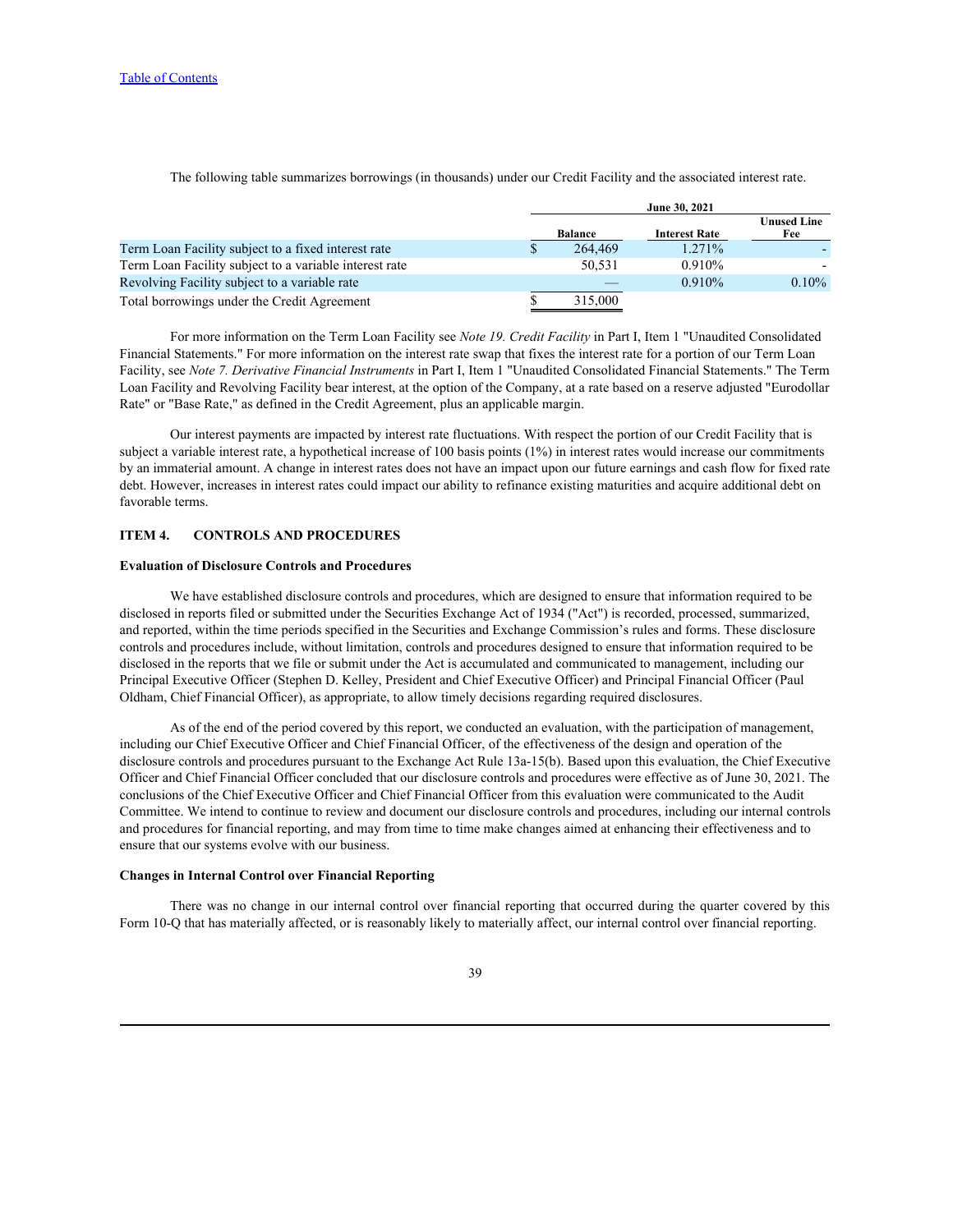### <span id="page-39-0"></span>**PART II OTHER INFORMATION**

### <span id="page-39-1"></span>**ITEM 1. LEGAL PROCEEDINGS**

We are involved in disputes and legal actions arising in the normal course of our business. Since December 31, 2020, there have been no material developments in legal proceedings in which we are involved. For a description of previously reported legal proceedings refer to Part I, Item 3, "Legal Proceedings" of our Annual Report on Form 10-K for the year ended December 31, 2020.

### <span id="page-39-2"></span>**ITEM 1A. RISK FACTORS**

Our business, financial condition, operating results, and cash flows can be impacted by a number of factors, including, but not limited to, those set forth below, any of which could cause our results to be adversely impacted and could result in a decline in the value or loss of an investment in our common stock. Other factors may also exist that we cannot anticipate or that we currently do not consider to be material based on information that is currently available. These risks and uncertainties have the potential to materially affect our business, financial condition, results of operations, cash flows and future results. Such risks and uncertainties may also impact the accuracy of forward-looking statements included in this report and other reports we file with the Securities and Exchange Commission.

#### **COVID-19, natural disasters, and related risks**

#### *COVID-19 could further materially adversely affect our business, workforce, supply chain, results of operations, financial condition and/or cash flows.*

The ongoing impact of COVID-19 and related foreign and domestic government actions restricting travel, commerce and gathering has adversely affected our manufacturing locations. COVID-19 has also resulted in economic recessions and high unemployment in many countries which could negatively impact future customer purchases of our products. If COVID-19 continues to spread and restrictions remain in place or are reinstituted, we may continue to see adverse impact on our ability (a) to manufacture, test, service and ship our products, (b) to get required materials and sub-assemblies to build and service our products and (c) to staff labor and management for manufacturing, research and development, supply chain, service, and administrative operations. Further, we may continue to experience adverse impact with our global supply chain partners, critical subassembly suppliers, parts distributors, and transportation service providers, which may result in increased costs, material shortages, and the inability to fully meet our customers' demand. For example, in the first half of 2021 the combination of increased demand for semiconductor and other select components and the ongoing impact of COVID-19 has affected global electronics markets and impacted our ability to ship to our full demand levels. We expect these conditions will continue through the remainder of 2021 and will continue to adversely impact our ability to ship products to customers. After 2021, it is not known how long or significant this shortage will be, but it may continue to impact our results. In addition, much of our workforce continues to work remotely. While we have been successful in transitioning to this remote environment, the long-term impact on productivity and innovation is not yet clear. As a result, COVID-19 and its variants could adversely impact our near-term and long-term revenues, earnings and cash flow and could require further expenditures. This situation continues to evolve, and other impacts may arise that we are not aware of currently. We have an active rapid response team to mitigate risks we are aware of currently and as they arise.

### *Our results of operations could be affected by natural disasters and other events in the locations in which we or our customers or suppliers operate.*

We have manufacturing and other operations in locations subject to natural occurrences such as severe weather and geological events including earthquakes or tsunamis that could disrupt operations. In addition, our suppliers and customers also have operations in such locations. A natural disaster, fire, explosion, or other event that results in a prolonged disruption to our operations, or the operations of our customers or suppliers, may materially adversely affect our business, results of operations, or financial condition.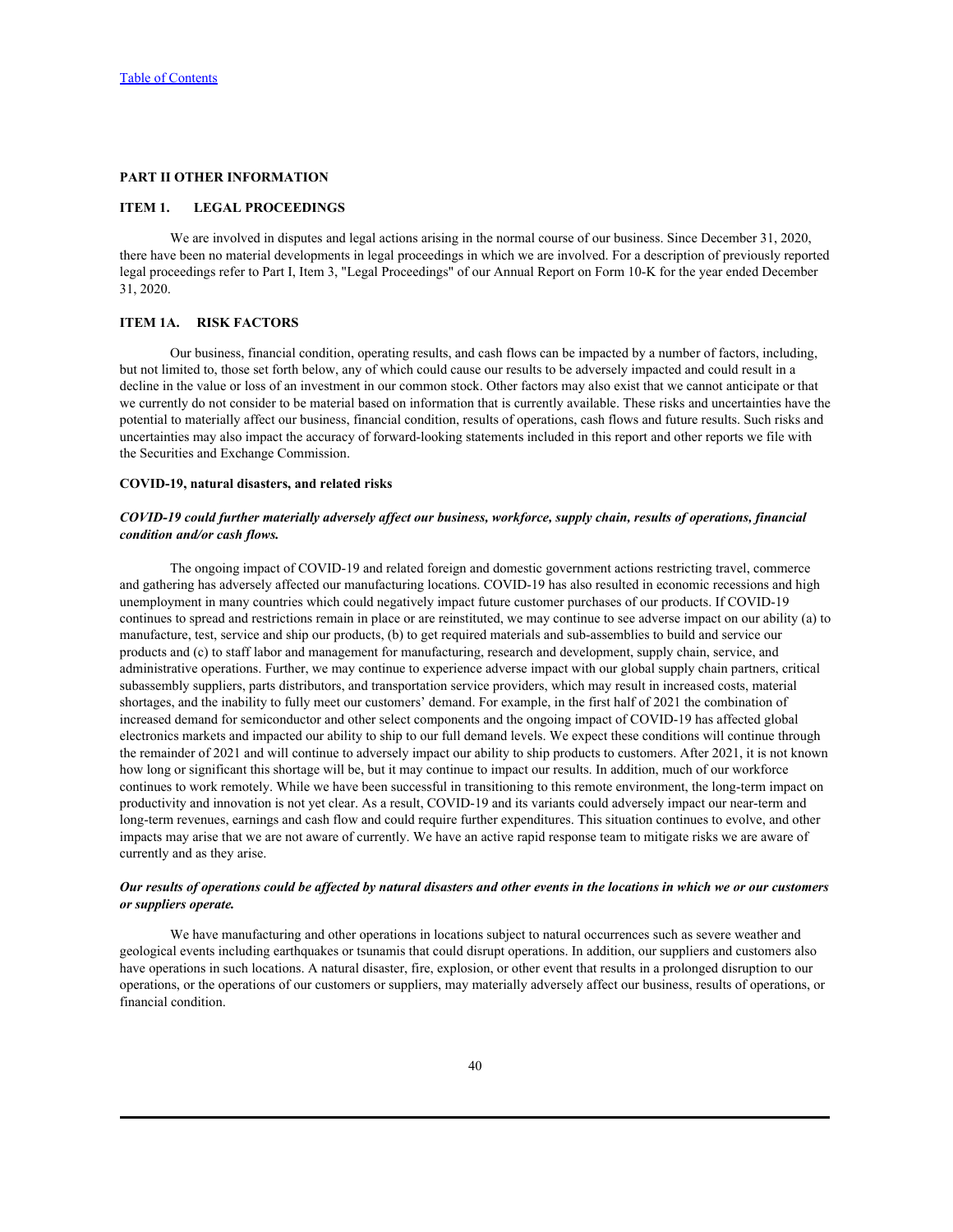### **Industry-related risks**

#### *The industries in which we compete are subject to volatile and unpredictable cycles.*

As a supplier to the global semiconductor equipment, telecom, networking, data center computing, industrial, and medical industries, we are subject to business cycles, the timing, length, and volatility of which can be difficult to predict. Certain of these industries historically have been cyclical due to sudden changes in customers' manufacturing capacity requirements and spending, which depend in part on capacity utilization, demand for customers' products, inventory levels relative to demand, and access to affordable capital. These changes have affected the timing and amounts of customers' purchases and investments in technology, and continue to affect our orders, net sales, operating expenses, and net income. We may not be able to respond adequately or quickly to the declines in demand by reducing our costs. We may be required to record significant reserves for excess and obsolete inventory as demand for our products changes.

To meet rapidly changing demand in each of the industries we serve, we must effectively manage our resources and production capacity. During periods of decreasing demand for our products, we must be able to appropriately align our cost structure with prevailing market conditions, effectively manage our supply chain, and motivate and retain key employees. During periods of increasing demand, we must have enough manufacturing capacity and inventory to fulfill customer orders, effectively manage our supply chain, and attract, retain, and motivate enough qualified individuals. If we are not able to timely and appropriately adapt to changes in our business environment or to accurately assess where we are positioned within a business cycle, our business, financial condition, or results of operations may be materially and adversely affected. For example, following record levels of demand in the first half of 2018, the Semiconductor Equipment market experienced a decline, and, as a result, Advanced Energy's revenue from the Semiconductor Equipment market declined 24.5% during 2019, as compared to 2018. Although the Semiconductor Equipment market improved during the fourth quarter of 2019 and throughout 2020, it is unclear how long this recovery will last. In addition, the market may be characterized in the future with more "mini-ramps" rather than sustained growth periods as experienced during 2015-2017 given market dynamics, inventory levels, and geopolitical changes. In addition, our Data Center Computing and Telecom and Networking markets are characterized by large program investments, which can cause variations in quarterly or annual revenues. For example, during 2020 our growth in Data Center Computing and Telecom and Networking has been driven by share gains at specific customer accounts. Towards the end of 2020, we began to experience a period of digestion by our major customers resulting in lower demand. This digestion continued in the first half of 2021 and overall business levels may not continue to be realized at these levels each quarter.

#### *We must achieve design wins to retain our existing customers and to obtain new customers, even though design wins may be achieved, they may not necessarily result in substantial sales.*

Driven by continuing technology migration and changing customers demand, the markets we serve are constantly changing in terms of advancement in applications, core technology and competitive pressures. New products we design for capital equipment manufacturers typically have a lifespan of five to ten years. Increasingly, we are required to accelerate our investment in research and development to meet time-to-market, performance and technology adoption cycle needs of our customers simply to compete for design wins. Given such up-front investments we make to develop, evaluate, and qualify products in the design win process, our success and future growth depend on our products being designed into our customers new generations of equipment as they develop new technologies and applications. We must work with these manufacturers early in their design cycles to modify, enhance and upgrade our products or design new products that meet the requirements of their new systems. The design win process is highly competitive, and we may win or lose new design wins for our existing customers or new customers next generations of equipment. If existing or new customers do not choose us during the design win process, our market share will be reduced, the potential revenues related to the lifespan of our customers' products, which can be five to ten years, will not be realized, and our business, financial condition and results of operations would be materially and adversely impacted.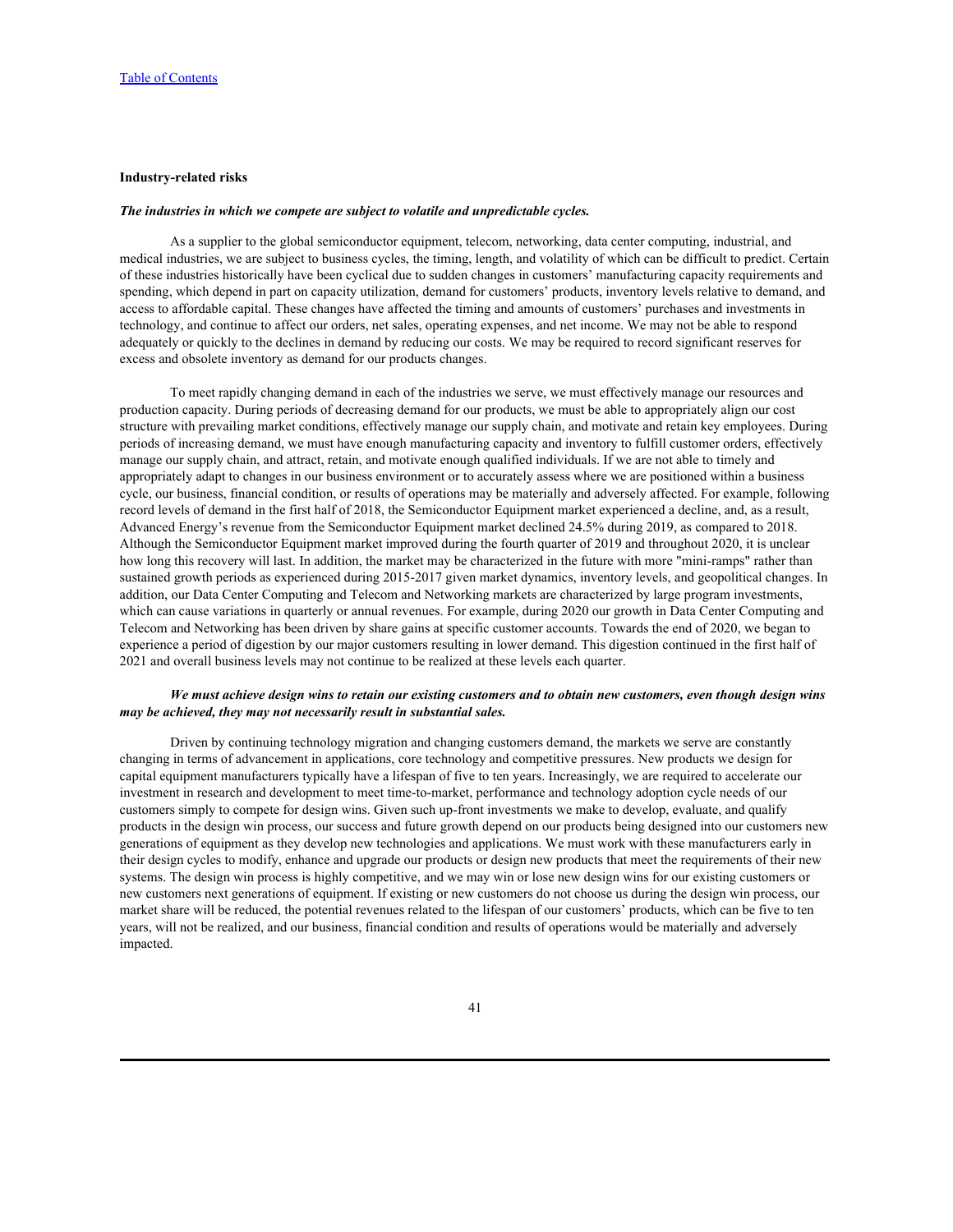### **Business model, acquisitions, and capital structure related risks**

### *Despite the continued evolution of our manufacturing footprint our product lines are manufactured at only a few sites and our sites are not generally interchangeable.*

Our power products for the semiconductor industry are manufactured in Shenzhen, PRC and Penang, Malaysia. Our high voltage products are manufactured in Ronkonkoma and Lockport, New York, Littlehampton, United Kingdom and Shenzhen, PRC. Our thermal instrumentation products are manufactured in Vancouver, Washington, Littlehampton, United Kingdom and Frankfurt, Germany. Our pyrometry solutions are manufactured in Ballerup, Denmark, Frankfurt, Germany, Magdeburg, Germany and Vancouver, Washington. Our telecom, networking, data center computing, and medical products are manufactured in Zhongshan, PRC, Rosario, Philippines and Santa Rosa, Philippines. Most facilities are under operating lease and interruptions in operations could be caused by early termination of existing leases by landlords or failure by landlords to renew existing leases upon expiration, including the possibility that suitable operating locations may not be available in proximity to existing facilities which could result in labor or supply chain risks. Each facility manufactures different products, and therefore, is not interchangeable. Natural, uncontrollable occurrences or other operational issues at any of our manufacturing facilities could significantly reduce or disrupt our productivity at such site and could prevent us from meeting our customers' requirements in a timely manner, or at all.

 Additionally, we have a plan to relocate our Shenzhen, PRC manufacturing facility by December 2021. As a result, we are investing in a dual manufacturing facility in Penang, Malaysia capable of manufacturing our semiconductor and other products. We believe this investment will help to mitigate our exposure to regional risks, improve our business continuity profile and lower costs over time. We opened this facility in 2020; however, it may take additional time to realize the facility's full production capacity given the impact of COVID-19.

### *Our long-term success and results of operations depend on our ability to successfully integrate Artesyn's business and operations and realize the anticipated benefits from the acquisition.*

In September 2019, we acquired Artesyn, and we are continuing to combine Artesyn's business with our business. The acquisition of Artesyn has significantly increased our embedded power product offerings, increased our exposure to the Industrial and Medical, Data Center Computing, and Telecom and Networking markets, and significantly increased the number of employees and facilities.

To realize the anticipated benefits of the acquisition, we must continue to combine our businesses in an efficient and effective manner and realize our synergy and cost-savings targets. Integrating Artesyn's business and operations with ours requires significant management attention, effort, and expenditures, and we may not be able to achieve the longer-term integration goals in an effective, complete, timely or cost-efficient manner.

Potential risks related to the successful integration of Artesyn's business include our ability to:

- maintain and improve Artesyn's financial and operating results while integrating and optimizing our combined sales, marketing, manufacturing, and corporate administrative organizations;
- optimize our combined worldwide manufacturing footprint while utilizing Artesyn's vertically integrated manufacturing model for a broader set of Company products;
- successfully eliminate fixed costs previously absorbed by other businesses prior to the transaction;
- recognize and capitalize on anticipated product sales and technology enhancement opportunities presented by our combined businesses;
- integrate our information technology systems to mitigate cyber-security risks and enable the management and operation of the combined business.

If we are unable to successfully or timely integrate the operations of Artesyn's business into our business over the longterm, we may be unable to realize the long-term revenue growth, synergies, cost-savings, and other anticipated benefits resulting from the acquisition and our business could be adversely affected. Additionally, we have and may continue to incur transactionrelated costs, including legal, regulatory, and other costs associated with implementing integration plans, including facilities and systems consolidation costs and employment-related costs. Artesyn's business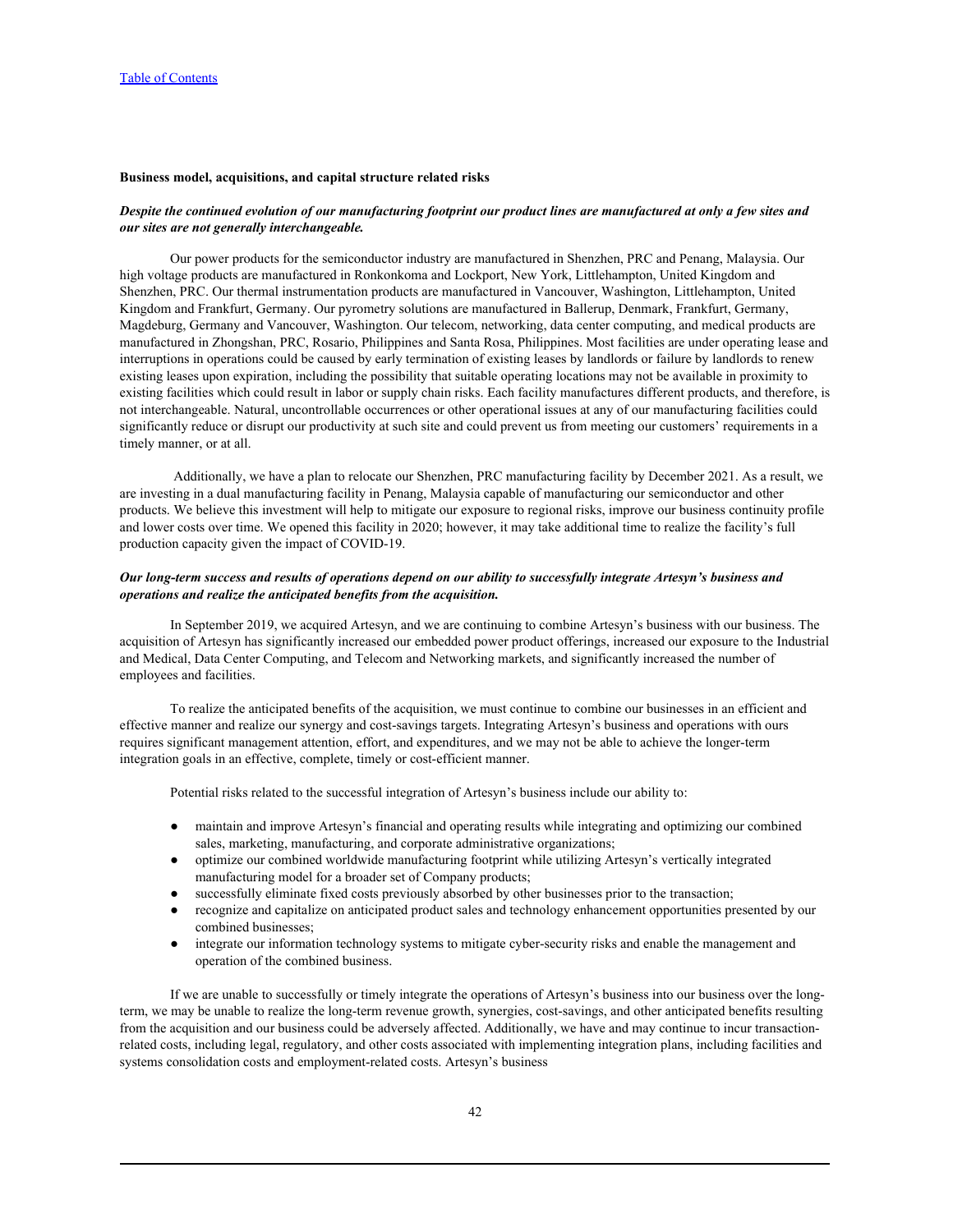and operations may not achieve the anticipated revenues and operating results. Any of the foregoing risks could materially harm our business, financial condition, and results of operations.

### *Our debt obligations and the restrictive covenants in the agreements governing our debt could limit our ability to operate our business or pursue our business strategies, could adversely affect our business, financial condition, results of operations, and cash flows, and could significantly reduce stockholder benefits from a change of control event.*

Our debt obligations could make us more vulnerable to general adverse economic and industry conditions and could limit our flexibility in planning for, or reacting to, changes in our business and the industries in which we operate, thereby placing us at a disadvantage to our competitors that have less indebtedness.

Our debt obligations impose financial covenants on us and our subsidiaries that require us to maintain a certain leverage ratio. The financial covenants place certain restrictions on our business that may affect our ability to execute our business strategy successfully or take other actions that we believe would be in the best interests of our Company. These include limitations or restrictions, among other things, on our ability and the ability of our subsidiaries to:

- 
- incur additional indebtedness;<br>• pay dividends or make distributions on our capital stock or certain other restricted payments or investments;
- make domestic and foreign investments and extend credit;
- engage in transactions with affiliates;
- transfer and sell assets;
- effect a consolidation or merger or sell, transfer, lease, or otherwise dispose of all or substantially all our assets; and
- create liens on our assets to secure debt.

Our debt obligations contain certain customary events of default. Any breach of the covenants or other event of default could cause a default on our debt obligations, which could restrict our ability to borrow under our revolving credit facility. If there were an event of default under certain provisions of our debt arrangements that was not cured or waived, the holders of the defaulted debt may be able to cause all amounts outstanding with respect to the debt instrument, plus any required settlement costs, to be due and payable immediately. Our assets and cash flow may not be sufficient to fully repay borrowings under our outstanding debt instruments if accelerated upon an event of default. If we are unable to repay, refinance, or restructure our indebtedness as required, or amend the covenants contained in these agreements, the lenders can exercise all rights and remedies available under our Credit Agreement or applicable laws or equity.

#### *Our orders of raw materials, parts, components, and subassemblies are based on demand forecasts.*

We place orders with many of our suppliers based on our customers' quarterly forecasts and our annual forecasts. These forecasts are based on our customers' and our expectations as to demand for our products. As the quarter and the year progress, such demand can change rapidly or we may realize that our customers' expectations were overly optimistic or pessimistic, especially when industry or general economic conditions change. Orders with our suppliers cannot always be amended in response. In addition, to assure availability of certain components or to obtain priority pricing, we have entered into contracts with some of our suppliers that require us to purchase a specified number of components and subassemblies each quarter, even if we are not able to use such components or subassemblies. Moreover, we have obligations to some of our customers to hold a minimum amount of finished goods in inventory, to fulfill just in time orders, regardless of whether the customers expect to place such orders. We currently have firm purchase commitments and agreements with various suppliers to ensure the availability of components. If demand for our products does not continue at current levels, we might not be able to use all the components that we are required to purchase under these commitments and agreements, and our reserves for excess and obsolete inventory may increase, which could have a material adverse effect on our results of operations. If demand for our products exceeds our customers' and our forecasts, we may not be able to timely obtain enough raw materials, parts, components, or subassemblies, on favorable terms or at all, to fulfill the excess demand. In addition, given the proprietary nature of our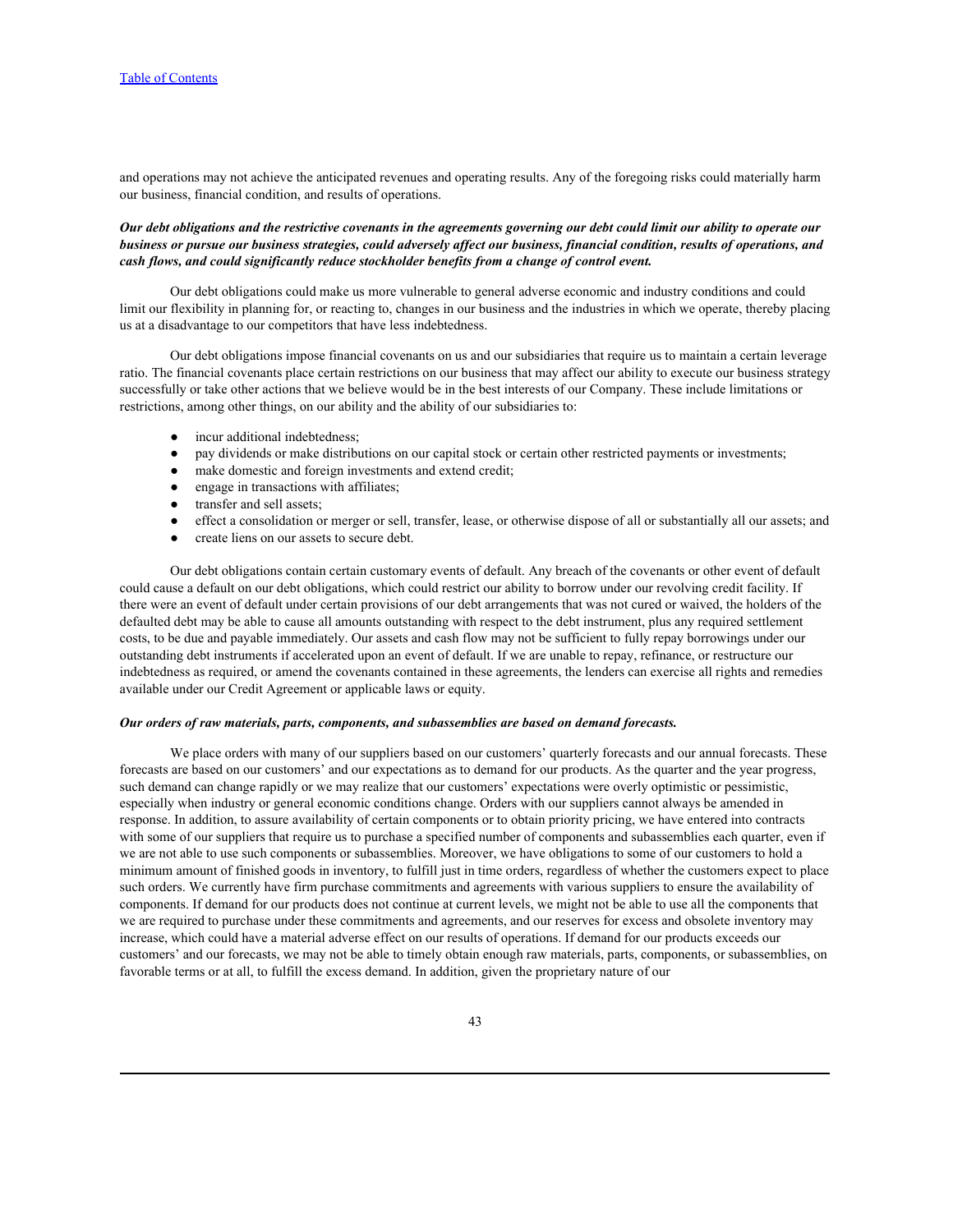products, many of these parts are sole sourced or not easily interchangeable. For example, entering 2021 there was a global shortage of certain electronics and semiconductor parts given the emerging higher global demand for tech goods and the impact of COVID-19 and other disruptions on the global supply chain. If we are not able to obtain parts in a reasonable timeframe and at a reasonable cost our business may be adversely impacted.

### *Activities necessary to integrate acquisitions may result in costs more than current expectations or be less successful than anticipated.*

We have completed acquisitions in the past, and we may acquire other businesses in the future. The success of such transactions will depend on, among other things, our ability to integrate assets and personnel acquired in these transactions and to apply our internal controls process to these acquired businesses. The integration of acquisitions may require significant attention from our management, and the diversion of management's attention and resources could have a material adverse effect on our ability to manage our business. Furthermore, we may not realize the degree or timing of benefits we anticipated when we first entered the acquisition transaction. If actual integration costs are higher than amounts originally anticipated, if we are unable to integrate the assets and personnel acquired in an acquisition as anticipated, or if we are unable to fully benefit from anticipated synergies, our business, financial condition, results of operations, and cash flows could be materially adversely affected.

#### *We transitioned a significant amount of our supply base to Asian suppliers.*

We transitioned the purchasing of a substantial portion of components for our products to Asian suppliers to lower our materials costs and shipping expenses. These components might require us to incur higher than anticipated testing or repair costs, which would have an adverse effect on our operating results. Customers who have strict and extensive qualification requirements might not accept our products if these lower-cost components do not meet their requirements. A delay or refusal by our customers to accept such products, as well as an inability of our suppliers to meet our purchasing requirements, might require us to purchase higher-priced components from our existing suppliers or might cause us to lose sales to these customers, either of which could lead to decreased revenue and gross margins and have an adverse effect on our results of operations.

#### *We generally have no long-term contracts with our customers requiring them to purchase any specified quantities from us.*

Our sales are primarily made on a purchase order basis, and we generally have no long-term purchase commitments from our customers, which is typical in the industries we serve. As a result, we are limited in our ability to predict the level of future sales or commitments from our current customers, which may diminish our ability to allocate labor, materials, and equipment in the manufacturing process effectively. In addition, we may purchase inventory in anticipation of sales that do not materialize, resulting in excess and obsolete inventory write-offs.

### *If we are unable to adjust our business strategy successfully for some of our product lines to reflect the increasing price sensitivity on the part of our customers, our business and financial condition could be harmed.*

Our business strategy for many of our product lines has been focused on product performance and technology innovation to provide enhanced efficiencies and productivity. Our customers continually exert pressure on us to reduce our prices and extend payment terms and we may be required to enter into long term reduced pricing agreements with our largest customers to remain competitive. In addition, we compete in markets in which customers may include dual or multi-sourcing of power. We believe some of our Asian competitors benefit from local governmental funding incentives and purchasing preferences from enduser customers in their respective countries. If competition against any of our product lines should come to focus solely on price rather than on product performance and technology innovation, we will need to adjust our business strategy, product offerings and product costs accordingly, and if we are unable to do so, our business, financial condition, and results of operations could be materially and adversely affected.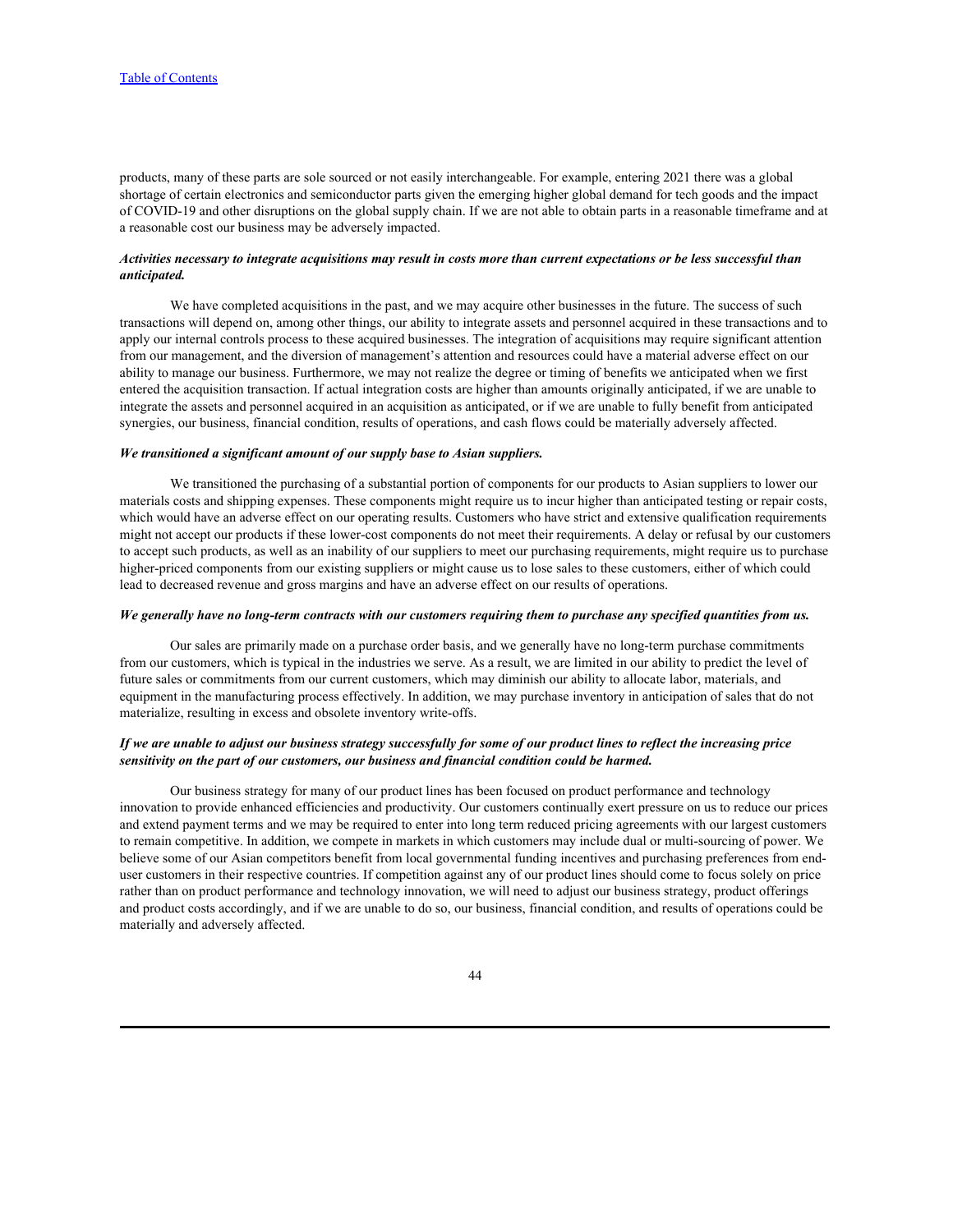### *A significant portion of our sales and accounts receivable are concentrated among a few customers.*

The following table summarizes the percentage of total sales derived from our ten largest customers:

|                                           | June 30.<br>Ended<br>. Month<br>SІX | .<br>ears                        | ; Ended December 31. |  |  |
|-------------------------------------------|-------------------------------------|----------------------------------|----------------------|--|--|
|                                           | 2021                                | 2020                             | 2019                 |  |  |
| n.<br>l en<br>customers<br>larges<br>LU L | 5770<br>$\prime$ $\prime$           | 58.0<br>$\overline{\phantom{a}}$ | $- - -$              |  |  |

The following table summarizes sales to and percentage of total sales from Applied Materials, Inc. and Lam Research Corp., our two largest customers (in thousands):

|                         | Six Months Ended June 30. |          |           |           | <b>Years Ended December 31.</b> |           |  |
|-------------------------|---------------------------|----------|-----------|-----------|---------------------------------|-----------|--|
|                         | 2021                      |          | 2020      |           | 2019                            |           |  |
| Applied Materials, Inc. | 141,621                   | $19.9\%$ | 248,350   | $17.5 \%$ | 164,724                         | 20.9 %    |  |
| Lam Research            |                           | * %      | \$141.778 | $10.0 \%$ | 88.251                          | $11.2 \%$ |  |

The following table summarizes the accounts receivable balances, and percentages of the total accounts receivable, for customers that individually accounted for 10% or more of accounts receivable (in thousands):

| June 30,<br>2021<br>December 31,<br>2020                                |
|-------------------------------------------------------------------------|
| Applied Materials, Inc.<br>33,402<br>41,397<br>$17.0\%$ \$<br>$14.2 \%$ |
| Nidec Motor Corporation<br>$10.4\%$<br>$* 0/2$<br>24,344                |

\* Customer's balance was less than 10% of total.

A significant decline in sales from large customers, or the Company's inability to collect on these sales, could materially and adversely impact our business, results of operations and financial condition.

#### *The loss of any of our key personnel could significantly harm our results of operations and competitive position.*

Our success depends to a significant degree upon the continuing contributions of our key management, technical, marketing, and sales employees. We may not be successful in retaining our key employees or attracting or retaining additional skilled personnel as required. Failure to retain or attract key personnel could significantly harm our results of operations and competitive position. Our success in hiring and retaining employees depends on a variety of factors, including the attractiveness of our compensation and benefit programs, global economic or political and industry conditions, our organizational structure, our reputation, culture and working environment, competition for talent and the availability of qualified employees, the availability of career development opportunities, and our ability to offer a challenging and rewarding work environment. We must develop our personnel to provide succession plans capable of maintaining continuity during the inevitable unpredictability of personnel retention. While we have plans for key management succession and long-term compensation plans designed to retain our senior employees, if our succession plans do not operate effectively, our business could be adversely affected.

#### *The market price of our common stock has fluctuated and may continue to fluctuate for reasons over which we have no control.*

The stock market has from time to time experienced, and is likely to continue to experience, extreme price and volume fluctuations. Prices of securities of technology companies have been especially volatile and have often fluctuated for reasons that are unrelated to their operating performance. In the past, companies that have experienced volatility in the market price of their stock have been the subject of securities class action litigation. If we were the subject of securities class action litigation, it could result in substantial costs and a diversion of management's attention and resources.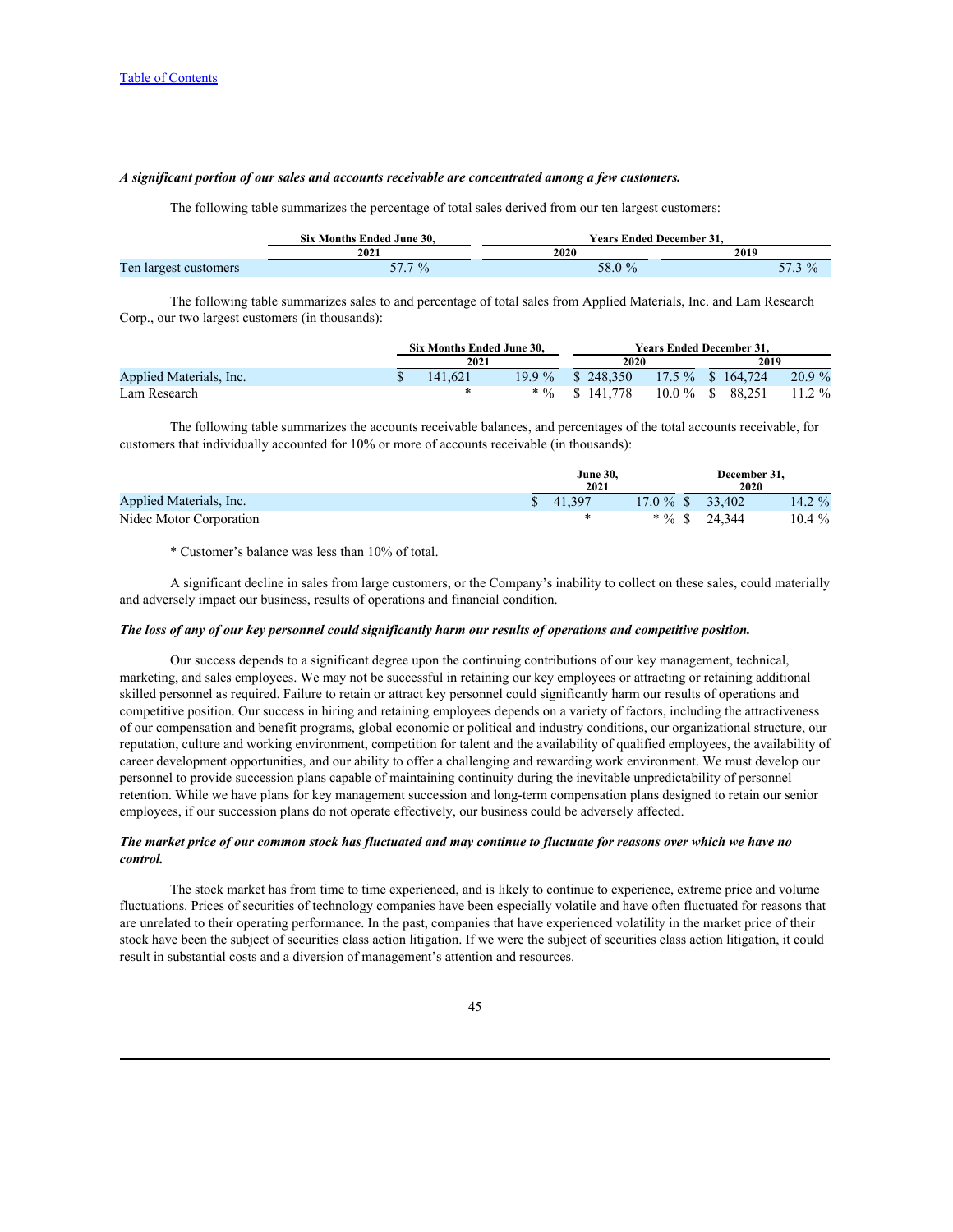### *Our operating results are subject to fluctuations, and if we fail to meet the expectations of securities analysts or investors, our share price may decrease significantly.*

Our annual and quarterly results may vary significantly depending on various factors, many of which are beyond our control. Because our operating expenses are based on anticipated revenue levels, our sales cycle for development work is relatively long, and a high percentage of our expenses are fixed for the short term, a small variation in the timing of recognition of revenue can cause significant variations in operating results from period to period. If our earnings do not meet the expectations of securities analysts or investors, the price of our stock could decline.

#### **Commercial and financial related risks**

#### *We are highly dependent on our intellectual property.*

Our success depends significantly on our proprietary technology. We attempt to protect our intellectual property rights through patents and non-disclosure agreements; however, we might not be able to protect our technology, and customers or competitors might be able to develop similar technology independently. In addition, the laws of some foreign countries might not afford our intellectual property the same protections as do the laws of the United States. Our intellectual property is not protected by patents in several countries in which we do business, and we have limited patent protection in other countries, including the PRC. Generally, our efforts to obtain international patents have been concentrated in the European Union and certain industrialized countries in Asia, including Korea, Japan, and Taiwan. If we are unable to protect our intellectual property successfully, our business, financial condition, and results of operations could be materially and adversely affected.

The PRC commercial law is relatively undeveloped compared to the commercial law in the United States. Limited protection of intellectual property is available under PRC law. Consequently, manufacturing our products in the PRC may subject us to an increased risk that unauthorized parties may attempt to copy our products or otherwise obtain or use our intellectual property.

### *Our operations in the People's Republic of China (PRC) and the Asia Pacific region are subject to significant political and economic uncertainties over which we have little or no control and we may be unable to alter our business practice in time to avoid reductions in revenues.*

A significant portion of our operations outside the United States are located in the PRC, which exposes us to risks, such as exchange controls and currency restrictions, changes in local economic conditions, changes in customs regulations and tariffs, changes in tax policies, changes in PRC laws and regulations, possible expropriation or other PRC government actions, and unsettled political conditions including potential changes in U.S. policy regarding overseas manufacturing. At various times during recent years, the U.S. and PRC have had significant disagreements over geopolitical, trade and economic issues. Controversies may arise in the future between these two countries. Any escalating political controversies between the U.S. and PRC, whether or not directly related to our business, could have a material adverse effect on our operations, business, results of operations, and financial condition. See "We are exposed to risks associated with worldwide financial markets and the global economy" risk factor below.

Additionally, there is inherent risk, based on the complex relationships among PRC, Hong Kong, Taiwan, and the United States, that political, diplomatic, and national security influences might lead to trade, technology, or capital disputes, and/or disruptions, in particular those affecting the semiconductor industry. This would adversely affect our business with PRC, Hong Kong, and/or Taiwan and perhaps the entire Asia Pacific region or global economy.

Actions by the Chinese government extending its territorial claims, such as the recent passage of the national security law in Hong Kong and the planned establishment of an Air Defense Identification Zone over the South China Sea, raises the fear of conflict that could result in international reprisal. Actions by the U.S. government on trade policy against the PRC and companies like Huawei Technologies Co., Ltd. have also escalated tensions. Lastly, the recent U.S. and PRC consulate closures and the continuing Hong Kong political unrest is creating more uncertainty. Should the PRC take any actions against Taiwan, we could see additional risks to diplomatic and trade relations in the region. Given our expanded presence in the PRC and Hong Kong, the Company's business results, operations and financial condition could be adversely affected by these developments and other changes to political, diplomatic, and social conditions.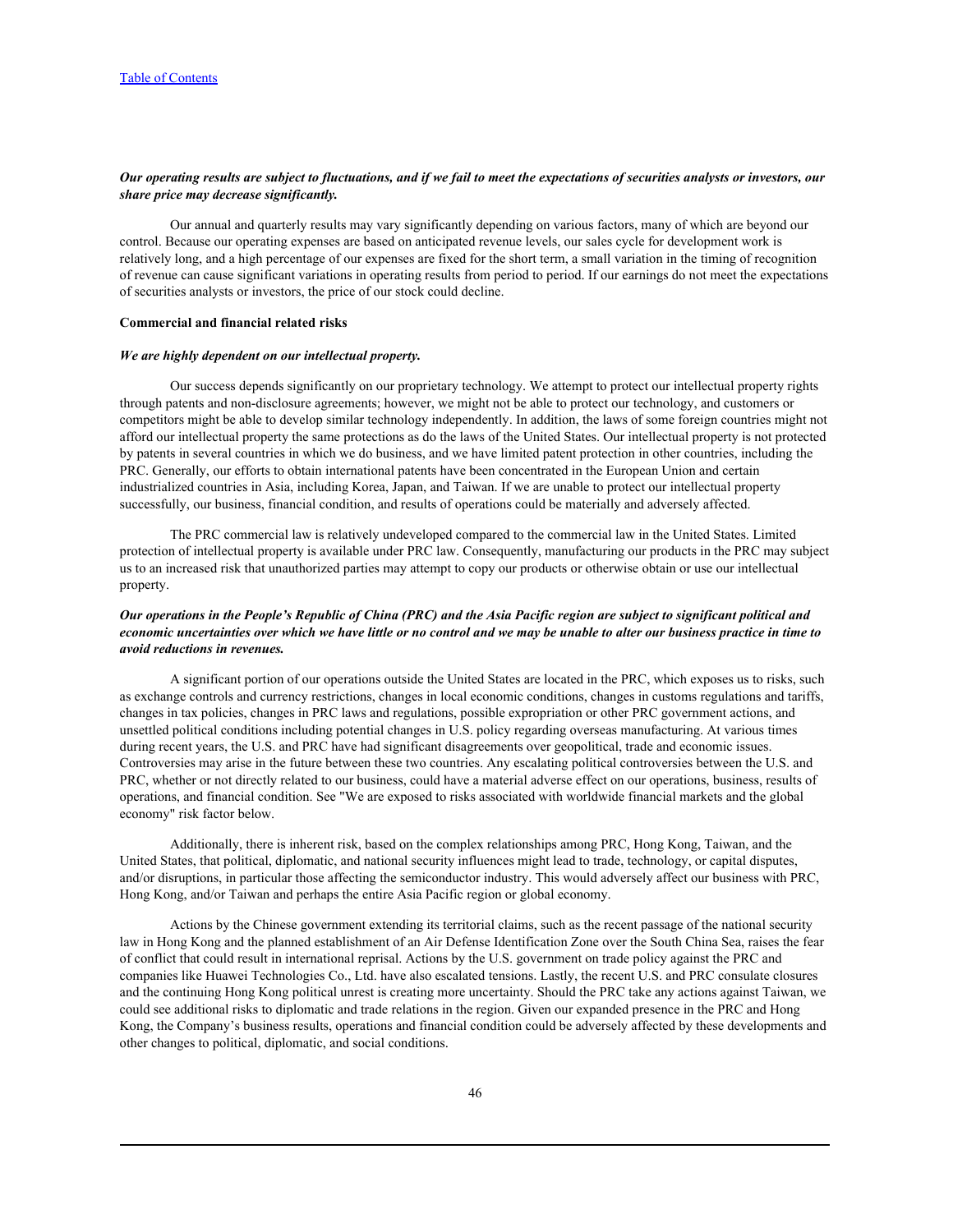Moreover, PRC's policies towards, and treatment of, U.S. companies operating in PRC and Hong Kong could change quickly resulting in an adverse impact on the Company.

#### *We are subject to risks inherent in international operations.*

Given the global nature of our business, we have both domestic and international concentrations of cash and investments. The value of our cash, cash equivalents, and marketable securities can be negatively affected by liquidity, credit deterioration, financial results, economic risk, political risk, sovereign risk, or other factors.

Sales to our customers outside the United States were approximately 68.7% and 59.2% of our total sales for the year ended December 31, 2020 and 2019, respectively. Our acquisitions have increased our presence in international locations. Our success producing goods internationally and competing in international markets is subject to our ability to manage various risks and difficulties, including, but not limited to:

- our ability to effectively manage our employees at remote locations who are operating in different business environments from the United States;
- our ability to develop and maintain relationships with suppliers and other local businesses;
- compliance with product safety requirements and standards that are different from those of the United States;
- variations and changes in laws applicable to our operations in different jurisdictions, including enforceability of intellectual property and contract rights;
- trade restrictions, political instability, disruptions in financial markets, and deterioration of economic conditions;
- customs regulations and the import and export of goods (including customs audits in various countries that occur from time to time);
- the ability to provide enough levels of technical support in different locations;
- our ability to obtain business licenses that may be needed in international locations to support expanded operations;
- timely collecting accounts receivable from foreign customers including significant balances in accounts receivable from foreign customers; and
- changes in tariffs, taxes, and foreign currency exchange rates.

Our profitability and ability to implement our business strategies, maintain market share and compete successfully in international markets will be compromised if we are unable to manage these and other international risks successfully.

#### *We are exposed to risks associated with worldwide financial markets and the global economy.*

Our business depends on the expansion of manufacturing capacity in our end markets and the installation base for the products we sell. In the past, severe tightening of credit markets, turmoil in the financial markets, and a weakening global economy have contributed to slowdowns in the industries in which we operate and has negatively impacted the global demand for our products. Some of our key markets depend largely on consumer spending. Economic uncertainty exacerbates negative trends in consumer spending and may cause our customers to push out, cancel, or refrain from placing orders.

Difficulties or increased costs in obtaining capital and uncertain market conditions may also lead to a reduction of our sales and greater instances of nonpayment. These conditions may similarly affect our key suppliers, which could affect their ability to deliver parts and result in delays for our products. Further, these conditions and uncertainty about future economic conditions including inflation, interest rates, availability of capital markets, consumer spending rates, energy availability and costs and the effects of government initiatives to manage economic conditions could make it challenging for us to forecast our operating results and evaluate the risks that may affect our business, financial condition, and results of operations.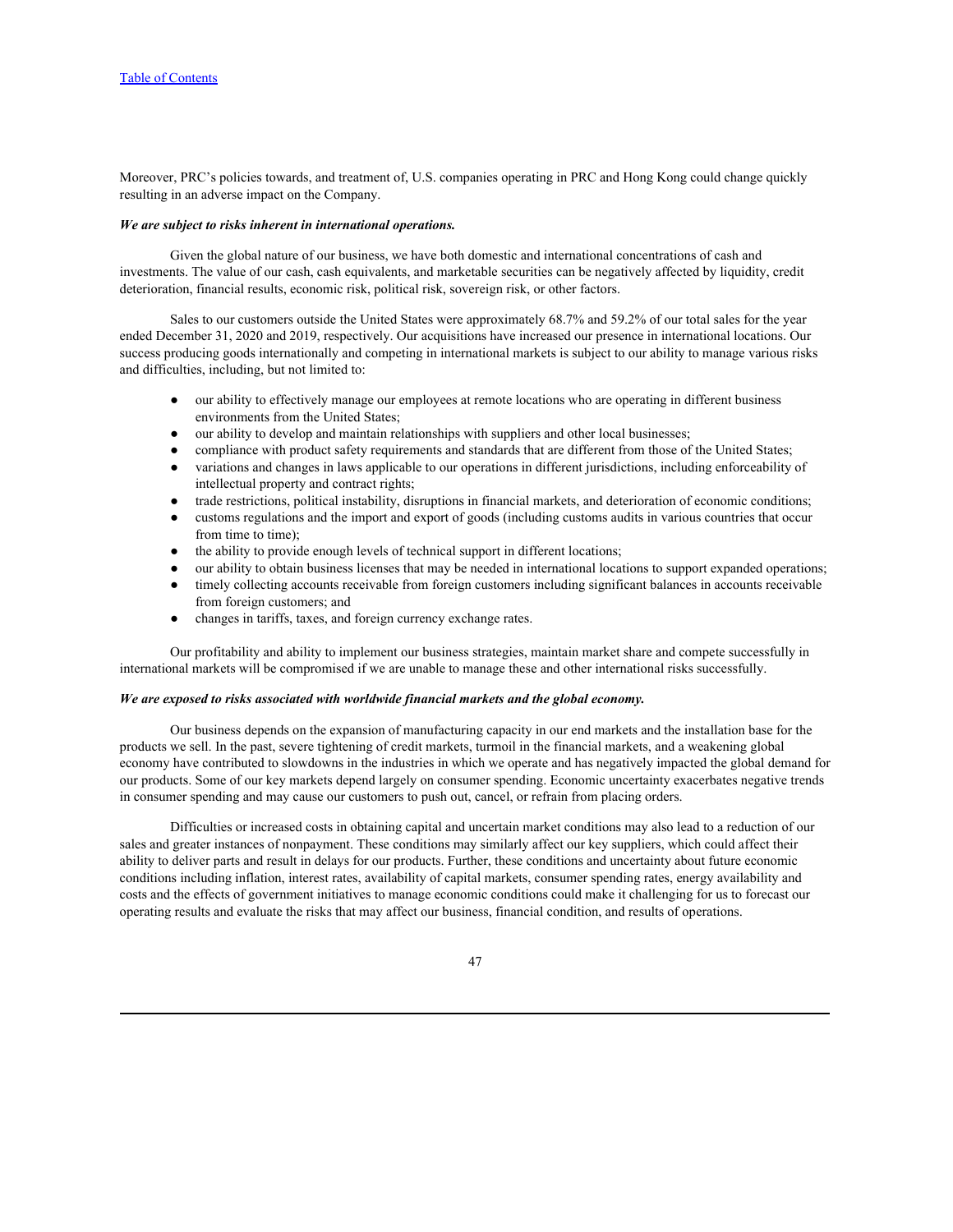## *Globalization of sales increases risk of compliance with policy.*

We operate in an increasingly complex sales environment around the world which places greater importance on our global control environment and imposes additional oversight risk. Such increased complexity could adversely affect our operating results by increasing compliance costs in the near-term and by increasing the impact of control failures in the event of non-compliance.

#### *Our legacy inverter products may suffer higher than anticipated litigation, damage, or warranty claims.*

Our legacy inverter products (of which we discontinued the manufacture, engineering, and sale in December 2015 and which are reflected as Discontinued Operations in this filing) contain components that may contain errors or defects and were sold with original product warranties ranging from one to ten years with an option to purchase additional warranty coverage for up to 20 years. If any of our products are defective or fail because of their design, we might be required to repair, redesign, or recall those products or to pay damages (including liquidated damages) or warranty claims, and we could suffer significant harm to our reputation. We are experiencing increasing claims from customers and suppliers and increasing litigation related to the legacy inverter product line. We review such claims and vigorously defend against such lawsuits in the ordinary course of our business. We cannot assure that any such claims or litigation brought against us will not have a material adverse effect on our business or financial statements. Our involvement in such litigation could result in significant expense to us and divert the efforts of our technical and management personnel. We also accrue a warranty reserve for estimated costs to provide warranty services including the cost of technical support, product repairs, and product replacement for units that cannot be repaired. Our estimate of costs to fulfill our warranty obligations is based on historical experience and expectation of future conditions. To the extent we experience increased warranty claim activity or increased costs associated with servicing those claims, our warranty accrual will increase, resulting in additional expenses in the line "Income (loss) from discontinued operations, net of income taxes" on our Consolidated Statement of Operations in future periods. We plan to continue supporting inverter customers with service maintenance and repair operations. This includes performing service to fulfill obligations under existing service maintenance contracts. There is no certainty that these can be performed profitably and could be adversely affected by higher than anticipated product failure rates, loss of critical service technician skills, an inability to obtain service parts, customer demands and disputes and cost of repair parts, among other factors. See *Note 4. Disposed and Discontinued Operations* in Part II, Item 8 "Financial Statements and Supplementary Data" contained in our Annual Report on Form 10-K for the year ended December 31, 2020.

#### *Our products may suffer from defects or errors leading to damage or warranty claims.*

Our products use complex system designs and components that may contain errors or defects, particularly when we incorporate new technology into our products or release new versions. If any of our products are defective or fail because of their design, we might be required to repair, redesign, or recall those products, pay damages (including liquidated damages) or warranty claims, and we could suffer significant harm to our reputation. We accrue a warranty reserve for estimated costs to provide warranty services including the cost of technical support, product repairs, and product replacement for units that cannot be repaired. Our estimate of costs to fulfill our warranty obligations is based on historical experience and expectation of future conditions. To the extent we experience increased warranty claim activity or increased costs associated with servicing those claims, our warranty accrual will increase, resulting in decreased gross profit. In recent years, we have experienced increased warranty costs for our legacy inverter product lines, which is reflected in "Income (loss) from discontinued operations, net of income taxes." See *Note 4. Disposed and Discontinued Operations* in Part II, Item 8 "Financial Statements and Supplementary Data" contained in our Annual Report on Form 10-K for the year ended December 31, 2020.

### *Unfavorable currency exchange rate fluctuations may lead to lower operating margins, or may cause us to raise prices, which could result in reduced sales.*

Currency exchange rate fluctuations could have an adverse effect on our sales and results of operations, and we could experience losses with respect to forward exchange contracts into which we may enter. Unfavorable currency fluctuations could require us to increase prices to foreign customers, which could result in lower net sales by us to such customers. Alternatively, if we do not adjust the prices for our products in response to unfavorable currency fluctuations, our results of operations could be materially and adversely affected. In addition, we have large, long term liabilities such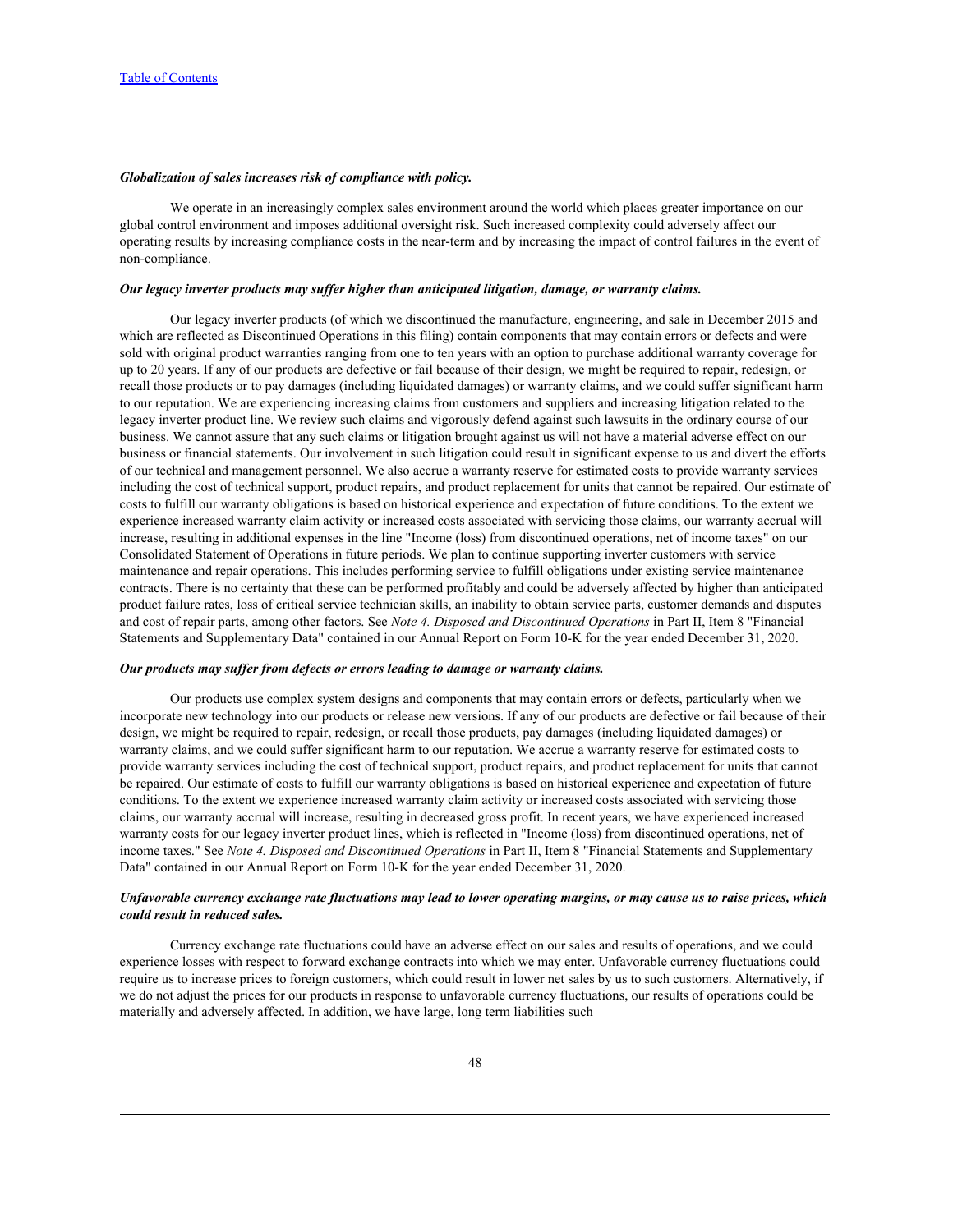as local lease and pension liabilities in Europe and Asia creating more significant exposure to fluctuations in the value of the Euro, Philippine Peso, and Chinese Yuan. The Company does not attempt to hedge these exposures given the long-term nature of the underlying liabilities and the non-cash nature of the foreign exchange gain or loss.

The PRC government is continually pressured by its trading partners to allow its currency to float in a manner like other major currencies. Any change in the value of the Chinese yuan could significantly increase the labor and other costs incurred in the operation of our Shenzhen and Zhongshan facilities and the cost of raw materials, parts, components, and subassemblies that we source in the PRC, which could materially and adversely affect our results of operations.

#### *The United Kingdom's exit from the European Union and related actions could adversely affect us.*

On June 23, 2016, the United Kingdom ("UK") held a referendum in which voters approved an exit from the European Union ("EU"). On January 23, 2020, the UK left the EU, which is commonly referred to as "Brexit," and was in a transitionary period through December 31, 2020. As of January 1, 2021, EU Trade Agreements no longer apply to the UK. The UK has taken steps to reproduce the effects of trading agreements that previously applied through the provisional application of new trade agreements not yet ratified and has introduced the UK Global Tariff. These changes result in increased regulatory complexities on imports and exports between the UK and EU countries and may adversely affect our sales, operations, and financial results. Our operations in the UK may be adversely affected by significant fluctuations in the UK exchange rates and increased administrative costs and tariffs on the importation of parts for manufacturing and repair services. Moreover, the imposition of any import restrictions and duties levied on our UK products as imported for EU customers may make our products more expensive for such customers and less competitive from a pricing perspective.

### *Difficulties with our enterprise resource planning ("ERP") system and other parts of our global information technology system could harm our business and results of operation.*

Like many multinational corporations, we maintain a global information technology system, including software products licensed from third parties. The acquisition of Artesyn added additional information systems that are initially different from current systems. Any system, network or Internet failures, misuse by system users, the hacking into or disruption caused by unauthorized access or loss of license rights could disrupt our ability to timely and accurately manufacture and ship products or to report our financial information in compliance with the timelines mandated by the SEC. Any such failure, misuse, hacking, disruptions, or loss would likely cause a diversion of management's attention from the underlying business and could harm our operations. In addition, a significant failure of our global information technology system could adversely affect our ability to complete an evaluation of our internal controls and attestation activities pursuant to Section 404 of the Sarbanes-Oxley Act of 2002.

### *If our network security measures are breached and unauthorized access is obtained to a customer's data or our data or our information technology systems, we may incur significant legal and financial exposure and liabilities.*

As part of our day-to-day business, we store our data and certain data about our customers in our global information technology system. Unauthorized access to our data, including any regarding our customers, could expose us to a risk of loss of this information, loss of business, litigation, and possible liability. These security measures may be breached by intentional misconduct by computer hackers, because of third-party action, employee error, malfeasance or otherwise. Additionally, third parties may attempt to fraudulently induce employees or customers into disclosing sensitive information such as usernames, passwords, or other information in order to gain access to our customers' data or our data, including our intellectual property and other confidential business information, or our information technology systems. Because the techniques used to obtain unauthorized access, or to sabotage systems, change frequently and generally are not recognized until launched against a target, we may be unable to anticipate these techniques or to implement adequate preventative measures. Any security breach could result in a loss of confidence by our customers, damage our reputation, disrupt our business, lead to legal liability, and negatively impact our future sales.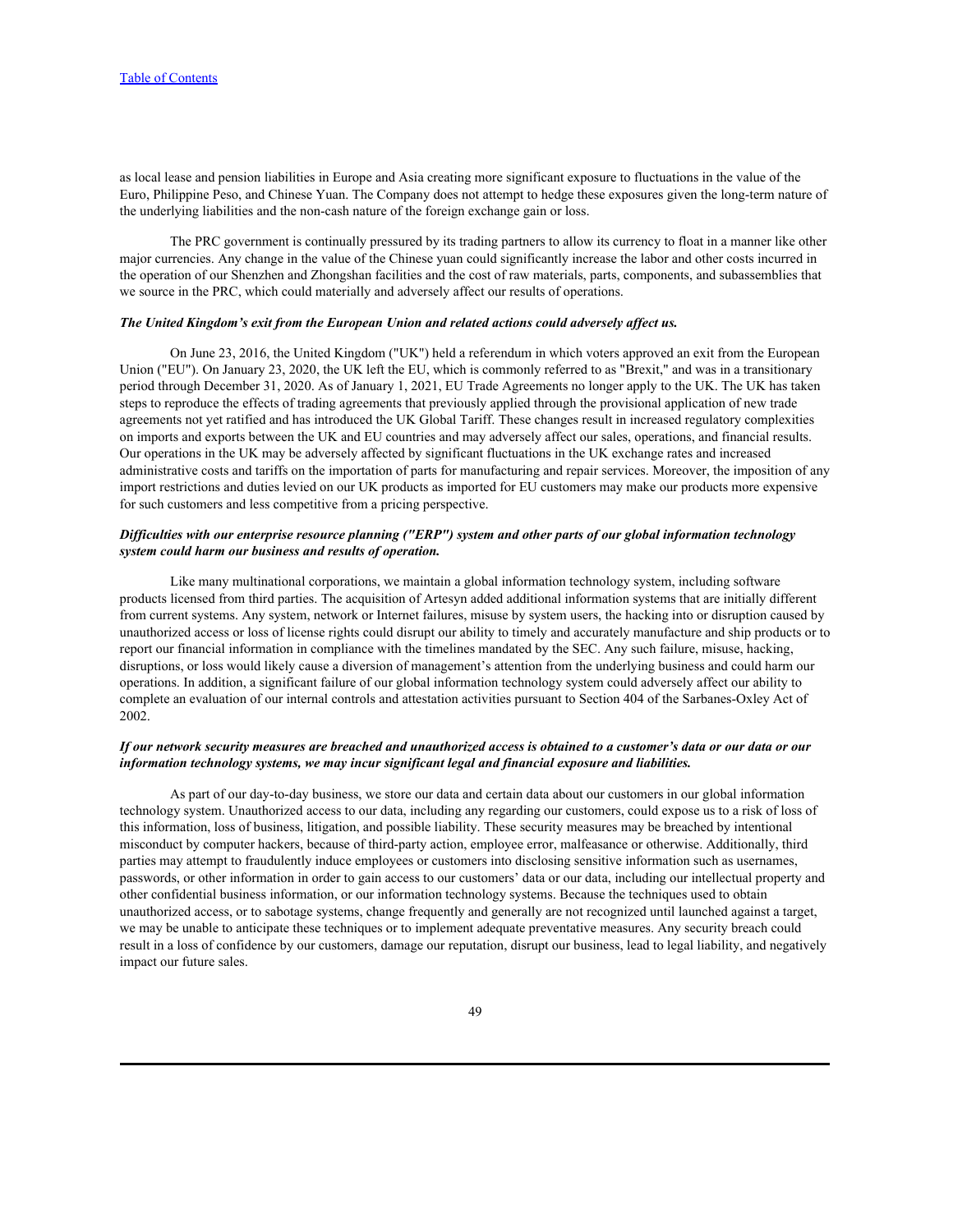### *We have been, and in the future may again be, involved in litigation. Litigation is costly and could result in further restrictions on our ability to conduct business or make use of market relationships we have developed, or an inability to prevent others from using our technology.*

Litigation may be necessary to enforce our commercial or property rights, to defend ourselves against claimed violations of such rights of others, or to protect our interests in regulatory, tax, customs, commercial, and other disputes, or similar matters. We have experienced increased litigation related to our legacy inverter product line. Litigation often requires a substantial amount of our management's time and attention, as well as financial and other resources, including:

- substantial costs in the form of legal fees, fines, and royalty payments;
- restrictions on our ability to sell certain products or in certain markets;
- an inability to prevent others from using technology we have developed; and
- a need to redesign products or seek alternative marketing strategies.

Any of these events could have a significant adverse effect on our business, financial condition, and results of operations.

### *Return on investments or interest rate declines on plan investments could result in additional unfunded pension obligations for our pension plan.*

We currently have unfunded obligations to our pension plans. The extent of future contributions to the pension plan depends heavily on market factors such as the discount rate used to calculate our future obligations and the actual return on plan assets which enable future payments. We estimate future contributions to the plan using assumptions with respect to these and other items. Changes to those assumptions could have a significant effect on future contributions. Additionally, a material deterioration in the funded status of the plan could increase pension expenses and reduce our profitability. See *Note 17. Employee Retirement Plans and Postretirement Benefits* in Part II, Item 8 "Financial Statements and Supplementary Data" contained in our Annual Report on Form 10-K for the year ended December 31, 2020.

#### *Our intangible assets may become impaired.*

The following table summarizes our goodwill and intangible assets (in thousands):

|                        | June 30,<br>2021 |
|------------------------|------------------|
|                        |                  |
| Goodwill               | 214,211          |
| Intangible assets, net | 170,914          |
| Total                  | 385,125          |

We periodically review the estimated useful lives of our identifiable intangible assets, taking into consideration any events or circumstances that might result in either a diminished fair value, or for intangible assets, a revised useful life. The events and circumstances include significant changes in the business climate, legal factors, operating performance indicators, and competition. Any impairment or revised useful life could have a material and adverse effect on our financial position and results of operations and could harm the trading price of our common stock.

#### **International trade, tax, and regulatory related risks**

### *Significant developments stemming from recent U.S. government actions and proposals concerning tariffs and other economic proposals could have a material adverse effect on us.*

U.S. government actions are imposing greater restrictions and economic disincentives on international trade. It has initiated the imposition of additional tariffs on certain foreign goods, including steel and aluminum, semiconductor manufacturing equipment and spare parts thereof and has also announced the imposition of import license requirements on aluminum articles. The government has amended and expanded export regulations regarding sales to companies on the U.S. Entity List. These changes prevent sales of foreign produced direct product of the U.S. that is manufactured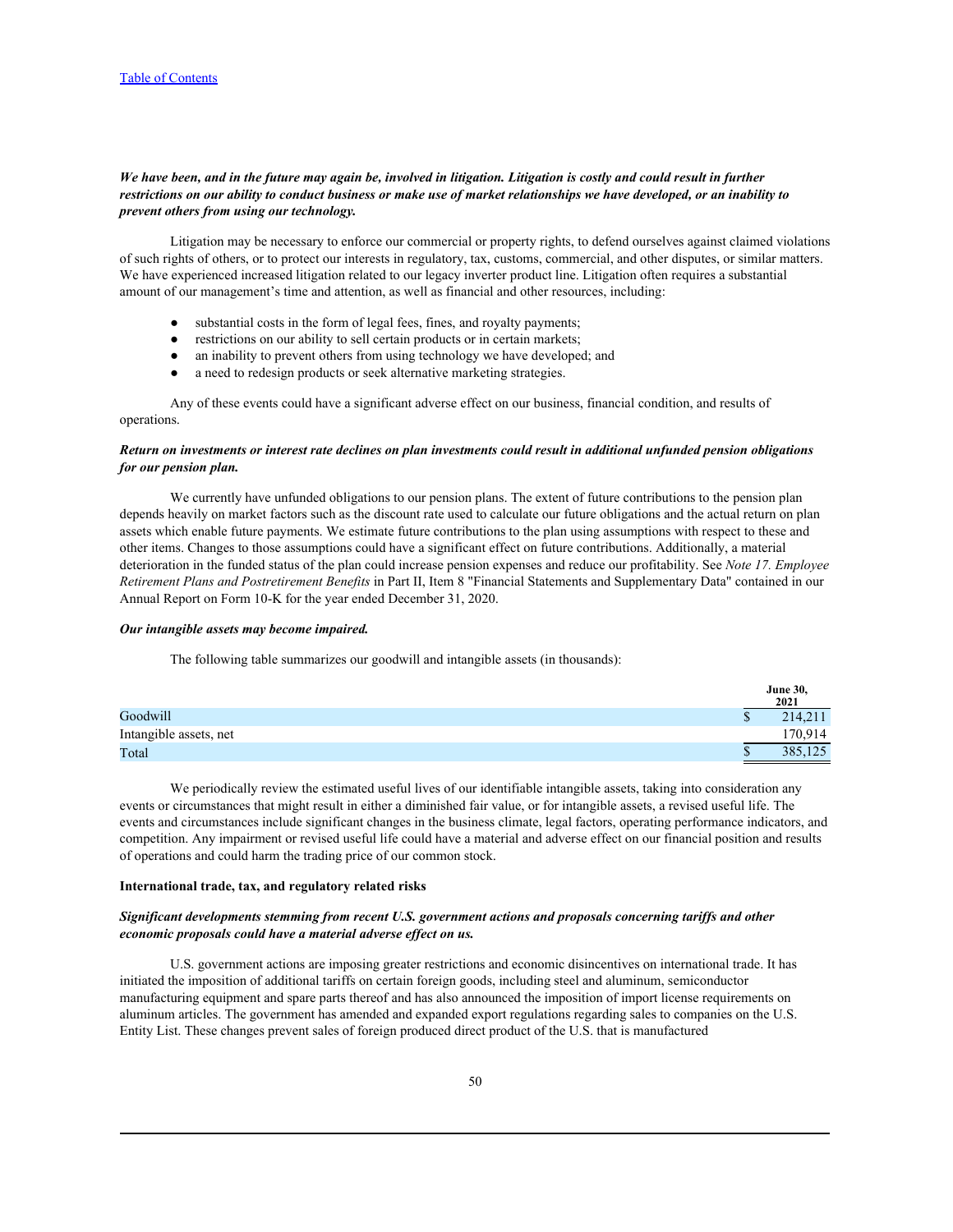using controlled U.S.-origin equipment, technology, and software located outside the United States to companies on the U.S. Entity List. Additionally, the U.S. Department of Defense continues to issue lists of companies it has determined to be owned or controlled by China's People's Liberation Army on which sanctions could be levied by executive order, and the Department of Commerce has published their "first tranche" of designated military end users from China and Russia for whom export licenses are now required.

Furthermore, the government has determined that the Special Administrative Region of Hong Kong is no longer sufficiently autonomous to justify being treated as separate from China and has eliminated certain license exceptions for the export of controlled goods to Hong Kong and has removed Hong Kong as a separate shipping destination under the Export Administration Regulations ("EAR").

In response to U.S. Government actions, China passed the Export Control Law of the People's Republic of China, effective December 1, 2020. The Export Control Law provides the Chinese government with the framework to ban exports of strategic materials and advanced technologies to specific foreign entities on its Control List and also provides a counterweight to the U.S. government's restrictions through provisions for retaliatory action and extraterritorial jurisdiction.

Changes in U.S. trade policy could result in one or more U.S. trading partners adopting responsive trade policy making it more difficult or costly for us to export our products to those countries. As indicated above, these measures could also result in increased costs for goods imported into the U.S. This in turn could require us to increase prices to our customers which may reduce demand, or, if we are unable to increase prices, result in lowering our margin on goods and services sold. To the extent that trade tariffs and other restrictions imposed by the U.S. increase the price of semiconductor equipment and related parts imported into the U.S., the cost of our materials may be adversely affected and the demand from customers for products and services may be diminished, which could adversely affect our revenues and profitability.

The adoption and expansion of trade restrictions, the occurrence of a trade war, or other governmental action related to tariffs or trade agreements or policies has the potential to adversely impact demand for our products, our costs, our customers, our suppliers, and the U.S. economy, which in turn could adversely impact our business, financial condition, and results of operations.

Changes in U.S. social, political, regulatory, and economic conditions or in laws and policies governing foreign trade, manufacturing, development and investment in the territories and countries where we currently develop and sell products, and any negative sentiments towards the United States as a result of such changes, could adversely affect our business. In addition, negative sentiments towards the United States among non-U.S. customers and among non-U.S. employees or prospective employees could adversely affect sales or hiring and retention, respectively.

### *Increased governmental action on income tax regulations could negatively impact our business.*

International governments have heightened their review and scrutiny of multinational businesses like ours which could increase our compliance costs and future tax liability to those governments. As governments continue to look for ways to increase their revenue streams, they could increase audits of companies to accelerate the recovery of monies perceived as owed to them under current or past regulations. Such an increase in audit activity could have a negative impact on companies which operate internationally, as we do.

### *Changes in tax laws, tax rates, or mix of earnings in tax jurisdictions in which we do business, could impact our future tax liabilities and related corporate profitability.*

We are subject to income taxes in the U.S. (federal and state) and numerous foreign jurisdictions. Tax laws, regulations, and administrative practices in various jurisdictions by their nature are complex and may be subject to significant change due to economic, political, and other conditions, and significant judgment is required in evaluating and estimating our provision and accruals for these taxes. There are many transactions that occur during the ordinary course of business for which the ultimate tax determination is uncertain. Our effective tax rates could be adversely affected by earnings being lower than anticipated in jurisdictions where we have lower statutory rates and earnings higher than anticipated in jurisdictions where we have higher statutory rates, losses incurred in jurisdictions for which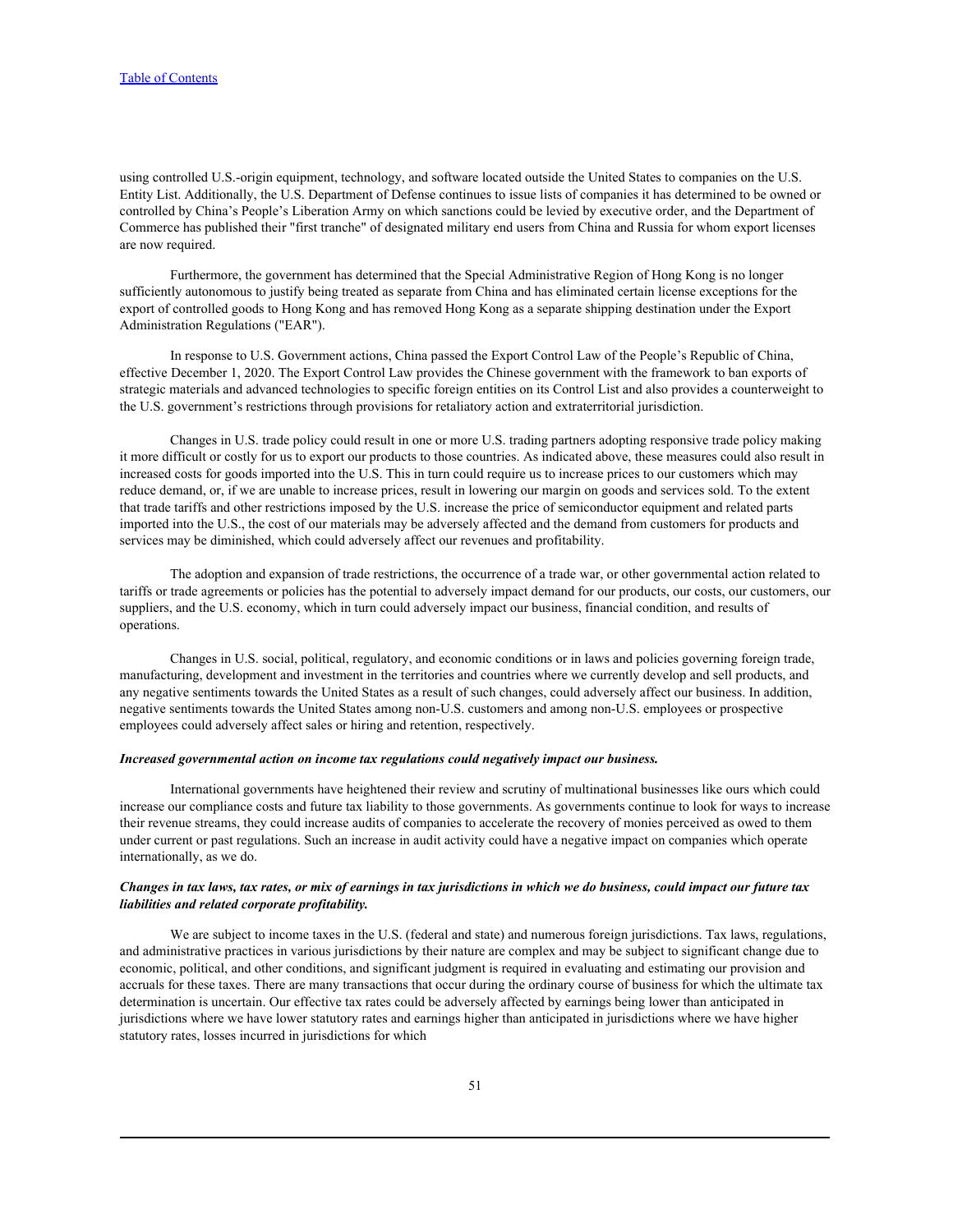we are not able to realize the related tax benefit, changes in foreign currency exchange rates, entry into new businesses and geographies and changes to our existing businesses, acquisitions (including integrations) and investments, changes in our deferred tax assets and liabilities and their valuation, and changes in the relevant tax, accounting, and other laws, regulations, administrative practices, principles, and interpretations, including fundamental changes to the tax laws applicable to corporate multinationals. The U.S., many countries in the European Union, and several other countries are actively considering changes in this regard.

### *Changes in our provision for income taxes or adverse outcomes resulting from examination of our income tax returns could adversely affect our results.*

Our provision for income taxes is subject to volatility and could be adversely affected by earnings being lower than anticipated in countries that have lower tax rates and higher than anticipated in countries that have higher tax rates; by changes in the valuation of our deferred tax assets and liabilities; by changes, regulations, and interpretations of foreign-derived intangible income ("FDII"), global intangible low-tax income ("GILTI") and base erosion and anti-abuse tax laws ("BEAT"); by expiration of or lapses in tax incentives; by transfer pricing adjustments, including the effect of acquisitions on our legal structure; by tax effects of nondeductible compensation; by tax costs related to intercompany realignments; by changes in accounting principles; or by changes in tax laws and regulations, treaties, or interpretations thereof, including changes to the taxation of earnings of our foreign subsidiaries, the deductibility of expenses attributable to foreign income, and the foreign tax credit rules. Significant judgment is required to determine the recognition and measurement attribute prescribed in the accounting guidance for uncertainty in income taxes. The Organization for Economic Co-operation and Development ("OECD"), an international association comprised of 36 countries, including the United States, has made changes to numerous long-standing tax principles. There can be no assurance that these changes, once adopted by countries, will not have an adverse impact on our provision for income taxes. Further, because of certain of our ongoing employment and capital investment actions and commitments, our income in certain countries is subject to reduced tax rates. Our failure to meet these commitments could adversely impact our provision for income taxes. In addition, we are the subject of regular examination of our income tax returns by tax authorities. We regularly assess the likelihood of adverse outcomes resulting from these examinations to determine the adequacy of our provision for income taxes. There can be no assurance that the outcomes from these continuous examinations will not have an adverse effect on our operating results and financial condition.

### *Our business is subject to complex and evolving U.S. and international laws and regulations regarding privacy and data protection. Many of these laws and regulations are subject to change and uncertain interpretation and could result in claims, changes to our business practices, penalties, increased cost of operations, or declines in user growth or engagement, or otherwise harm our business.*

Regulatory authorities around the world have implemented or are considering several legislative and regulatory proposals concerning data protection, including measures to ensure that encryption of users' data does not hinder law enforcement agencies' access to that data. In addition, the interpretation and application of consumer and data protection laws in the U.S., Europe and elsewhere are often uncertain and in flux. It is possible that these laws may be interpreted and applied in a manner that is inconsistent with our data practices. These legislative and regulatory proposals, if adopted, and such interpretations could, in addition to the possibility of fines, result in an order requiring that we change our data practices, which could have an adverse effect on our business and results of operations. Complying with these various laws could cause us to incur substantial costs or require us to change our business practices in a manner adverse to our business.

#### *We are subject to numerous governmental regulations.*

We are subject to federal, state, local and foreign regulations, including environmental regulations and regulations relating to the design and operation of our products and control systems and regulations governing the import, export and customs duties related to our products. We might incur significant costs as we seek to ensure that our products meet safety and emissions standards, many of which vary across the states and countries in which our products are used. In the past, we have invested significant resources to redesign our products to comply with these directives. In addition, with our acquisition of Versatile Power, Inc., we expanded our presence in the medical market to include more highly regulated applications and added its medical-certified manufacturing center to our operating footprint. We may encounter increased costs to maintain compliance with the quality systems and other regulations and requirements that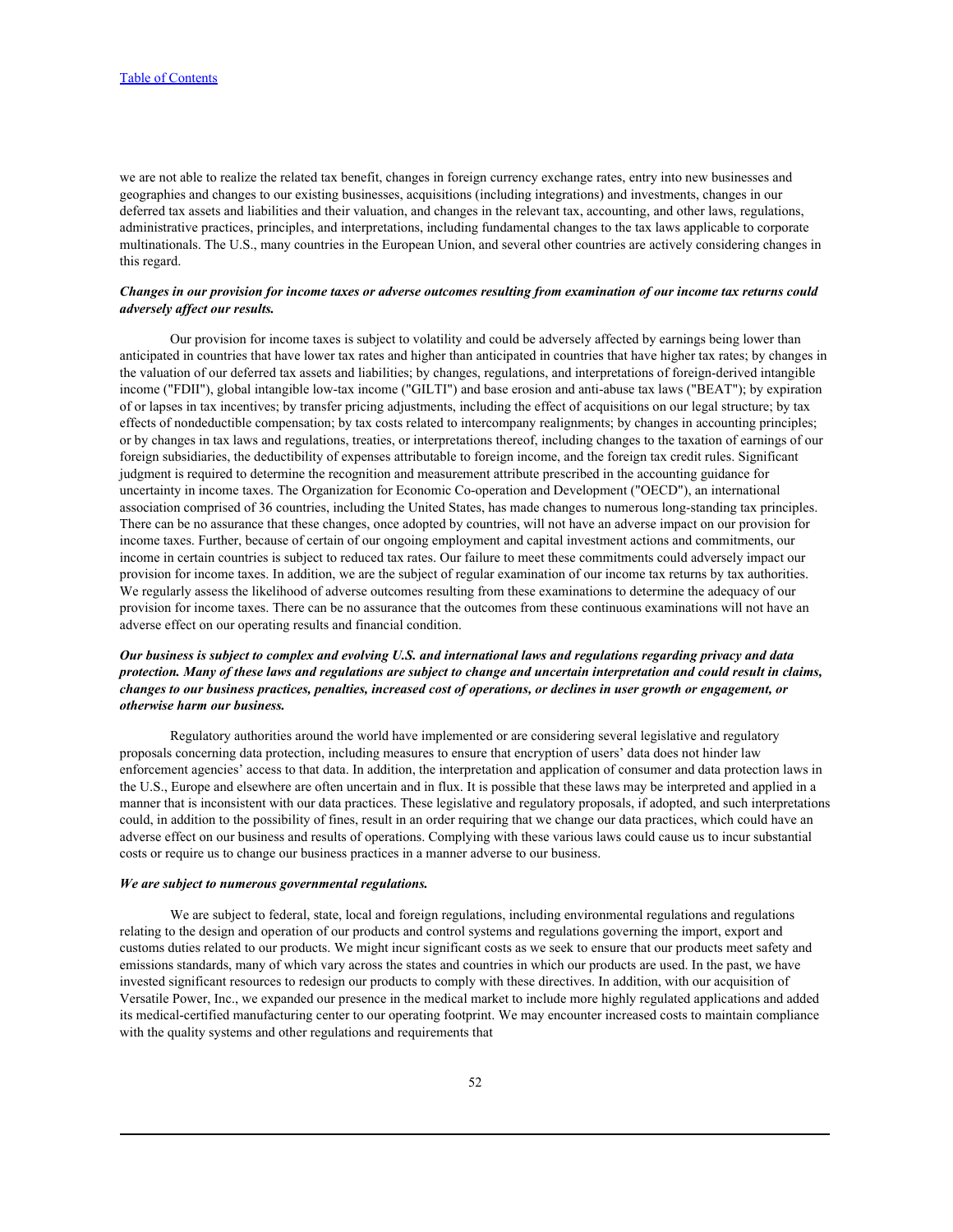apply to the acquired business. Compliance with future regulations, directives, and standards could require us to modify or redesign some products, make capital expenditures, or incur substantial costs. Also, we may incur significant costs in complying with the numerous imports, exports, and customs regulations as we seek to sell our products internationally. If we do not comply with current or future regulations, directives, and standards:

- we could be subject to fines and penalties;
- our production or shipments could be suspended; and
- we could be prohibited from offering particular products in specified markets.

If we were unable to comply with current or future regulations, directives and standards, our business, financial condition, and results of operations could be materially and adversely affected.

### *Financial reform legislation will result in new laws and regulations that may increase our costs of operations.*

The Dodd-Frank Wall Street Reform and Consumer Protection Act (the "Dodd-Frank Act") requires various federal agencies to adopt a broad range of implementing rules and regulations, and to prepare numerous studies and reports for Congress. On August 22, 2012, under the Dodd-Frank Act, the SEC adopted requirements for companies that use certain minerals and metals, known as conflict minerals, in their products, whether or not these products are manufactured by third parties. These requirements require companies to perform due diligence, disclose and report whether such minerals originate from the Democratic Republic of Congo and adjoining countries. We must perform sufficient due diligence to determine whether such minerals are used in the manufacture of our products. In addition, we incur costs to comply with the disclosure requirements, including costs related to determining the source of any of the relevant minerals and metals used in our products. Since our supply chain is complex, we may not be able to sufficiently verify the origins for these minerals and metals used in our products through the due diligence procedures that we implement, which may harm our reputation. In such event, we may also face difficulties in satisfying customers who require that all the components of our products are certified as conflict mineral free.

#### **General Risk Factors**

### *Our failure to maintain appropriate environmental, social, and governance ("ESG") practices and disclosures could result in reputational harm, a loss of customer and investor confidence, and adverse business and financial results.*

Governments, investors, customers, and employees are enhancing their focus on ESG practices and disclosures, and expectations in this area are rapidly evolving and increasing. While we monitor the various and evolving standards and associated reporting requirements, failure to adequately maintain appropriate ESG practices that meet diverse stakeholder expectations may result in the loss of business, diluted market valuation, an inability to attract customers, and an inability to attract and retain top talent.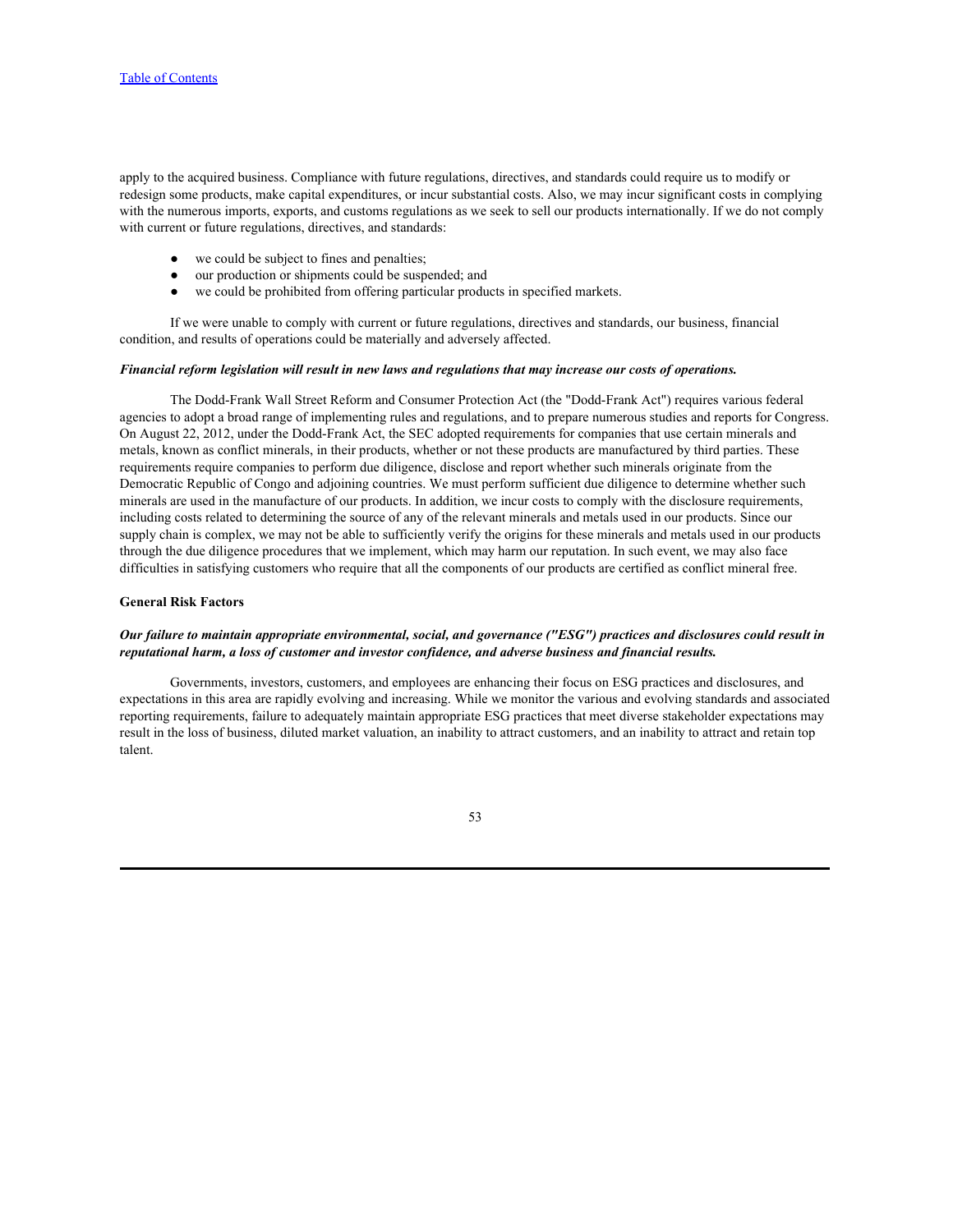### <span id="page-53-0"></span>**ITEM 2. UNREGISTERED SALES OF EQUITY SECURITIES AND USE OF PROCEEDS**

To execute the repurchase of shares of our common stock, the Company periodically enters into stock repurchase agreements. The following table summarizes these repurchases:

|                                                                      | Three Months Ended June 30, |  |                                 |  | Six Months Ended June 30, |  |        |  |
|----------------------------------------------------------------------|-----------------------------|--|---------------------------------|--|---------------------------|--|--------|--|
| (in thousands, except per share amounts)                             | 2021                        |  | 2020                            |  | 2021                      |  | 2020   |  |
| Amount paid to repurchase shares                                     | 6.503                       |  | $\overline{\phantom{0}}$        |  | 6,503                     |  | 7,248  |  |
| Number of shares repurchased                                         |                             |  | $\hspace{0.1mm}-\hspace{0.1mm}$ |  |                           |  | 170    |  |
| Average repurchase price per share                                   | 90.34                       |  | $\hspace{0.05cm}$               |  | 90.34                     |  | 42.59  |  |
| Remaining authorized by Board of Directors for future repurchases as |                             |  |                                 |  |                           |  |        |  |
| of period end                                                        | 31.866                      |  | 42.751                          |  | <b>1.866</b>              |  | 42.751 |  |

In September 2015, our Board of Directors authorized a program to repurchase up to \$150.0 million of our stock. In May 2018, our Board of Directors approved a \$50 million increase in the repurchase authorization. In December 2019, our Board of Directors authorized the removal of the expiration date from the repurchase program and increased the balance available for stock repurchase by \$25.1 million.

On July 29, 2021, the Board of Directors approved an increase to the share repurchase program, which authorized the Company to repurchase up to \$200 million with no time limitation.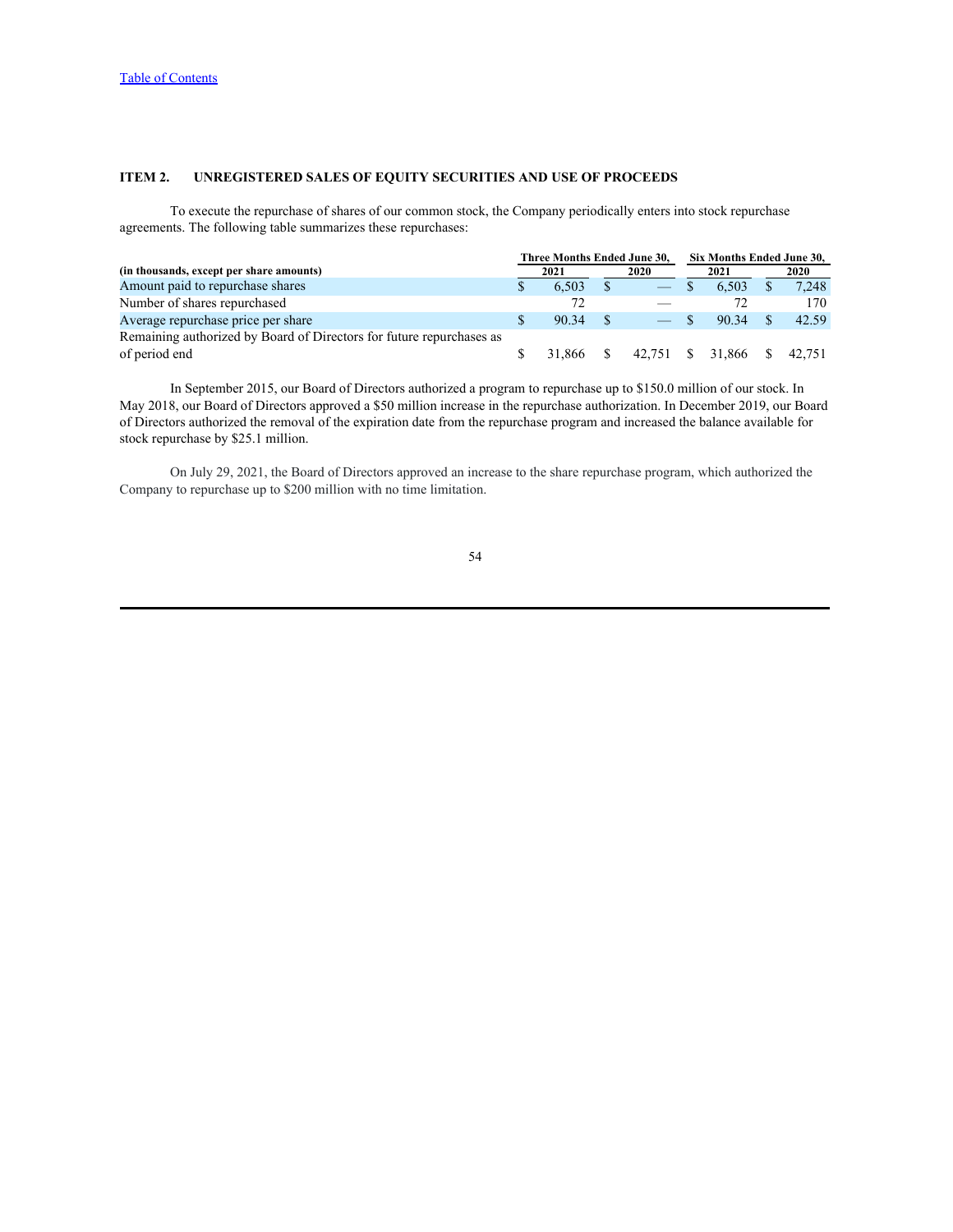## <span id="page-54-0"></span>**ITEM 6. EXHIBITS**

The exhibits listed in the following index are filed as part of this Quarterly Report on Form 10-Q.

| <b>Exhibit</b> |                                                                                                                                                                                                   | <b>Incorporated by Reference</b> |          |                |                    |  |  |  |  |  |
|----------------|---------------------------------------------------------------------------------------------------------------------------------------------------------------------------------------------------|----------------------------------|----------|----------------|--------------------|--|--|--|--|--|
|                | <b>Number Description</b>                                                                                                                                                                         | <b>Form</b>                      | File No. | <b>Exhibit</b> | <b>Filing Date</b> |  |  |  |  |  |
| 31.1           | Certification of the Chief Executive Officer Pursuant to Rule<br>13a-14(a) under the Securities Exchange Act of 1934, as<br>adopted pursuant to Section 302 of the Sarbanes-Oxley Act of<br>2002. |                                  |          |                | Filed herewith     |  |  |  |  |  |
| 31.2           | Certification of the Chief Financial Officer Pursuant to Rule<br>13a-14(a) under the Securities Exchange Act of 1934, as<br>adopted pursuant to Section 302 of the Sarbanes-Oxley Act of<br>2002. |                                  |          |                | Filed herewith     |  |  |  |  |  |
| 32.1           | Certification of the Chief Executive Officer Pursuant to 18<br>U.S.C. Section 1350, as adopted pursuant to Section 906 of<br>the Sarbanes-Oxley Act of 2002.                                      |                                  |          |                | Filed herewith     |  |  |  |  |  |
| 32.2           | Certification of the Chief Financial Officer Pursuant to 18<br>U.S.C. Section 1350, as adopted pursuant to Section 906 of<br>the Sarbanes-Oxley Act of 2002.                                      |                                  |          |                | Filed herewith     |  |  |  |  |  |
|                | 101.INS XBRL Instance Document - the instance document does not<br>appear in the Interactive Data File because its XBRL tags are<br>embedded within the Inline XBRL document.                     |                                  |          |                | Filed herewith     |  |  |  |  |  |
|                | 101.SCH XBRL Taxonomy Extension Schema Document.                                                                                                                                                  |                                  |          |                | Filed herewith     |  |  |  |  |  |
|                | 101.CAL XBRL Taxonomy Extension Calculation Linkbase Document.                                                                                                                                    |                                  |          |                | Filed herewith     |  |  |  |  |  |
|                | 101.DEF XBRL Taxonomy Extension Definition Linkbase Document.                                                                                                                                     |                                  |          |                | Filed herewith     |  |  |  |  |  |
|                | 101.LAB XBRL Taxonomy Extension Label Linkbase Document.                                                                                                                                          |                                  |          |                | Filed herewith     |  |  |  |  |  |
|                | 101.PRE XBRL Taxonomy Extension Presentation Linkbase<br>Document.                                                                                                                                |                                  |          |                | Filed herewith     |  |  |  |  |  |
| 104            | Cover Page Interactive Data File – formatted in Inline XBRL<br>and contained in Exhibit 101                                                                                                       |                                  |          |                | Filed herewith     |  |  |  |  |  |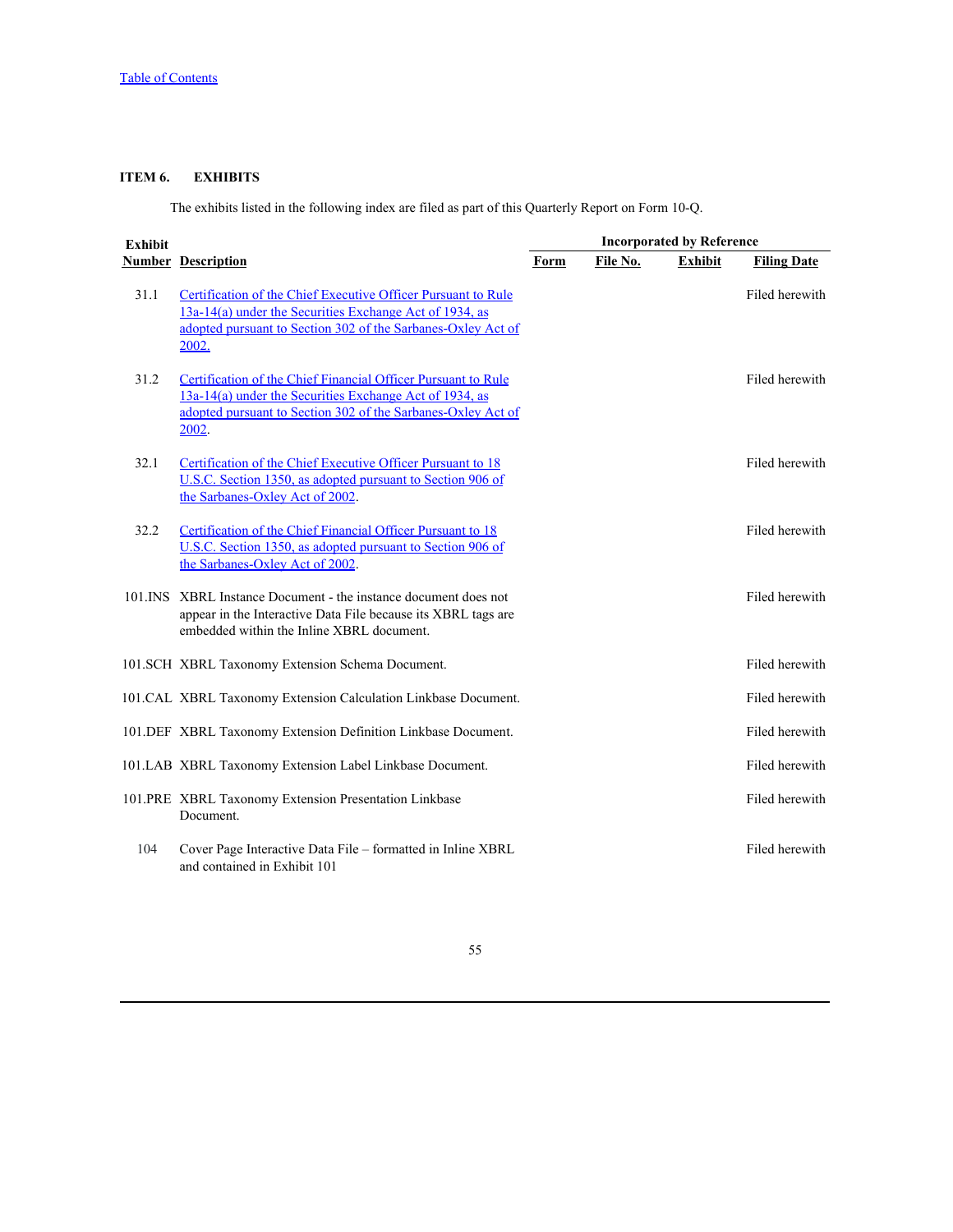## <span id="page-55-0"></span>**SIGNATURES**

Pursuant to the requirements of the Securities Exchange Act of 1934, the registrant has duly caused this report to be signed on its behalf by the undersigned thereunto duly authorized.

## ADVANCED ENERGY INDUSTRIES, INC.

Dated: August 4, 2021 /s/ Paul Oldham

Paul Oldham Chief Financial Officer and Executive Vice President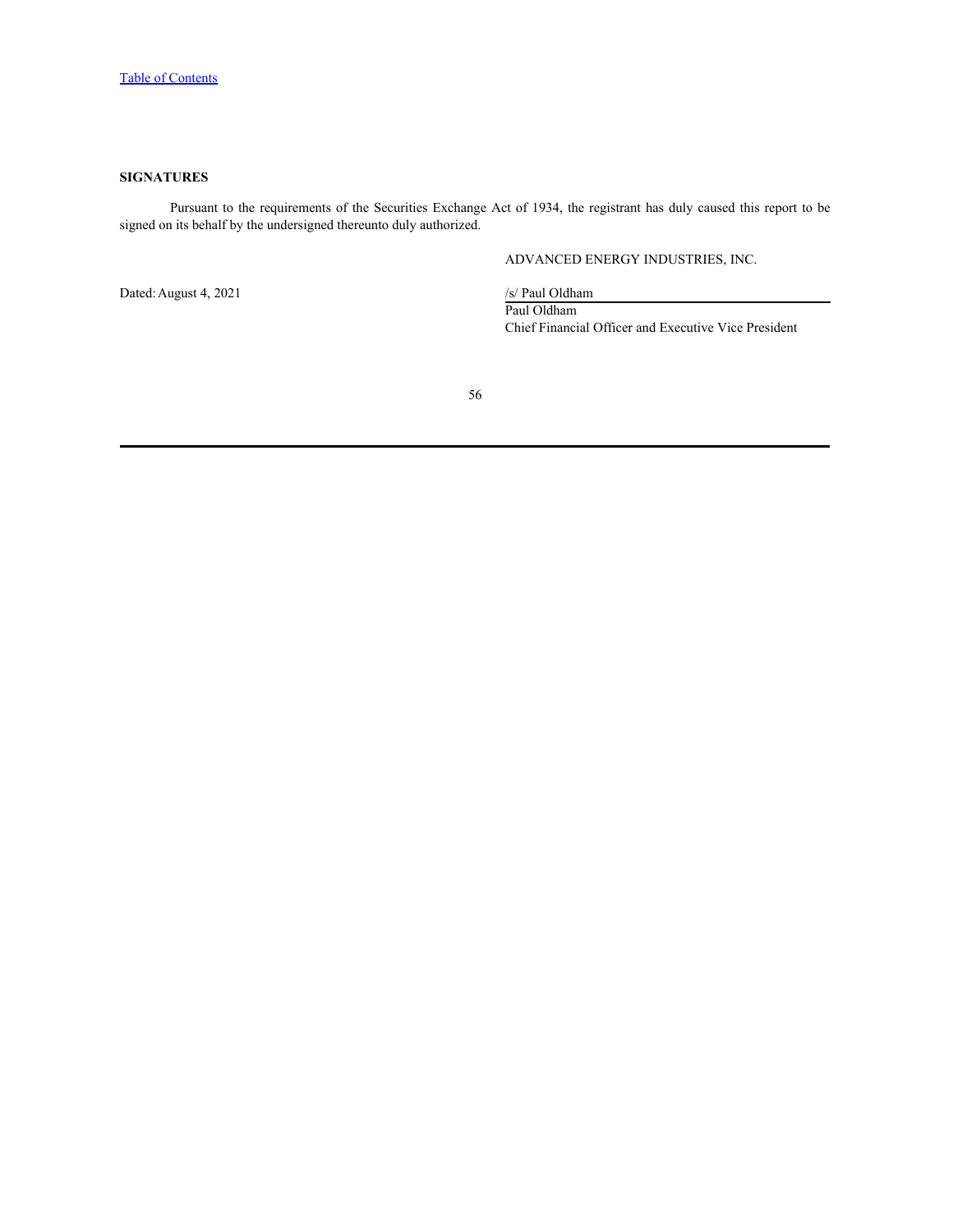<span id="page-56-0"></span>I, Stephen D. Kelley, certify that:

- 1. I have reviewed this quarterly report on Form 10-Q for the period ended June 30, 2021 of Advanced Energy Industries, Inc.;
- 2. Based on my knowledge, this report does not contain any untrue statement of a material fact or omit to state a material fact necessary to make the statements made, in light of the circumstances under which such statements were made, not misleading with respect to the period covered by this report;
- 3. Based on my knowledge, the financial statements, and other financial information included in this report, fairly present in all material respects the financial condition, results of operations and cash flows of the registrant as of, and for, the periods presented in this report;
- 4. The registrant's other certifying officer and I are responsible for establishing and maintaining disclosure controls and procedures (as defined in Exchange Act Rules 13a-15(e) and 15d-15(e)) and internal control over financial reporting (as defined in Exchange Act Rules 13a-15(f) and 15d-15(f)) for the registrant and have:
	- a. Designed such disclosure controls and procedures, or caused such disclosure controls and procedures to be designed under our supervision, to ensure that material information relating to the registrant, including its consolidated subsidiaries, is made known to us by others within those entities, particularly during the period in which this report is being prepared;
	- b. Designed such internal control over financial reporting, or caused such internal control over financial reporting to be designed under our supervision, to provide reasonable assurance regarding the reliability of financial reporting and the preparation of financial statements for external purposes in accordance with generally accepted accounting principles;
	- c. Evaluated the effectiveness of the registrant's disclosure controls and procedures and presented in this report our conclusions about the effectiveness of the disclosure controls and procedures, as of the end of the period covered by this report based on such evaluation; and
	- d. Disclosed in this report any change in the registrant's internal control over financial reporting that occurred during the registrant's most recent fiscal quarter (the registrant's fourth fiscal quarter in the case of an annual report) that has materially affected, or is reasonably likely to materially affect, the registrant's internal control over financial reporting; and
- 5. The registrant's other certifying officer and I have disclosed, based on our most recent evaluation of internal control over financial reporting, to the registrant's auditors and the audit committee of the registrant's board of directors (or persons performing the equivalent functions):
	- a. All significant deficiencies and material weaknesses in the design or operation of internal control over financial reporting which are reasonably likely to adversely affect the registrant's ability to record, process, summarize and report financial information; and
	- b. Any fraud, whether or not material, that involves management or other employees who have a significant role in the registrant's internal control over financial reporting.

Date: August 4, 2021

/s/ Stephen D. Kelley

Stephen D. Kelley Chief Executive Officer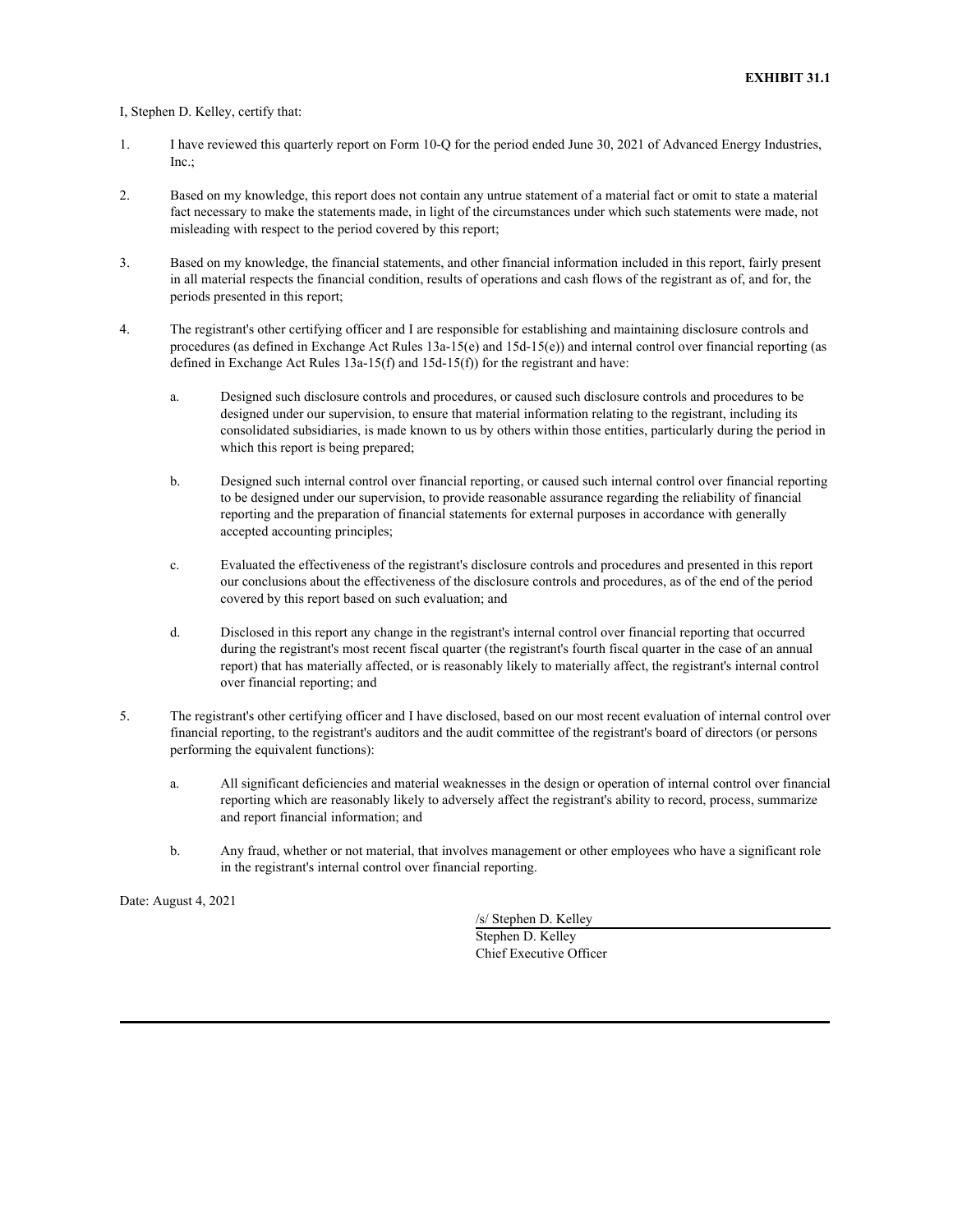### <span id="page-57-0"></span>I, Paul Oldham, certify that:

- 1. I have reviewed this quarterly report on Form 10-Q for the period ended June 30, 2021 of Advanced Energy Industries, Inc.;
- 2. Based on my knowledge, this report does not contain any untrue statement of a material fact or omit to state a material fact necessary to make the statements made, in light of the circumstances under which such statements were made, not misleading with respect to the period covered by this report;
- 3. Based on my knowledge, the financial statements, and other financial information included in this report, fairly present in all material respects the financial condition, results of operations and cash flows of the registrant as of, and for, the periods presented in this report;
- 4. The registrant's other certifying officer and I are responsible for establishing and maintaining disclosure controls and procedures (as defined in Exchange Act Rules 13a-15(e) and 15d-15(e)) and internal control over financial reporting (as defined in Exchange Act Rules 13a-15(f) and 15d-15(f)) for the registrant and have:
	- a. Designed such disclosure controls and procedures, or caused such disclosure controls and procedures to be designed under our supervision, to ensure that material information relating to the registrant, including its consolidated subsidiaries, is made known to us by others within those entities, particularly during the period in which this report is being prepared;
	- b. Designed such internal control over financial reporting, or caused such internal control over financial reporting to be designed under our supervision, to provide reasonable assurance regarding the reliability of financial reporting and the preparation of financial statements for external purposes in accordance with generally accepted accounting principles;
	- c. Evaluated the effectiveness of the registrant's disclosure controls and procedures and presented in this report our conclusions about the effectiveness of the disclosure controls and procedures, as of the end of the period covered by this report based on such evaluation; and
	- d. Disclosed in this report any change in the registrant's internal control over financial reporting that occurred during the registrant's most recent fiscal quarter (the registrant's fourth fiscal quarter in the case of an annual report) that has materially affected, or is reasonably likely to materially affect, the registrant's internal control over financial reporting; and
- 5. The registrant's other certifying officer and I have disclosed, based on our most recent evaluation of internal control over financial reporting, to the registrant's auditors and the audit committee of the registrant's board of directors (or persons performing the equivalent functions):
	- a. All significant deficiencies and material weaknesses in the design or operation of internal control over financial reporting which are reasonably likely to adversely affect the registrant's ability to record, process, summarize and report financial information; and
	- b. Any fraud, whether or not material, that involves management or other employees who have a significant role in the registrant's internal control over financial reporting.

Date: August 4, 2021

/s/ Paul Oldham Paul Oldham Chief Financial Officer & Executive Vice President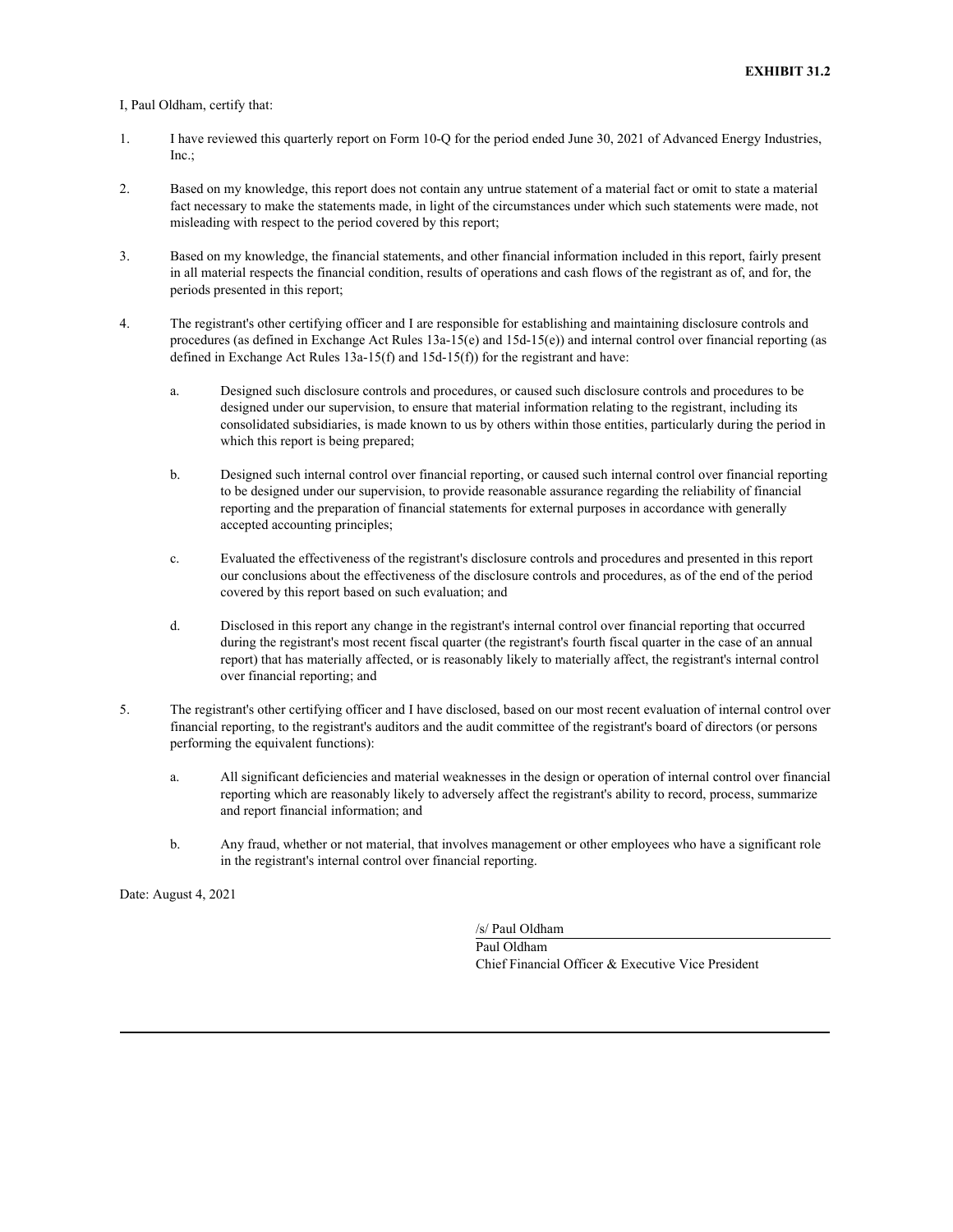Certification of the Chief Executive Officer Pursuant to 18 U.S.C. Section 1350, as Adopted Pursuant to Section 906 of the Sarbanes-Oxley Act of 2002

<span id="page-58-0"></span>I hereby certify, pursuant to 18 U.S.C. Section 1350, that the accompanying Quarterly Report on Form 10-Q for the period ended June 30, 2021, of Advanced Energy Industries, Inc., fully complies with the requirements of Section 13(a) or 15(d) of the Securities Exchange Act of 1934 and that information contained in the Quarterly Report on Form 10-Q fairly presents, in all material respects, the financial condition and results of operations of Advanced Energy Industries, Inc.

Date: August 4, 2021

/s/ Stephen D. Kelley Stephen D. Kelley Chief Executive Officer

A signed original of this written statement required by Section 906 has been provided to the Company and will be retained by the Company and furnished to the Securities and Exchange Commission or its staff upon request.